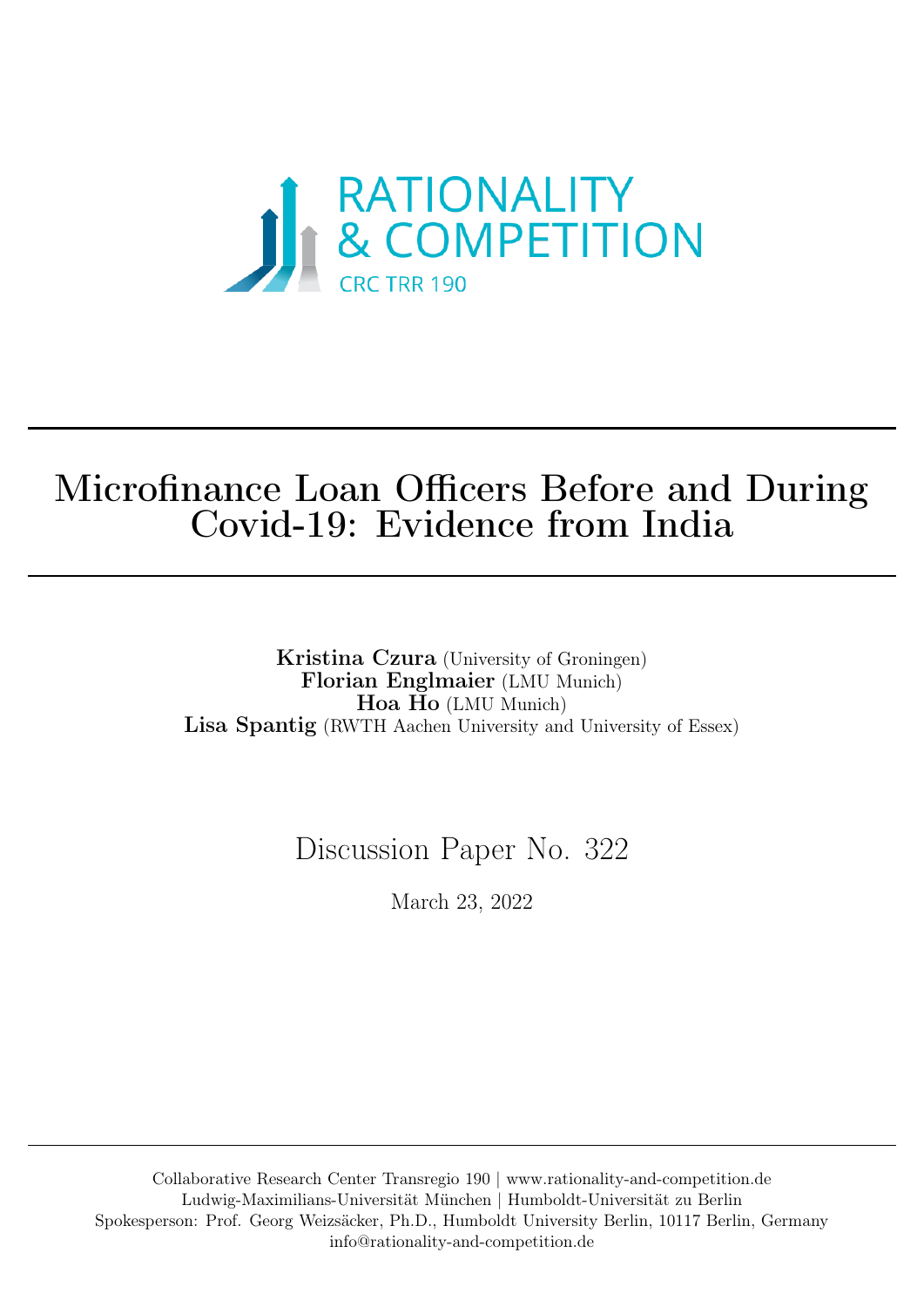# Microfinance loan officers before and during Covid-19: Evidence from India <sup>∗</sup>

Kristina Czura<sup>†</sup>, Florian Englmaier<sup>†</sup>, Hoa Ho<sup>§</sup>, Lisa Spantig<sup>¶</sup>

## November 2021

The Microfinance industry has been severely affected by Covid-19. We provide detailed insights into how loan officers, the key personnel linking the lender to its borrowers, are affected in their performance and adapt their work to the pandemic. We use administrative records of an Indian Microfinance Institution and detailed panel survey data on performance, performed tasks, and work organization to document how the work environment became more challenging during the pandemic. Loan officers operate in a setting where work from home is hard to implement due to the nature of the tasks and technological constraints. The usual performance indicators appear to be mainly driven by external factors such as the nation-wide debt moratorium. Loan officers worked similar hours, but engaged less in planning activities and completed fewer of the usual tasks. Work perceptions and mental health of loan officers reflect these changes, and perceived stress was particularly high during the period of the debt moratorium.

Keywords: Microfinance, Loan officers, Covid-19, Work organization, India

JEL Codes: J22, M54, G21

<sup>∗</sup>Acknowledgements: We thank LEAD at Krea University for research support and Jithin Jose, Shashank Sreedharan, and Sayan Bhattacharjee for excellent research assistance during a difficult period of time. We also thank Neslihan Sakarya and participants at the Internal Organizational Economics Seminar at LMU Munich, and the UNU-WIDER Development Conference (2021) for feedback and comments. Kristina Czura and Florian Englmaier acknowledge funding from CRC TRR 190 (project number 280092119). Hoa Ho acknowledges funding through the International Doctoral Program "Evidence-Based Economics" of the Elite Network of Bavaria. Lisa Spantig acknowledges funding from GCRF@Essex.

Declaration of Interest: All authors declare not having received any other funding sources and not holding personal relationships with other people or organizations that could inappropriately influence their work.

<sup>†</sup>University of Groningen, Department of Economics, Econometrics and Finance, P.O. Box 800, 9700 AV Groningen, Netherlands. Email: [k.czura@rug.nl](mailto: k.czura@rug.nl)

<sup>‡</sup>LMU Munich, Department of Economics & Organizations Research Group (ORG) & CESifo & CEPR & IZA, Geschwister-Scholl-Platz 1, D-80539 Munich, Germany. Email: [florian.englmaier@econ.lmu.de](mailto:florian.englmaier@econ.lmu.de)

<sup>§</sup>LMU Munich, Department of Economics, Geschwister-Scholl-Platz 1, D-80539 Munich, Germany. Email: [hoa.ho@econ.lmu.de](mailto:hoa.ho@econ.lmu.de)

<sup>¶</sup>Corresponding author RWTH Aachen University, School of Business and Economics, Templergraben 64, 52056 Aachen, Germany and University of Essex, Department of Economics, Wivenhoe Park, Colchester, CO4 3SQ, UK. Email: [lisa.spantig@essex.ac.uk](mailto:lisa.spantig@essex.ac.uk)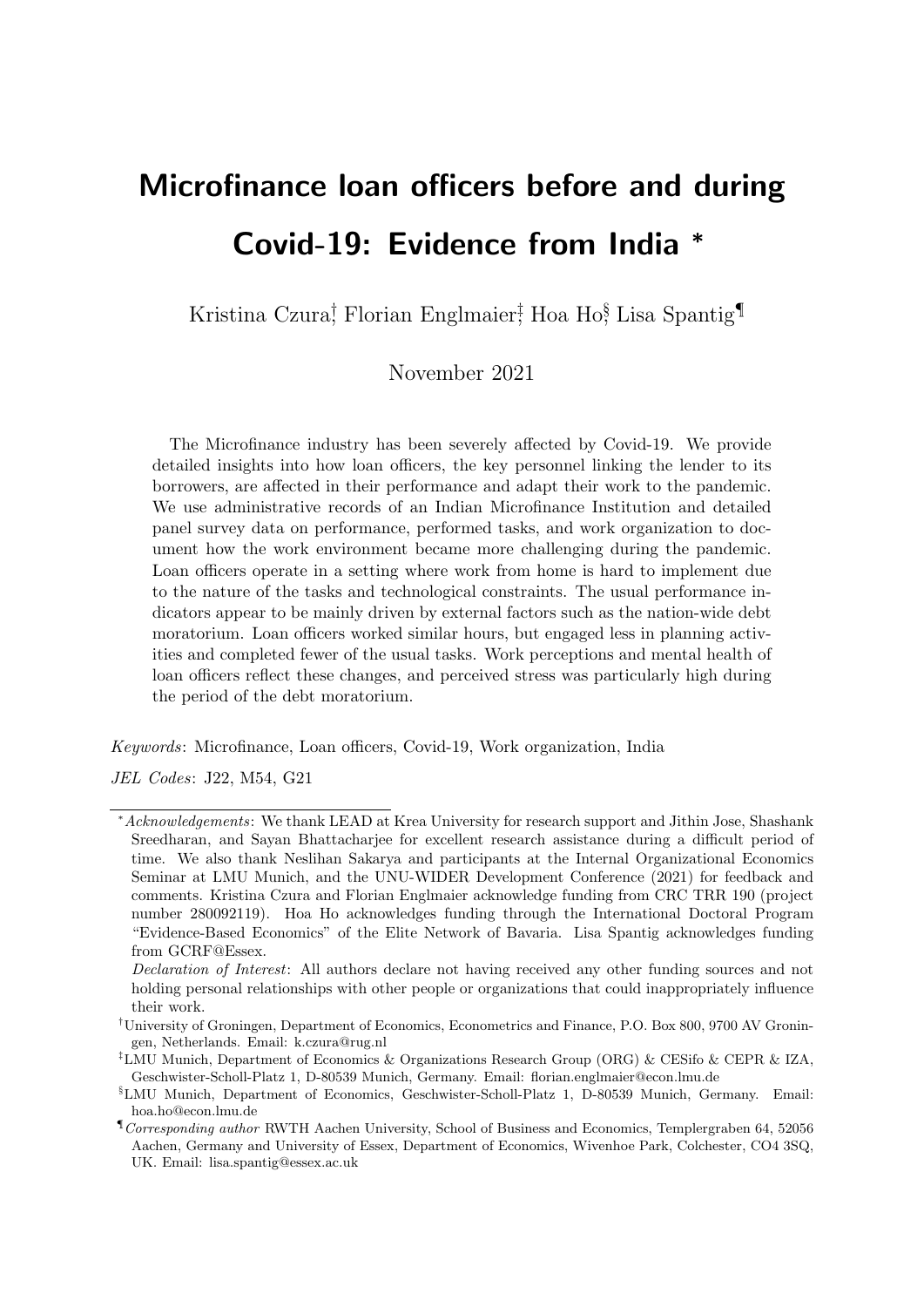## 1. Introduction

With over 140 million borrowers worldwide the microfinance sector provides access to financial services to low-income households who are not served by traditional banks. The Covid-19 pandemic has created substantial new challenges for work environments in general and for the microfinance sector in particular. Beyond the immediate health and economic consequences, the pandemic has reversed recent trends of lowering poverty rates and has exacerbated pre-existing inequalities, leading to severe challenges for microfinance institutions. Collapsing household incomes during the pandemic, especially in the low-income population as documented e.g. by [Kesar et al.](#page-31-0) [\(2021\)](#page-31-0), have drastically reduced the repayment capacity of a typical microcredit borrower [\(Ogden and Bull, 2020\)](#page-31-1), threatening the collapse of the entire microfinance sector [\(Malik et al., 2020\)](#page-31-2).

To bring financial services to the poor, microfinance institutions (MFIs) rely on frequent personal interactions [\(Breza, 2014;](#page-29-0) [Gin´e and Karlan, 2014\)](#page-30-0) and social pressure to ensure traditionally high repayment rates [\(Besley and Coate, 1995;](#page-29-1) [Czura, 2015;](#page-29-2) [Czura et al., 2020\)](#page-29-3). These tasks are carried out by MFIs' key personnel: loan officers. Loan officers travel to remote locations to interact with existing borrowers and acquire potential new borrowers, assess borrowers' creditworthiness, disburse loans, provide advice in financial matters, and collect loan repayments. Hence, loan officers link the lender to its borrowers and establish a trusting relation. Despite their crucial role in the functioning of an MFI, little is known about how loan officers organize their work and juggle these different tasks in general. With the pandemic, loan officers face new challenges: in addition to the reduction in borrowers' repayment capacity, lockdowns and restrictions to social gatherings pose severe limitations on the usual operations [\(Pandey](#page-31-3) [and Ojha, 2020\)](#page-31-3). [Malik et al.](#page-31-2) [\(2020\)](#page-31-2) speculate about additional adverse effects of the pandemic: With pre-pandemic work incentives still in place that tie loan officers' earnings to their borrowers' repayment, they may excessively pressure already vulnerable borrowers to repay, thereby risking to destroy the hard to built, trusting relation with the lender needed for any future interaction.

In this study, we document how loan officers adapt to this challenging environment. We partner with one Indian MFI to provide detailed insights into the work environment of over 500 loan officers before and during the pandemic, both in terms of observed outputs and inputs. We combine administrative records of monthly performance indicators (outputs) with panel survey data on tasks and work organization (inputs) collected in December 2019 and December 2020. To better understand work and mental health issues during the pandemic in 2020, we collected additional survey data in May, June/July and October.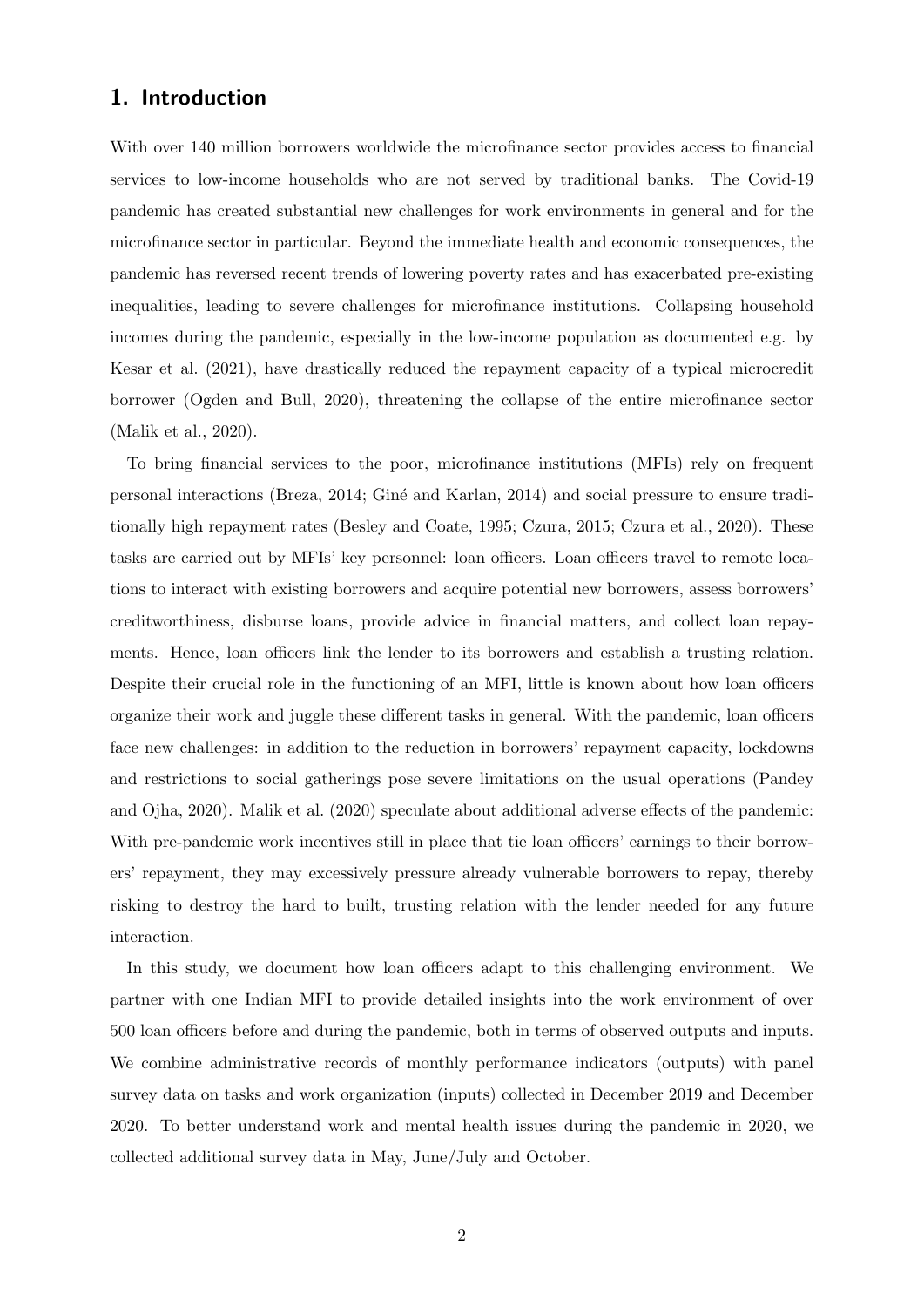In India, the first Covid-19 case was reported on January 30, 2020 [\(Andrews et al., 2020\)](#page-29-4). Despite comparably low numbers of infections at its start, a restrictive nation-wide lockdown was in place from March 25 until May 31, with restrictions being slowly eased thereafter depending on the local situation. The lockdown prohibited leaving home such that large parts of the population could not work implying a drastically reduced repayment capacity for microfinance borrowers [\(Malik et al., 2020;](#page-31-2) [Ogden and Bull, 2020\)](#page-31-1).<sup>[1](#page-3-0)</sup> The Ministry of Finance decided on a 1.7 trillion Indian Rupees (INR) relief package to counteract the negative effects on income and the Reserve Bank of India announced a debt moratorium for an initial period of three months (until May 31), which was later extended until the end of August 2020, to protect borrowers from unwilling default and debt traps. This moratorium allowed all banks, including MFIs, to grant repayment breaks to their borrowers for installment payments of loans. Many borrowers made use of this option [\(Rhyne and Duflos, 2020\)](#page-31-4) and benefitted from repayment breaks while their livelihoods were severely affected by Covid- related restrictions. However, the moratorium did not cover MFIs themselves and their loan-based re-financing such that it further increased liquidity concerns and uncertainty in the sector with MFIs facing pressure from several sides.

We quantify the considerable responsibility loan officers carry and how their situation is affected by the pandemic. In terms of outputs, loan officers performance is reflected in several dimensions: Pre-Covid, they handled on average 556 borrowers with an average total outstanding portfolio of 11.26 million INR (about 125,000 EUR at the time of writing). Each month, they managed to ensure timely repayment of over 90% of the installments due. In terms of inputs, loan officers' tasks can be broadly classified into three categories: loan disbursement, collection of repayments, and acquisition of new borrowers. Loan officers completed tasks pertaining to all three categories on a daily basis and spent most of their time on the tasks of preparing group meetings as part of repayment collection  $(16\%)$  and of identifying new borrowers  $(16\%)$ . The majority of loan officers engaged in several planning activities such as using checklists or reminders and set performance targets for themselves.

We document that previously used performance indicators, while still of interest to the operations of the MFI, become meaningless as incentive devices during the pandemic as they mainly appear to be driven by external circumstances such as the moratorium. For example, we document a drastic drop in repayment rates from 92% in March to 3% in April 2020. Only after the moratorium ended on August 31, these rates improved but remained 22% below pre-pandemic levels. The number of borrowers and the outstanding loan portfolio declined more slowly after the onset of the moratorium, but did not show improvements towards the end of the year. Loan

<span id="page-3-0"></span><sup>1</sup>For example, the urban poor, a population comparable to microfinance borrowers, experienced daily income drops of 60% [\(Lee et al., 2020\)](#page-31-5) to nearly 90% [\(Afridi et al., 2020\)](#page-28-0) during the lockdown.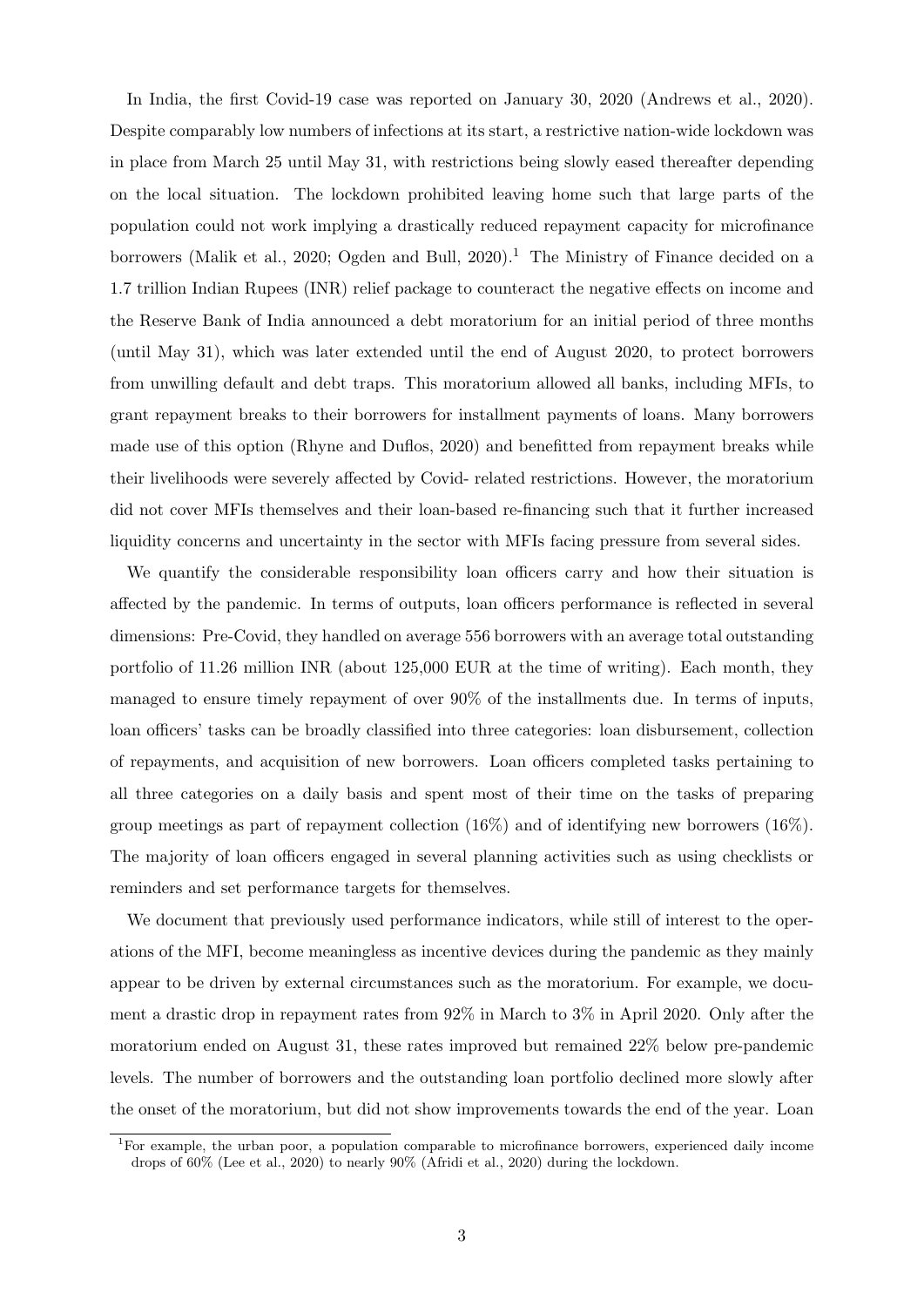officers performed fewer of their usual work tasks, but neither the relative time spent on the tasks nor the overall working time changed. It is thus not surprising that we find evidence of demotivation as manifested in fewer planning activities and lower self-reported effort, which may also be driven by changes in the prioritization of tasks during the pandemic. The periods of the lockdown and the debt moratorium appear to be especially difficult: Workloads and perceived stress were increasing over six weeks in June and July. Reported ease of working deteriorated further from the lockdown and moratorium period until the end of 2020. In contrast, loan officers felt better supported by the organization and the additional measures it took and were less afraid of the bankruptcy of the MFI towards the end of the year. Similarly, perceived stress decreased as compared to mid-year.

This paper mainly contributes to two strands of literature. First, we provide detailed evidence on how loan officers are handling the pandemic. The impact of Covid on microfinance has predominantly been described with respect to the industry and institutions as a whole [\(Ogden](#page-31-1) [and Bull, 2020;](#page-31-1) [Pandey and Ojha, 2020;](#page-31-3) [Mujeri et al., 2020;](#page-31-6) [Malik et al., 2020;](#page-31-2) [Zheng and Zhang,](#page-32-0) [2021;](#page-32-0) [Peprah, 2021\)](#page-31-7) and the issues that borrowers face [\(Malik et al., 2020;](#page-31-2) [Ogden and Bull, 2020\)](#page-31-1). We find a stark impact of the pandemic and, in particular, the related policy response of the debt moratorium on loan repayment and, thus, on financial stability of our partner organization. In addition, we consider the crucial role loan officers play, especially during the pandemic. Smooth operations depend on staff's dedication in interacting with existing and potential borrowers. They can hence be severely affected by frustration, demotivation, and ultimately the lack of staff, which is why understanding loan officers' concerns is important. To the best of our knowledge, [Malik et al.](#page-31-2) [\(2020\)](#page-31-2) is the only paper that also interviews loan officers about their experiences at the onset of the Covid lockdown. While most of their survey questions to 200 loan officers in Pakistan focus on borrower welfare, the authors also document high levels of stress of loan officers related to the drop of repayment rates and potential job loss, consistent with our findings. On the one hand, we confirm these findings and thereby contribute to a rapidly growing literature documenting negative effects of the pandemic on subjective well-being and mental health in various populations.<sup>[2](#page-4-0)</sup> On the other hand, we go beyond their analysis in several ways. First, we provide a detailed description of loan officers' work tasks and organization allowing for an in-depth understanding of their perspective. Second, we complement our detailed panel survey data of loan officers with monthly administrative records that provide a more institutionally-

<span id="page-4-0"></span><sup>&</sup>lt;sup>2</sup>A large bulk of the literature investigating the general relationship of mental health and the pandemic focuses on early outcomes, in particular effects of lockdowns (e.g. [Altindag et al.](#page-28-1) [\(2021\)](#page-28-1) for Turkey, [Durizzo et al.](#page-30-1) [\(2021\)](#page-30-1) for Ghana and South Africa, [Fetzer et al.](#page-30-2) [\(2020\)](#page-30-2) for the US, and [Sibley et al.](#page-32-1) [\(2020\)](#page-32-1) for New Zealand). Consistent with experiences from previous pandemics (see [Brooks et al.](#page-29-5) [\(2020\)](#page-29-5) for SARS, Ebola, and H1N1), most studies report negative psychological effects, including (post-traumatic) stress symptoms and anxiety (see e.g. [Rajkumar](#page-31-8) [\(2020\)](#page-31-8) for a review of early evidence during Covid).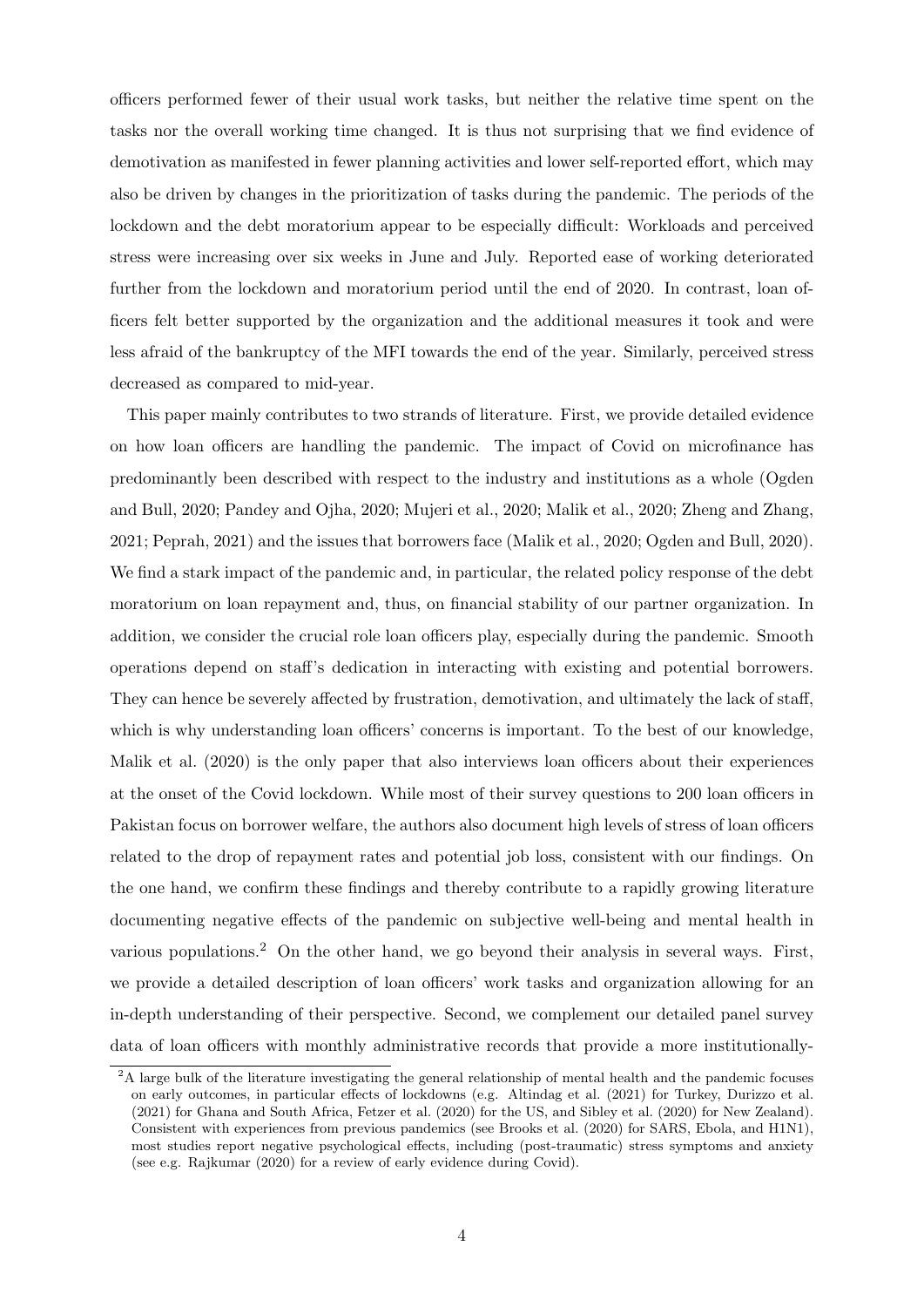focused perspective on their work. Third, by spanning a comparatively long time period, we can describe the dynamics before, right after and several months into the pandemic. Our findings point towards an improvement of the situation towards the end of 2020 when the expectation in India was that the worst of the pandemic would be over: Loan officers are less stressed and less concerned about losing their job due to the economic situation. Lastly, we challenge their hypothesis that adverse incentives for loan officers will harm existing social capital between the lender and its borrowers. Our partner MFI took measures to pause the high-powered incentive scheme during the pandemic, resulting in loan officers supporting their borrowers' repayment efforts without increased pressure.

Second, and more general than the current pandemic, we provide quantitative evidence of loan officers' work environment, their output, and time use. Previous quantitative studies have studied loan officers with a primary focus on their outputs. Given that large parts of the job consist of unsupervised fieldwork, both theoretical and empirical work has investigated how information asymmetries can be overcome with different incentive schemes [\(Fuentes, 1996;](#page-30-3) [Aubert et al., 2009;](#page-29-6) [Warning and Sadoulet, 1998;](#page-32-2) [Behr et al., 2020\)](#page-29-7) or job rotation [\(Hertzberg](#page-31-9) [et al., 2010;](#page-31-9) [Drexler and Schoar, 2014;](#page-30-4) [Bhowal et al., 2021\)](#page-29-8). In addition, other quantitative studies shed light on preferences of loan officers [\(Labie et al., 2015;](#page-31-10) [Sagamba et al., 2013;](#page-31-11) [Agier](#page-28-2) [and Szafarz, 2013\)](#page-28-2) and how preferences and other characteristics of loan officers such as gender or cultural background affect repayment rates and performance of loans [\(Beck et al., 2013;](#page-29-9) [Agier,](#page-28-3) [2012;](#page-28-3) [van den Berg et al., 2015;](#page-32-3) [Fisman et al., 2017\)](#page-30-5). How exactly loan officers work and which problems they might face has been described in qualitative studies. Providing insights from qualitative work in two Zambian MFIs, [Siwale and Ritchie](#page-32-4) [\(2012\)](#page-32-4) document that loan officers are asked to fill several roles at once, with a focus on debt collection, similar to our context. [Dixon et al.](#page-30-6) [\(2007\)](#page-30-6) provide a detailed description of loan officers' work in a Zambian MFI that faces high delinquencies, resulting in loan officers focusing predominantly on their role as 'debt collectors'. In general, loan officers often face substantial discretion in reaching their targets that can result in an enhanced possibility to serve the poor [\(Canales, 2011\)](#page-29-10) or in practices at odds with MFIs' social mission (Maîtrot, 2018). We complement this qualitative evidence with our time use data, quantifying the relative importance of tasks that loan officers complete. While both the work environment and the incentive structure changed during the pandemic, we find that priorities did not change. Further, we document concerns of losing the job and that these become less severe toward the end of 2020, which relates to difficulties of field staff more broadly  $(Ahmad, 2002).<sup>3</sup>$  $(Ahmad, 2002).<sup>3</sup>$  $(Ahmad, 2002).<sup>3</sup>$  $(Ahmad, 2002).<sup>3</sup>$ 

<span id="page-5-0"></span><sup>3</sup>[Ahmad](#page-28-4) [\(2002\)](#page-28-4) describes personal and professional problems of NGOs' staff in Bangladesh, ranging from job insecurity to lack of proper job training.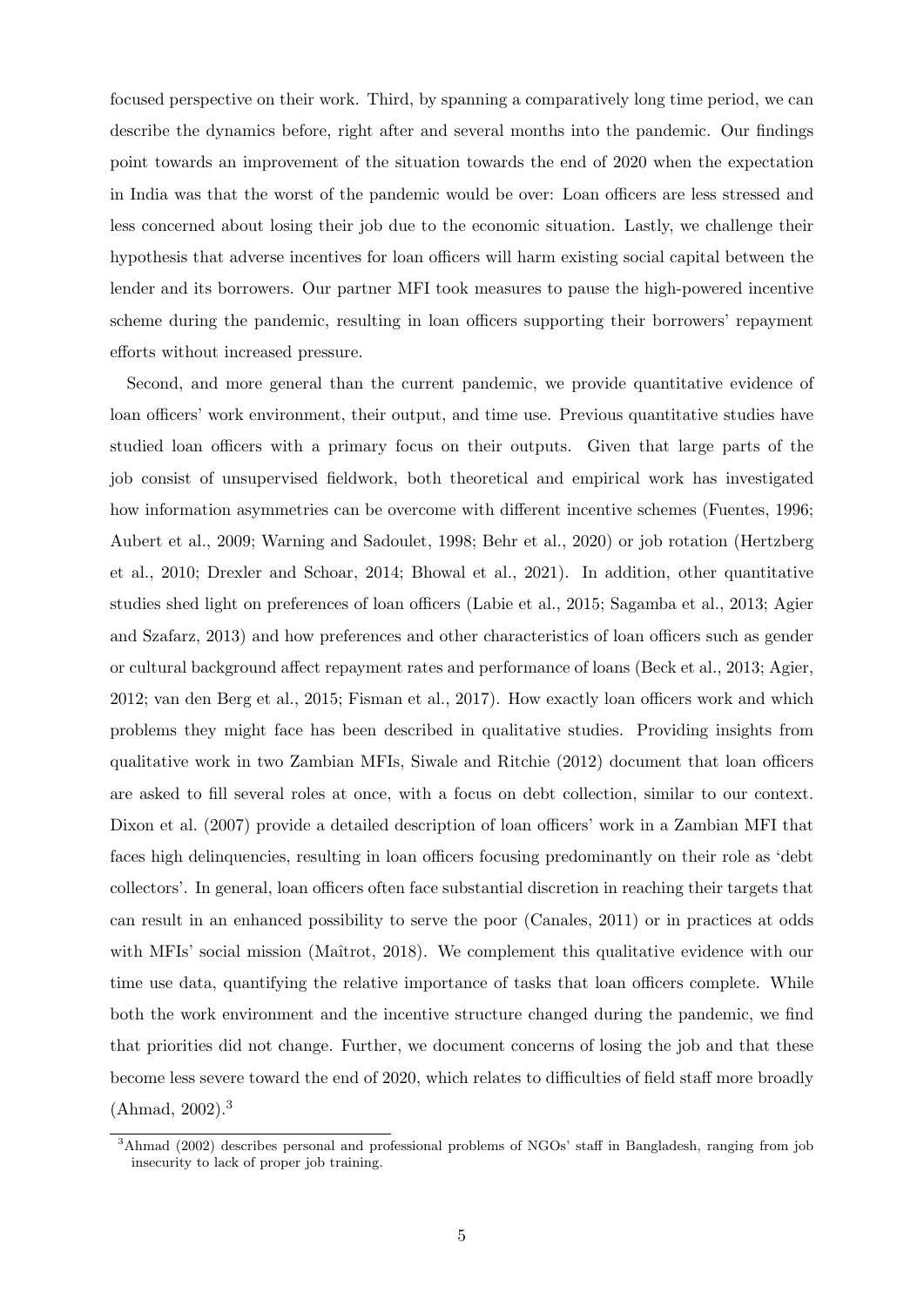Lastly, we broadly relate to the literature that focuses on issues related to working during the pandemic. Given the need for social distancing, many studies have focused on the ability to work from home (see e.g. [Dingel and Neiman, 2020;](#page-30-7) [Gottlieb et al., 2021\)](#page-30-8) pointing out that there exists substantial heterogeneity across jobs, sectors, and countries with work from home being possible in as little as  $4\%$  $4\%$  of jobs in low-income countries [\(Garrote Sanchez et al., 2021\)](#page-30-9).<sup>4</sup> For the majority of workers in developing countries who cannot work from home, the focus so far has been on labor market outcomes such as having a job or receiving payments.<sup>[5](#page-6-1)</sup>

Going forward, loan officers as the direct link between lender and borrowers are likely to continue to be of crucial importance for MFIs' operations and merit more attention. With tight budgets that limit the scope for bonus payments, soft factors such as well-being can play an important role. We find that only 56% of loan officers feel supported by their manager and colleagues, despite that 73% report a more stressful work environment during the pandemic. Given that the health impact of the current pandemic will also be related to mental health, this should also be reflected in personnel policies, not only in MFIs, but more generally [\(Hamouche,](#page-30-10) [2020\)](#page-30-10).

### 2. Background and Data

The Indian lockdown severely limited movement for the entire month of April 2020, with many restrictions lasting until the end of May. These restrictions severely affected the microfinance industry. On the one hand, MFIs usually reach out to their borrowers through field staff traveling to the villages of the borrowers to collect loan repayments. Hence, loan repayment collection efforts by MFIs were severely restricted during the nationwide lockdown. On the other hand, many microfinance borrowers run small-scale businesses, such as corner stores, which were severely affected by the lockdown restrictions in place. Hence, borrowers faced substantial difficulties in meeting their repayment obligations. For the microfinance sector, these repayment problems were intensified by the government-mandated debt moratorium allowing borrowers to pause their repayment installments for up to six months, which created drastic changes in cash flows and added to the general uncertainty since MFIs' refinancing loans were not covered by the moratorium. This section lays out in detail how the microfinance industry in India was affected

<span id="page-6-0"></span><sup>4</sup>For example, [Hasan et al.](#page-30-11) [\(2021\)](#page-30-11) find that only 10% of jobs in Pakistan can be done from home, whereas substantial heterogeneity exists between megacities and urban or rural areas.

<span id="page-6-1"></span><sup>&</sup>lt;sup>5</sup>The most comprehensive study of labor market impacts at the onset of the pandemic in developing countries across the globe is likely [Khamis et al.](#page-31-13) [\(2021\)](#page-31-13). They conduct phone surveys in 39 countries from April to July 2020 and report job loss for a third of the respondents. They also find that 20% of the workers who continue to work report partial or no payments, which corresponds to reports of partial or no payments for April or May in our sample.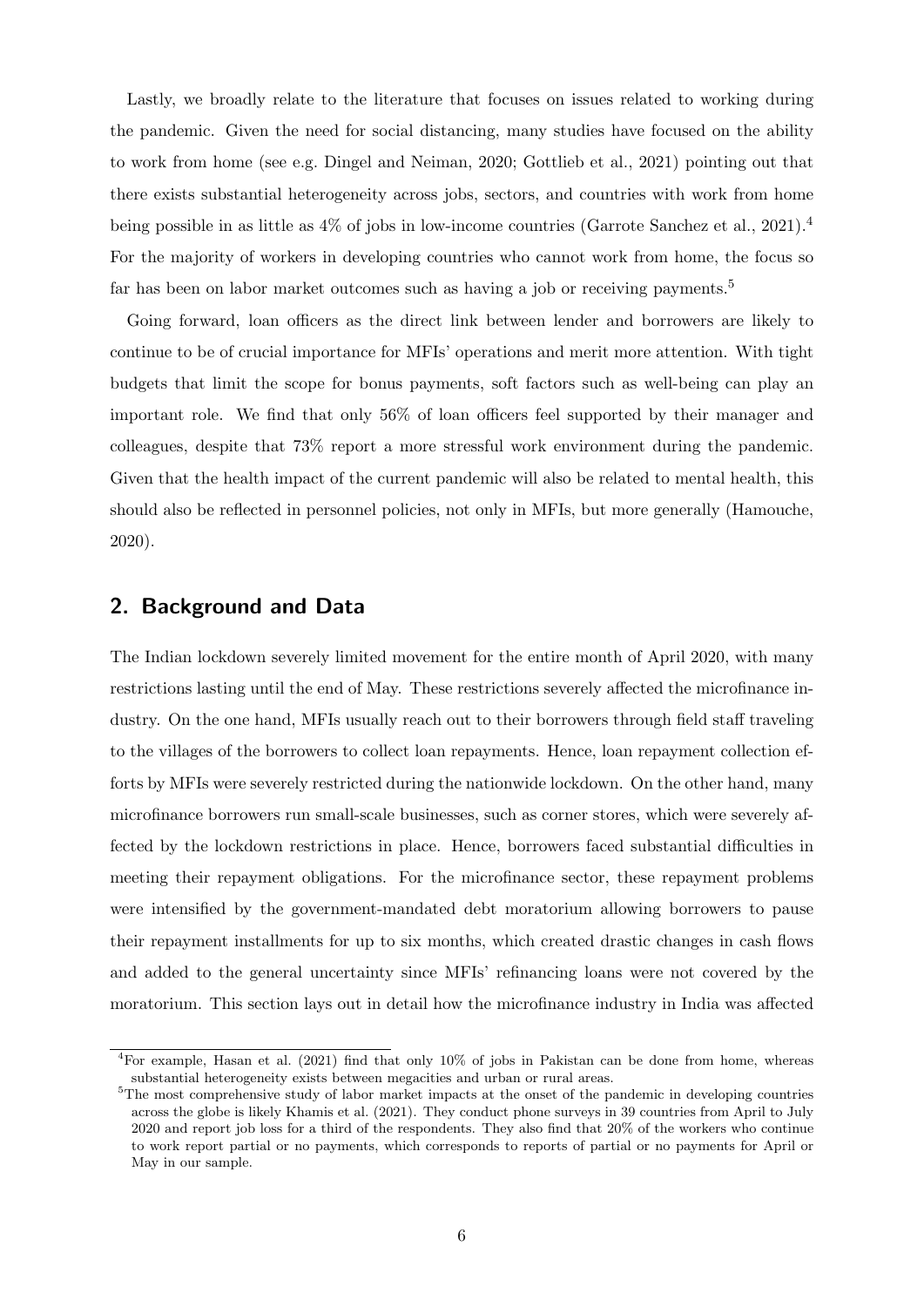by the pandemic and the government responses to address it, and then presents our setting and data to study how the pandemic affected our partner MFI.

#### 2.1. Covid-19 pandemic in India and general implications for MFIs

The first Covid-19 case in India was reported on January 30, 2020 [\(Andrews et al., 2020\)](#page-29-4). Even though cumulative reported numbers stood at comparatively few cases (536) on March 24, 2020, a nationwide lockdown was announced, effective on March 25. Notably, the Indian lockdown was very strict: Severe restrictions applied to leaving the home, and all but essential transport, services, and factories were suspended.<sup>[6](#page-7-0)</sup> A few restrictions were lifted starting April 20 with e.g. banks and MFIs allowed to open again, but the nation-wide lockdown essentially remained in place until the end of May.[7](#page-7-1) Afterwards, a more decentralized and incidence-based approach was taken, wherein restrictions were lifted faster in low-incidence areas.

Even though the Finance Minister announced an economic relief package on March 24, the direct implications of the lockdown were drastic, especially for the working poor.<sup>[8](#page-7-2)</sup> [Lee et al.](#page-31-5) [\(2020\)](#page-31-5) conduct phone surveys with a representative sample of poor and non-migrant workers (1400 respondents) in Delhi between March and May and report a drop in income and days worked by 57% and 73%, respectively. Using a large-scale survey of nearly 5000 respondents across 12 states of India between April and May, [Kesar et al.](#page-31-0) [\(2021\)](#page-31-0) find that two-thirds of respondents lost their work. The few informal workers who were still employed during the lockdown experienced a larger than 50% drop in their incomes. Similarly, [Afridi et al.](#page-28-0) [\(2020\)](#page-28-0) conduct a phone survey of 413 respondents in India during April 2020, and report the pandemic's effects on the urban poor's economic livelihood, physical and emotional well-being. The vast majority (90%) of respondents were unable to continue working and those who were employed during the lockdown saw their daily income fall by 87%.

As part of the relief efforts, the Reserve Bank of India (RBI) announced a debt moratorium on March 27, for initially three months (until May 31), that was later extended until the end of August 2020. The moratorium was applicable to all loans with a fixed duration and repayment schedule, that were outstanding as of March 1, 2020. It allowed all banks, financial institutions,

<span id="page-7-0"></span><sup>&</sup>lt;sup>6</sup>For example, other than for emergencies, people were not allowed to leave their homes. Only essential goods were transported; all other road, air, and rail services were suspended. Schools were closed. The severity of the lockdown is reflected in the government stringency index [\(Hale et al., 2021\)](#page-30-12) that measures restrictions on a scale from 0 to 100: India scored 100 during the nationwide lockdown period as compared to 73 for the US and 80 for the UK during the first Covid wave in 2020.

<span id="page-7-1"></span><sup>7</sup>For example, agricultural business and their suppliers were allowed to open after April 20 and cargo transportation resumed. Some further relaxations were introduced on May 4 and May 18.

<span id="page-7-2"></span><sup>8</sup>[Beyer et al.](#page-29-11) [\(2021\)](#page-29-11) use data on electricity consumption and nighttime light to document the drop in economic activity in India, estimating a negative growth effect of 3.4 and 20.8% for the first and second quarter of 2020, respectively. [Ceballos et al.](#page-29-12) [\(2020\)](#page-29-12) document negative impacts on farmers in Haryana and Odisha and [Auerbach and Thachil](#page-29-13) [\(2021\)](#page-29-13) on urban slums in Bhopal and Jaipur.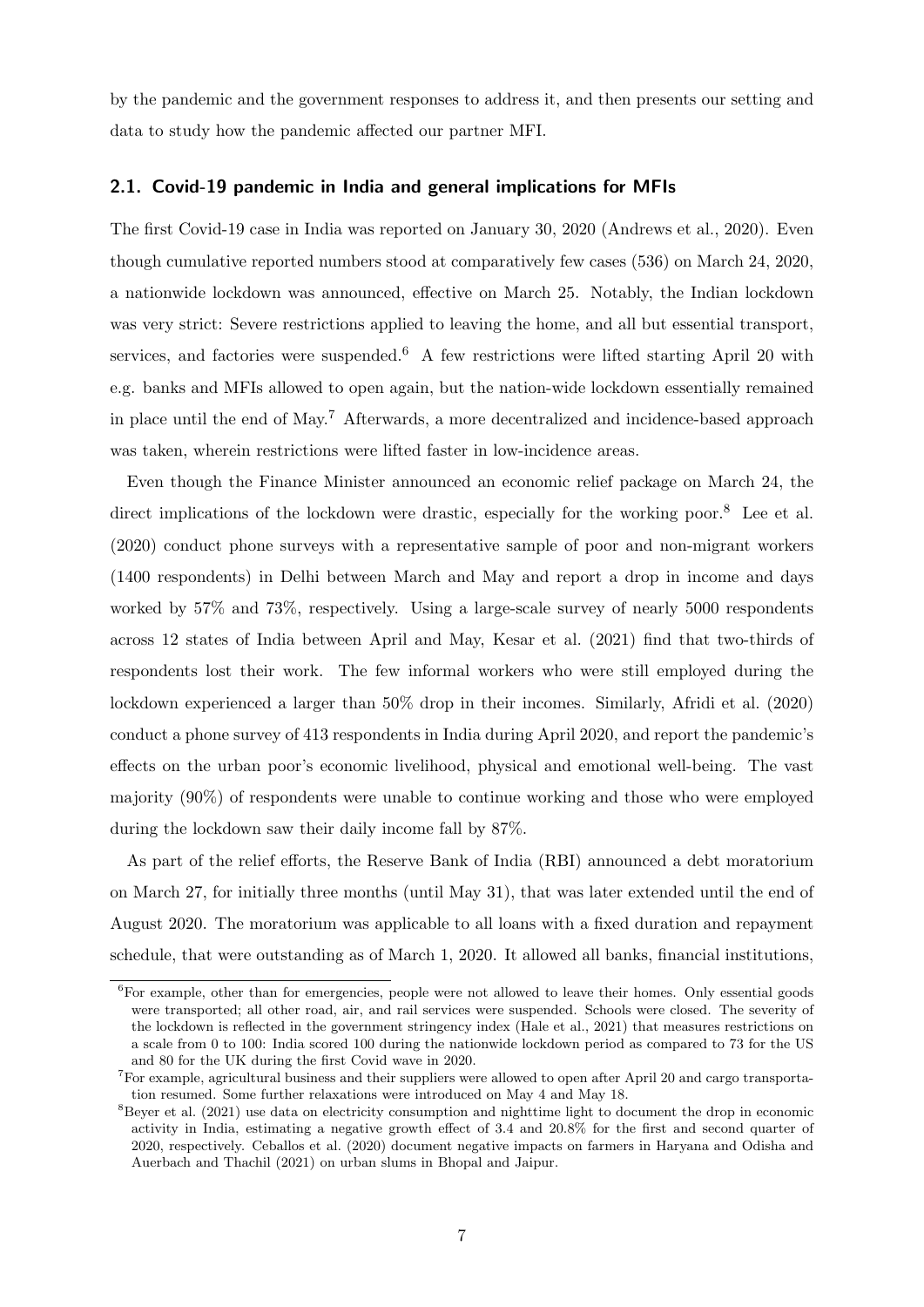and non-banking finance companies, including MFIs to grant a repayment break to their borrowers for installment payments of loans. Borrowers could decide themselves whether to make use of the moratorium. This option was clearly beneficial for liquidity-constrained borrowers who would avoid being classified as 'in default' and facing corresponding consequences such as a downgrade of the credit score. However, it was also costly as interest on the outstanding loan amount would continue to accrue. While the costs and benefits of a moratorium were hard to communicate to microfinance borrowers due to technological and literacy constraints, many Indian MFIs managed to quickly offer moratoria to their borrowers [\(SaDhan, 2020\)](#page-31-14) and the majority of borrowers of small finance banks and MFIs made use of this opportunity [\(Rhyne](#page-31-4) [and Duflos, 2020\)](#page-31-4).

The moratorium was not applicable to the loans that MFIs used to re-finance their lending activities and that they themselves would need to pay back to their lenders. However, the RBI announcement also contained several measures that were to ease liquidity constraints for the entire financial market. Most of those appeared to have benefited commercial banks with investment grade, but not the MFIs [\(CGAP, 2020\)](#page-29-14). Thus, while microfinance borrowers either paused repayments or even requested additional loans for more liquidity, MFIs struggled to meet their own refinancing requirements.<sup>[9](#page-8-0)</sup>

### 2.2. Our setting

We partner with a large Indian MFI that operates mostly in Northern India.<sup>[10](#page-8-1)</sup> It grants poor women financial resources for income-generating activities with the goal to eradicate poverty. In 2019, this MFI served a total of over 700,000 active borrowers who held loans worth about 14.4 billion INR (approximately 165 million EUR). The MFI operates in eight states via a total of over 400 branches. Branches consist of a branch manager and three to six loan officers (LOs). As typical for MFIs, loan officers are the main field staff and thus the organization's link to its borrowers. Loan officers are responsible for acquiring borrowers and ensuring their loan repayment, for which they rely on face-to-face interactions. Loan officers meet existing borrowers regularly in so-called borrower centers and additionally on a case-by-case basis. Borrower centers group borrowers based on geographic proximity and meet each week at a designated time and location. Each loan officer is assigned specific centers where they lead the meetings with the

<span id="page-8-0"></span><sup>&</sup>lt;sup>9</sup>In a survey of 78 Indian MFIs in April, more than half of the MFIs projected having trouble repaying their loans after July 2020 [\(SaDhan, 2020\)](#page-31-14).

<span id="page-8-1"></span> $10$ We started our collaboration with our partner in 2018 to study the effects of incentive schemes on loan officers' work organization and performance. In this paper, we rely on data collected for the initially planned study before the start of the pandemic as well as additional data collected especially for this study after the onset of the pandemic.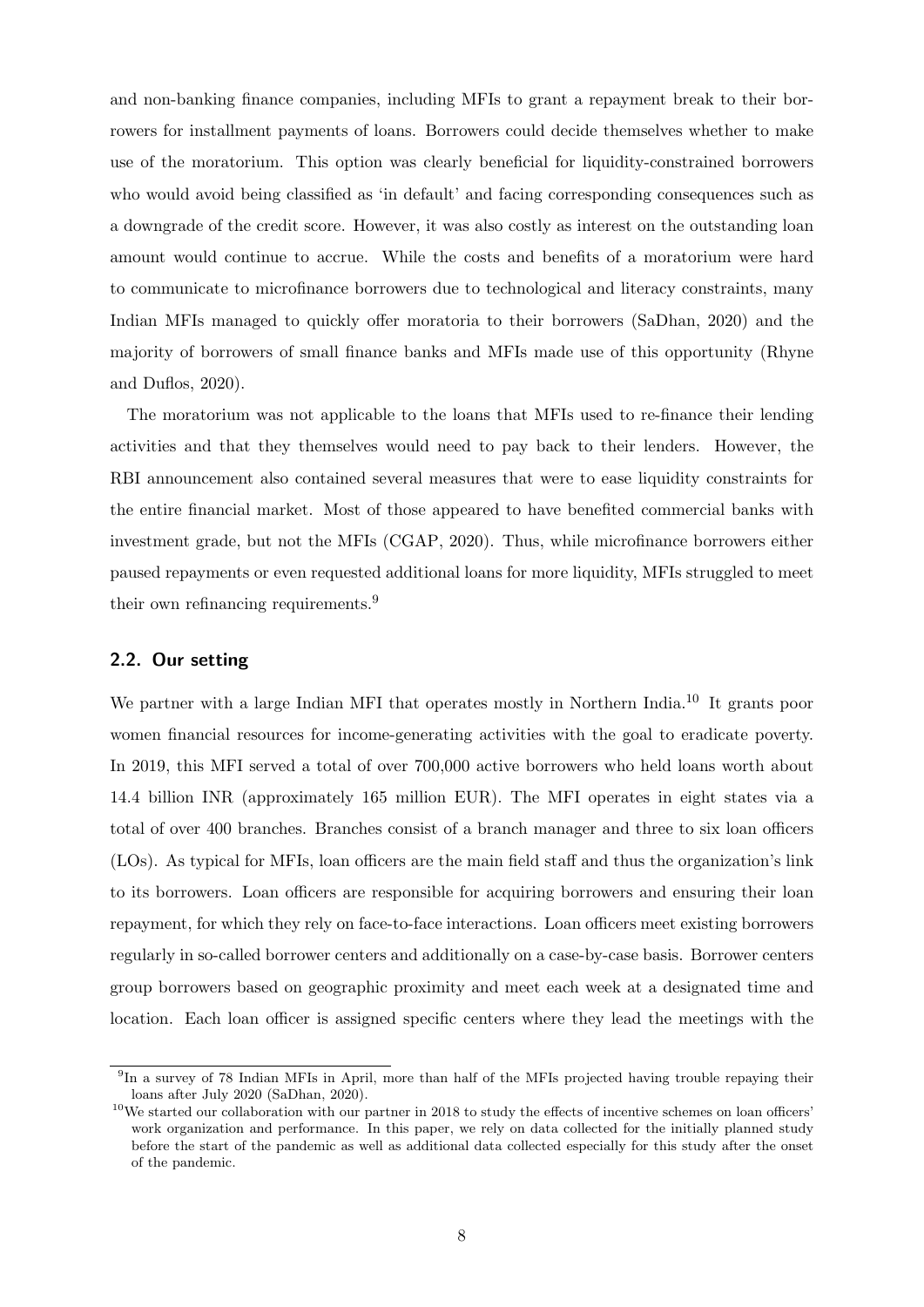main purpose of ensuring repayment of outstanding loan installments. Company-provided smart phones and a specific app help with the documentation of borrowing and repayment operations. Additionally, the official job description entails many other tasks, such as selecting potential villages for expanding operations, targeting new customers, forming new groups and centers, verifying and recommending loan proposals, as well as monitoring the loan utilization.

Similar to other MFIs, the operations of our partner were severely affected by the pandemic. The lockdown resulted in a standstill of most operations as field staff was not allowed to travel and conduct center meetings. Loan officers were encouraged to stay in regular contact with their borrowers via phone. Moratoria were agreed upon with borrowers and most collection efforts were paused. Similarly, no new loans were disbursed. After the clarification by the Ministry of Home Affairs on April 15 that MFIs provide essential services and are allowed to operate in specified areas, our partner opened its offices in a staggered manner starting April 20.

In addition to severe restrictions on the general operations, the lockdown also affected the repayment capacity of borrowers. In a qualitative interview on May 12, 2020, the managing director of our partner MFI expressed concerns about the viability of the livelihoods of its borrowers and the resulting drop in repayments if borrowers struggle to make ends meet (comparable to [Malik et al.](#page-31-2) [\(2020\)](#page-31-2)). Not only did the lockdown restrictions make it impossible for the borrowers to work–most borrowers such as shop owners were simply not able to work from home–but also their household income from other sources, such as remittances from family migrant workers, dried up since migrant workers returned home from the cities during the lockdown. While trying to cater to the needs of its borrowers, the lender faced high uncertainty as it had to seek loanrestructuring agreements with its own refinancing lenders on an individual basis. The lockdown also meant that it became more difficult for the lender to coordinate, support, and monitor the remote work of loan officers, even with the advanced technological equipment already in place. Despite the short notice of the lockdown, around 76% of loan officers returned to their home district; only around 24% could not travel home and had to stay at or close to the branch. The MFI expected that loan officers would continue to support their borrowers. In our sample, as described below, around 90% of loan officers self-reported that they continued working during April and May. There was substantial heterogeneity from where work was done. 29% of loan officers worked exclusively from home, whereas 32% worked exclusively at the branch. In May, only 31% also completed some field work.

The lender took several measures to better monitor effort during remote working and to encourage loan officers to return to working in the open branch offices in late April. For example, a specific app was installed on loan officers' work mobile phones that allowed the lender to closely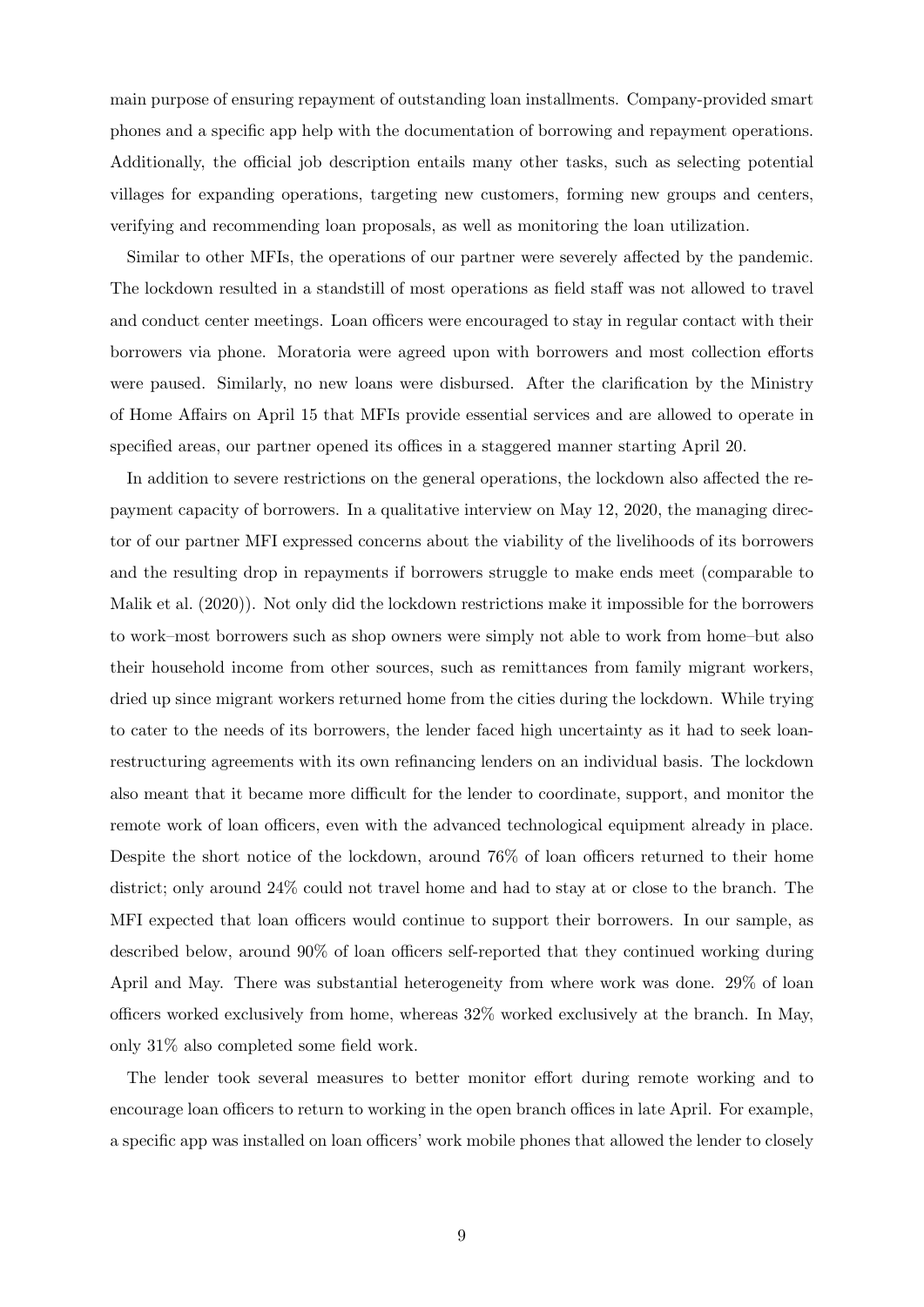monitor loan officers' effort with respect to the number of borrower contacts. Days on which the app was used would be considered work days. Salaries for working at home were officially tied to effort as measured by the app and ranged between 80 and 100% of the regular salary; not working at home during the lockdown would still be remunerated with 80% of the regular salary. For loan officers working in one of the 150 branches that had reopened on April 20, the usual salary payment date of April 30 was only honored if they had returned to the branch. In the interview, the director justified these measures by the reluctance of loan officers to return to the branch and the necessity of being at the branch for conducting many operations such as loan disbursement. This policy appeared to achieve its goal: while only 15% of loan officers came to the branch in the week of April 20, around  $85\%$  came in the first two weeks of May.<sup>[11](#page-10-0)</sup>

#### 2.3. Data

We collect data from 150 branches of our partner in the states of Uttar Pradesh and Madhya Pradesh, in which most of its branches are located. All branches are located in Northern India, in (the surroundings of) Allahabad, Gwalior, Jabalpur, Jaipur, Lucknow, Moradabad, Saharanpur, and Varanasi, and they are randomly selected from all branches that employ at least three loan officers and offer the standard group  $\alpha$ .<sup>[12](#page-10-1)</sup> All 655 loan officers who were employed in these branches were invited to participate in the study.

Our data come from two main sources: administrative data from the lender about the loan officers' performance and survey data from interviewing loan officers in online questionnaires. The administrative data cover nearly 592 loan officers in the period October 2019 to December 2020 and indicate per loan officer and per month i) how many borrowers are being handled, ii) the loan amount outstanding, iii) the percentage of complete repayments as a fraction of outstanding repayment (the collection percentage), iv) the portfolio at risk (PAR) as the percentage of the gross loan portfolio that is overdue by more than 30 days, and v) turnover of loan officers. In addition, the data contain information about basic demographic characteristics of loan officers.

The main survey data cover online questionnaire modules distributed to loan officers in December 2019 and January 2020 ("Main survey 1") and a year later in December 2020 and

<span id="page-10-0"></span><sup>&</sup>lt;sup>11</sup>However, in contrast to the measures the managing director explained in the interview, we do not find a statistically significant relationship between working at the branch and receiving salary payments in our data collected from loan officers: For those who worked during April and May, only 42% indicated having received their salaries for both months and 30% reported they have not been paid for either. While we do not have administrative data on salary payments to verify these self-reported salary payments, we interpret the discrepancies with the views expressed in the qualitative interview and the loan officer data as indications that especially these two months were chaotic and stressful in several dimensions.

<span id="page-10-1"></span> $12$ Other types of branches that focus exclusively on individual-liability borrowers or serve as a branch of business correspondence for a large commercial bank are excluded from our sample population since their operations and incentives work differently.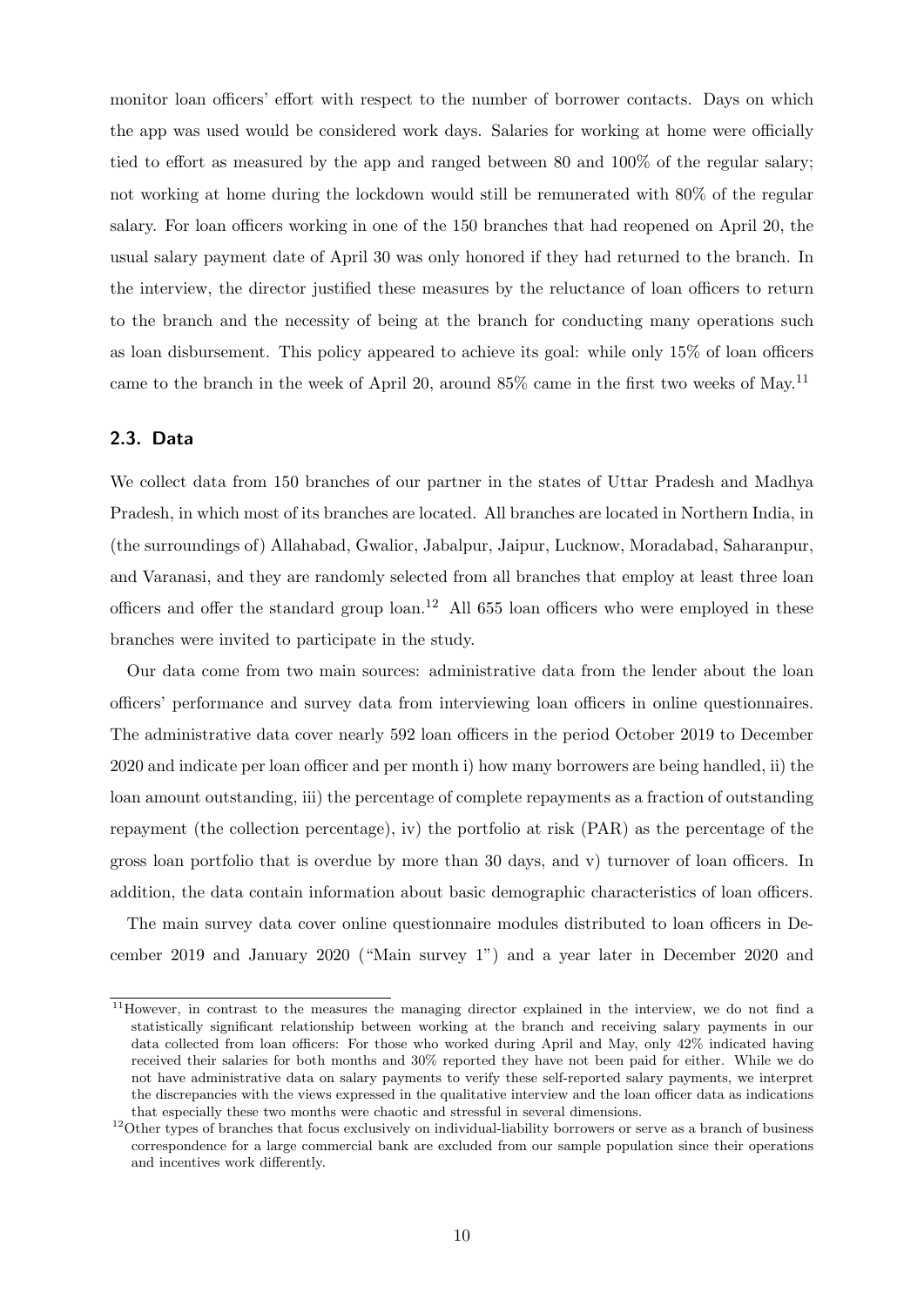January 2021 ("Main survey 2"; see also Figure [1](#page-12-0) that shows the timeline of data collection).<sup>[13](#page-11-0)</sup> These modules collect detailed information about loan officers' work and the work environment, such as tasks and time allocation, work style, and subjective measures of effort. Individual characteristics such as reciprocal preferences, locus of control, and perception of leadership in the branch are elicited at baseline. Cognitive abilities, financial literacy, and the understanding of the incentive structure for bonus payments are elicited in a background survey in May 2020 ("Background survey"). Two additional surveys are run to address the effect of the Covid pandemic on loan officers' work: First, "Covid survey 1" consists of a short questionnaire on workload, well-being, and perceived stress that is repeatedly administered for six consecutive weeks in June and July. Second, "Covid survey 2" administered in October elicits information on the work environment during and after the first nation-wide lockdown. We include some items from Covid survey 1 and 2 in the Main survey 2.

The links to the online questionnaires for data collection are distributed to loan officers via chat groups on their work smart phones. To reduce the time loan officers spend on filling out the questionnaires, most surveys are administered in several parts for which links are sent on consecutive days.[14](#page-11-1)

A video message explaining the details and procedures of the study was sent to all loan officers in the sample before the first survey. All participants provided written consent before the start of Main 1 and indicated consent to continue participating before filling in subsequent surveys. To incentivize participation the following measures were taken: Our partner was opposed to providing financial incentives for survey participation, but allowed filling in the surveys during regular work hours. All respondents who completed at least 80% of the surveys received a certificate of participation. A team of research assistants as well as branch managers of the lender followed up with loan officers to encourage participation. Response rates varied across surveys, also due to loan officers leaving their job. From the initially invited 655 loan officers, 596 participated in Main 1 (91%). Around a year later 509 loan officers working in the sample branches participated in Main 2, and 318 (49% of the initial sample) completed both Main 1 and Main 2. Figure [A.3](#page-41-0) presents an overview of response rates in all surveys and Section [4.4](#page-25-0) discusses implications of this in detail.

<span id="page-11-0"></span><sup>13</sup>All variables are described in detail in Appendix [B.](#page-42-0)

<span id="page-11-1"></span> $14$ Main 1 consisted of five, Main 2 of four, Background of two, and Covid 2 of three parts. Some loan officers have not filled out all parts of a survey, so that the sample size per survey may differ across variables.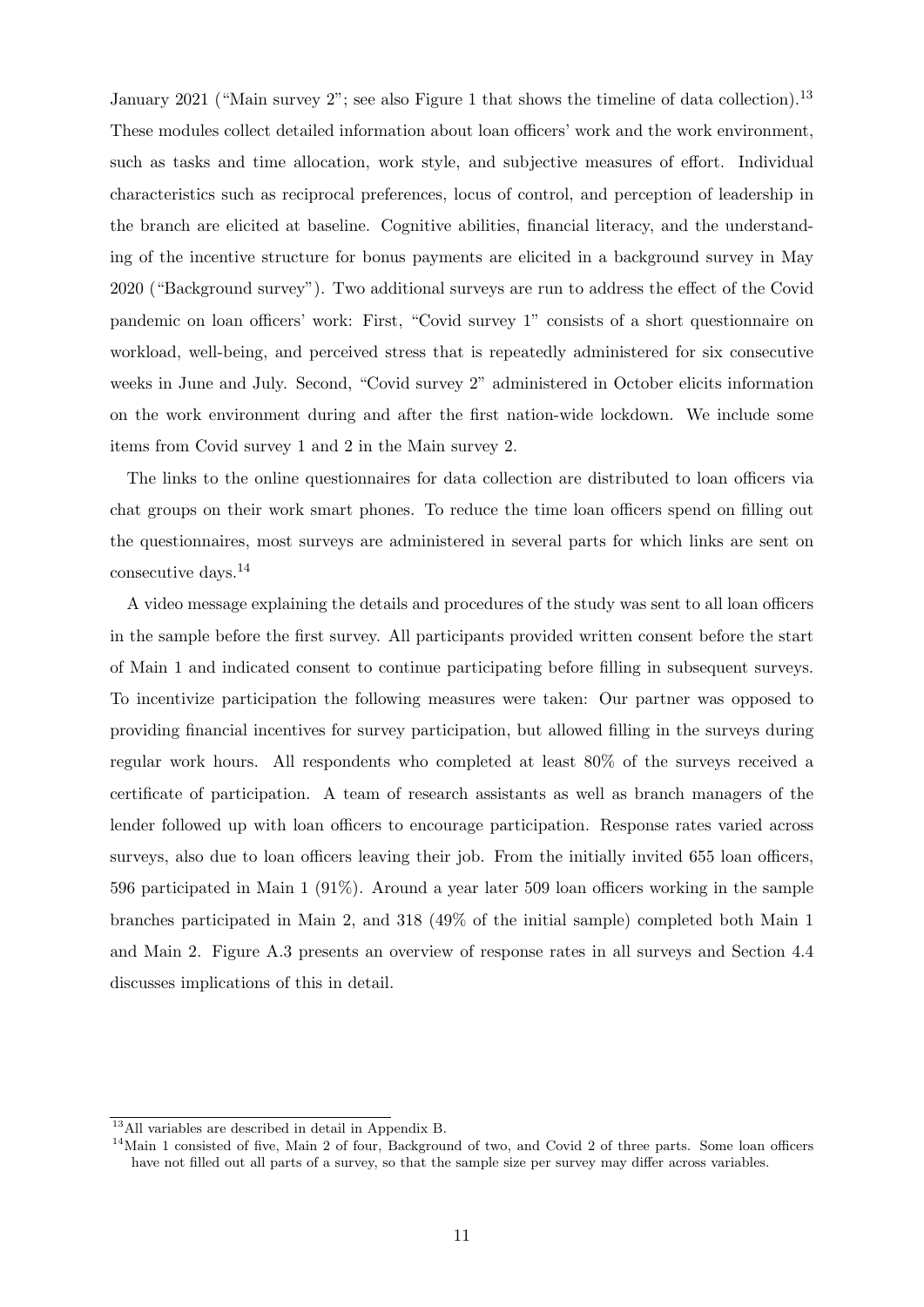<span id="page-12-0"></span>

Figure 1: Timeline of Data Collection and Main Policy Events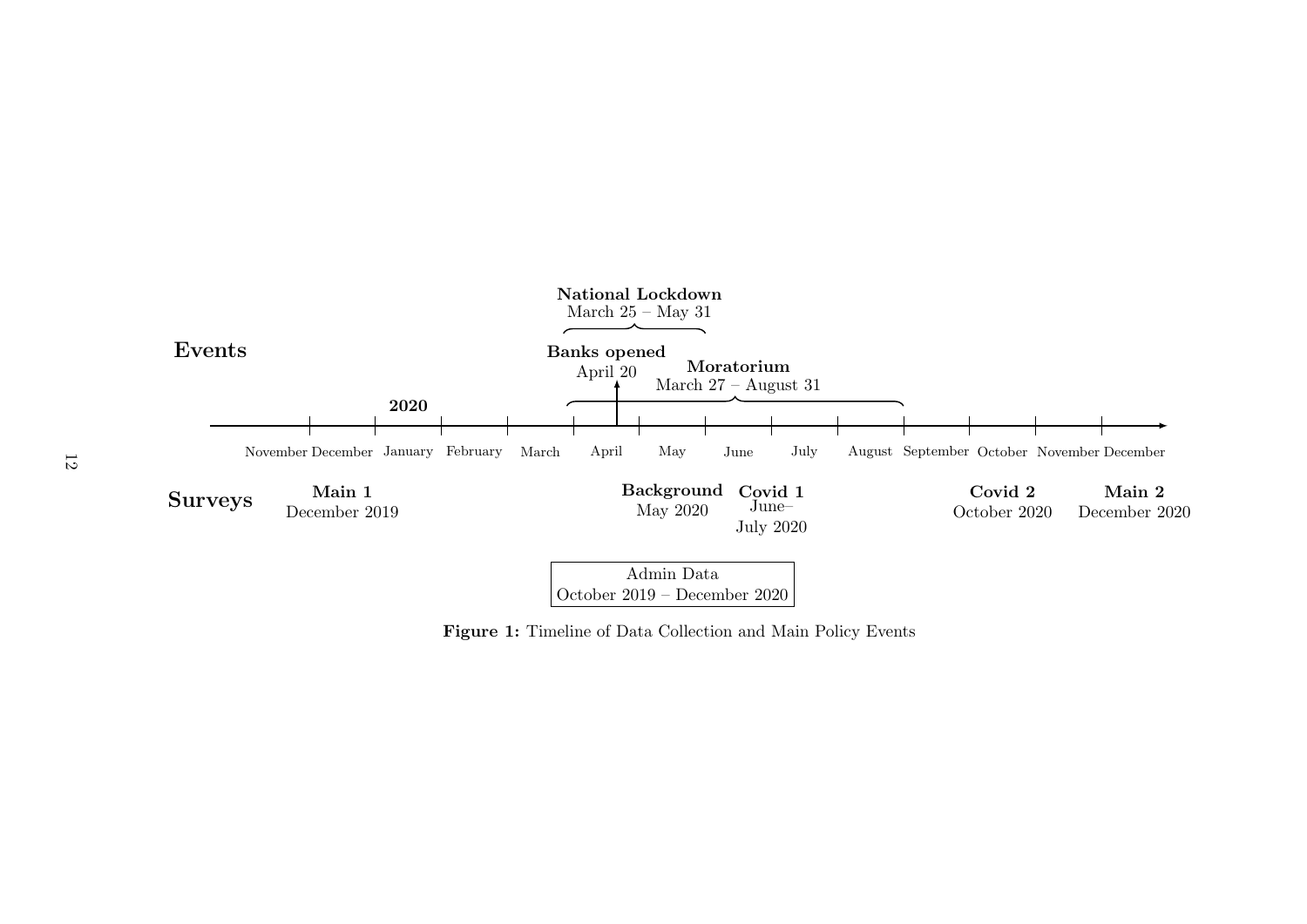<span id="page-13-0"></span>On average, four loan officers are employed per branch in our sample (see Table [1\)](#page-13-0). They are on average 26 years old, most of them have a college degree (87%) and half of them are married. Nearly all loan officers are men (94%). At their current branch, they have been for a little less than two years on average and they have worked for the organization for an average of 2.5 years.

| <b>Lable 1: Summary Statistics</b> |      |
|------------------------------------|------|
|                                    | Mean |
|                                    | (SD) |
|                                    |      |
| Branch Characteristics             |      |
| No of LOs per branch               | 4    |
|                                    | (1)  |
| LO Characteristics                 |      |
| Age                                | 26   |
|                                    | (4)  |
| Male $(\%)$                        | 94   |
|                                    | (23) |
| Married $(\%)$                     | 53   |
|                                    | (50) |
| College Degree $(\%)$              | 87   |
|                                    | (34) |
| Seniority at company (in months)   | 31   |
|                                    | (26) |
| Seniority at branch (in months)    | 23   |
|                                    | (22) |
| N(LOs)                             | 308  |

 $T_1$   $T_2$   $T_3$   $T_4$   $T_5$   $T_6$   $T_7$   $T_8$   $T_9$   $T_9$   $T_9$   $T_9$   $T_9$   $T_9$   $T_9$   $T_9$   $T_9$   $T_9$   $T_9$   $T_9$   $T_9$   $T_9$   $T_9$   $T_9$   $T_9$   $T_9$   $T_9$   $T_9$   $T_9$   $T_9$   $T_9$   $T_9$   $T_9$   $T_9$   $T_9$   $T_9$   $T_9$ 

Notes: Data from Main 1 (December 2019). Summary statistics on Branch and loan officer (LO) characteristics at our Main 1 survey for LOs who answered both our Main 1 and Main 2 surveys. Standard deviations in parentheses. Seniority at company captures the number of months LOs work in the company as of December 2019, and Seniority at branch captures the number of months LOs work in the current branch as of December 2019.

## 3. Empirical approach

Our empirical approach considers two angles: First, we provide a detailed description of the work environment of loan officers before the pandemic. Then, we document how the work environment has changed with the onset of the pandemic. We consider several measures to describe the work environment: First, we use administrative data from the lender that document the outputs of loan officers and which usually provide the basis for performance assessments. Second, we use the data collected in our main surveys with detailed descriptions on loan officers' tasks and work organization. Third, we use our survey data on mental health, that is subjective well-being and perceived stress, which have been elicited at several points in time after the onset of the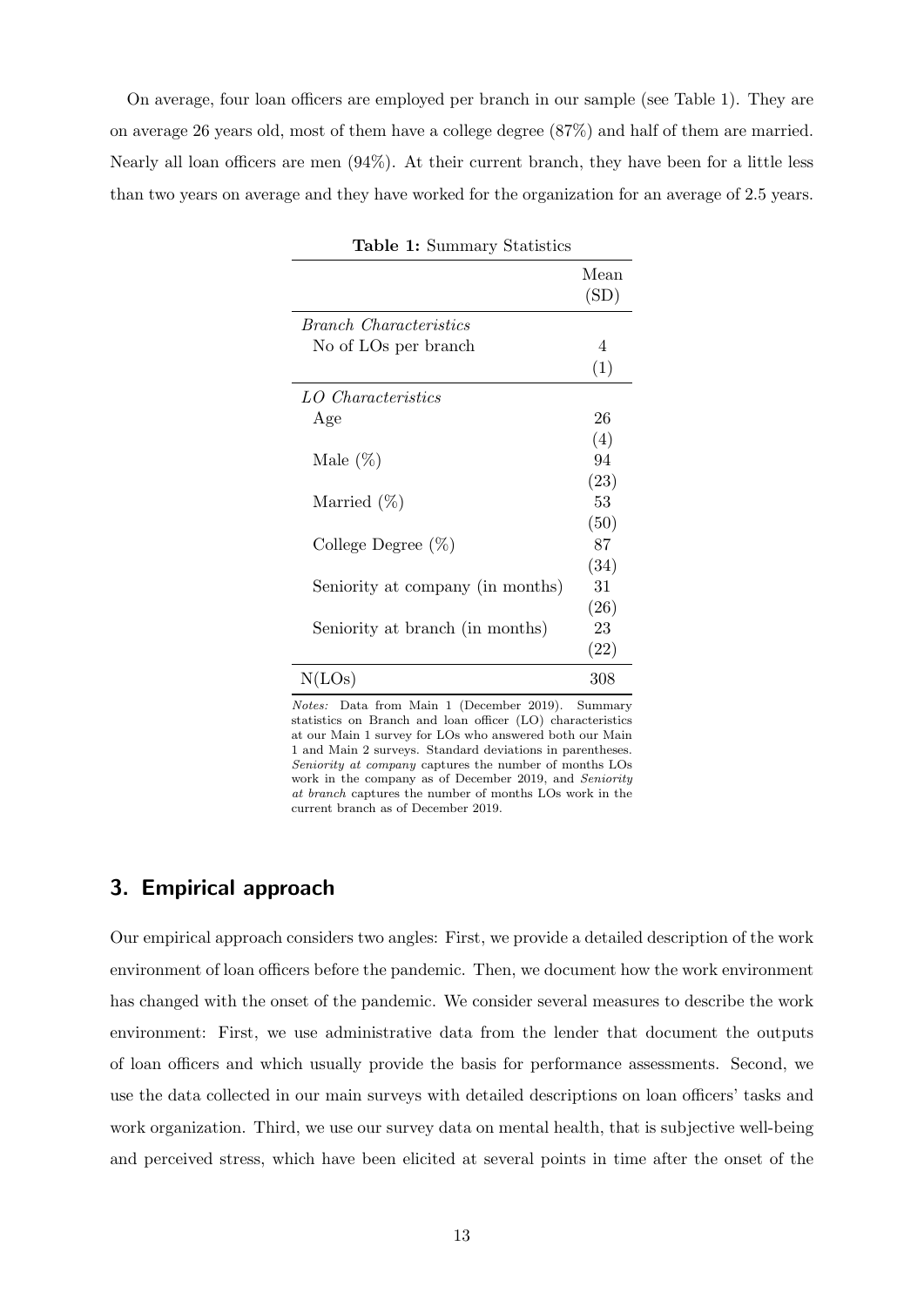pandemic (Covid 1 throughout June and July 2020, as well as Main 2 in December 2020/January 2021).

The first set of measures of the work environment are based on the administrative data which comprise monthly output measures per loan officer. To better understand the effects of the moratorium, we aggregate the analysis of the monthly administrative data for three distinct periods in our sample: i) pre-Covid pandemic (October 2019 until March 2020), ii) Covid pandemic with debt moratorium (April 2020 until August 2020), and iii) Covid pandemic without debt moratorium (September 2020 until December 2020). We estimate the following regression equation:

<span id="page-14-1"></span>
$$
y_{im} = \alpha + \beta_1 \text{Covid during moratorium}_m + \beta_2 \text{Covid after moratorium}_m + \epsilon_{im} \tag{1}
$$

where  $y_{im}$  is the outcome variable for respondent i in month m; Covid during moratorium<sub>m</sub> is a binary variable equal to one if the observation falls in period ii) April 2020 to August 2020, and zero otherwise; Covid after moratorium<sub>m</sub> is a binary variable equal to one if the observation falls in period iii) September 2020 to December 2020 and zero otherwise; and  $\epsilon_{im}$  is the error term.

The second set of measures of the work environment are based on the data that comprise observations from the pre-Covid survey Main 1 survey (December 2019) and the post-Covid Main 2 survey (December 2020). To document the changes in loan officers' work tasks and work organization, we estimate the following regression equation:

<span id="page-14-0"></span>
$$
y_{it} = \alpha + \beta \operatorname{Dec20}_{t} + \epsilon_{it} \tag{2}
$$

where  $y_{it}$  is the outcome variable for respondent i in survey main t,  $Dec20_t$  is a binary variable equal to one if the observation is from the second main survey, i.e. Main 2 in December 2020, and zero otherwise; and  $\epsilon_{it}$  refers to the error term.

The third set of measures of the work environment are based on the survey data on loan officers' mental health elicited throughout June and July in the Covid 1 survey and in December in the Main 2 survey. We estimate:

$$
y_{it} = \alpha + \beta \, Survey\, round_t + \epsilon_{it} \tag{3}
$$

where—all else being equal to the specification in equation  $2-Survey$  round<sub>t</sub> runs from one to six and indicates the survey round week  $t$  in which the measure was collected. Additionally, we use variants of equation [2](#page-14-0) to estimate the changes in mental health from June/July to December.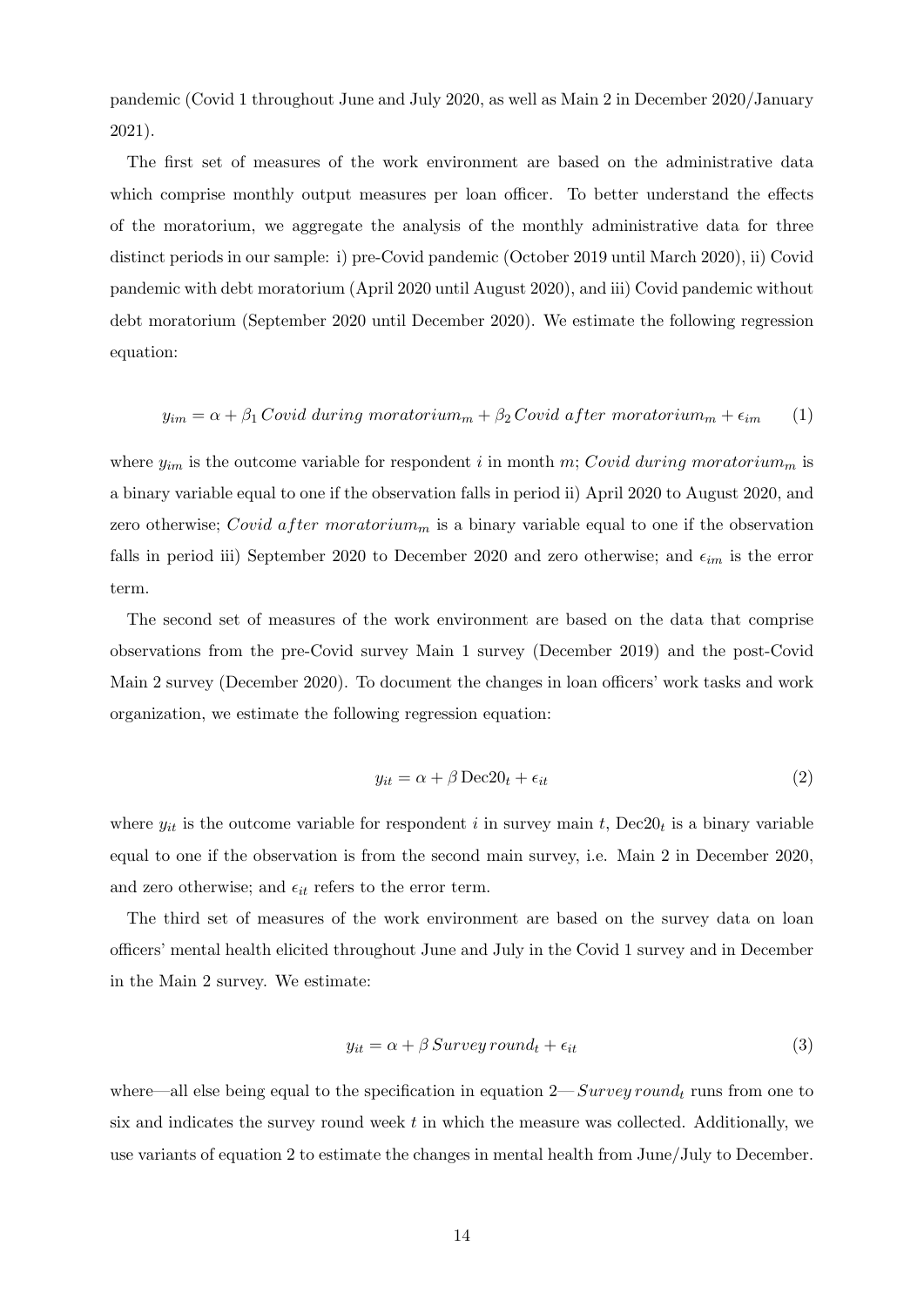The administrative data used to estimate equation [1](#page-14-1) comprises all loan officers employed during October 2019 to December 2020 on a monthly basis. To keep samples comparable across analyses and data sets, we restrict our analysis to those loan officers who also complete Main 1 survey. Similarly, we construct a balanced panel with our survey data and hence restrict our main analysis to loan officers whom we observe at several points in time. This ensures that our results are not driven by changes in sample composition. In Section [4.4](#page-25-0) we discuss to what extent this restriction influences our results.

## 4. Results

We first present how measures of the work environment with respect to output measures, that are usually used as key performance indicators for loan officers, have changed during the pandemic. Second, we present how measures of the work environment with respect to loan officers' work tasks and work organization have changed during the pandemic. Last, we present how measures of the work environment with respect to loan officers' mental health have changed.

#### 4.1. Work output and performance indicators

In our administrative data, the lender documents loan officers' output on various dimensions. These are usually used as indicators for each loan officer's performance and the salary bonus payment is tied to these measures.[15](#page-15-0) On average, loan officers handle 556 borrowers in our pre-Covid sample period October 2019 to March 2020 (see Table [2\)](#page-18-0) with an average total loan portfolio value of 11 million Indian Rupees. The average share of outstanding repayments loan officers have collected, i.e. the collection percentage, is above 90%, and the average share of the loan portfolio that is overdue for more than 30 days, i.e. the portfolio at risk (PAR), is 11% (see Table [2\)](#page-18-0).

Figure [2](#page-16-0) presents descriptive statistics of the evolution of monthly performance indicators over time from October 2019 to December 2020 with the red vertical lines indicating March 2020, at the end of which both the lockdown and the moratorium were put in place.

The number of borrowers was increasing before the pandemic with a maximum of 616 borrowers that loan officers handled on average in March 2020. After the nationwide lockdown, the total number of borrowers per loan officer fell and stabilized on a significantly lower level of 476 borrowers on average in November 2020. Similar to the number of borrowers, the loan amount

<span id="page-15-0"></span><sup>&</sup>lt;sup>15</sup>For example, the average quality of the loan portfolio as measured by the portfolio at risk (PAR) determines whether the loan officer receives any bonus at all. The number of borrowers a loan officer is responsible for determines among other output measures the bonus level.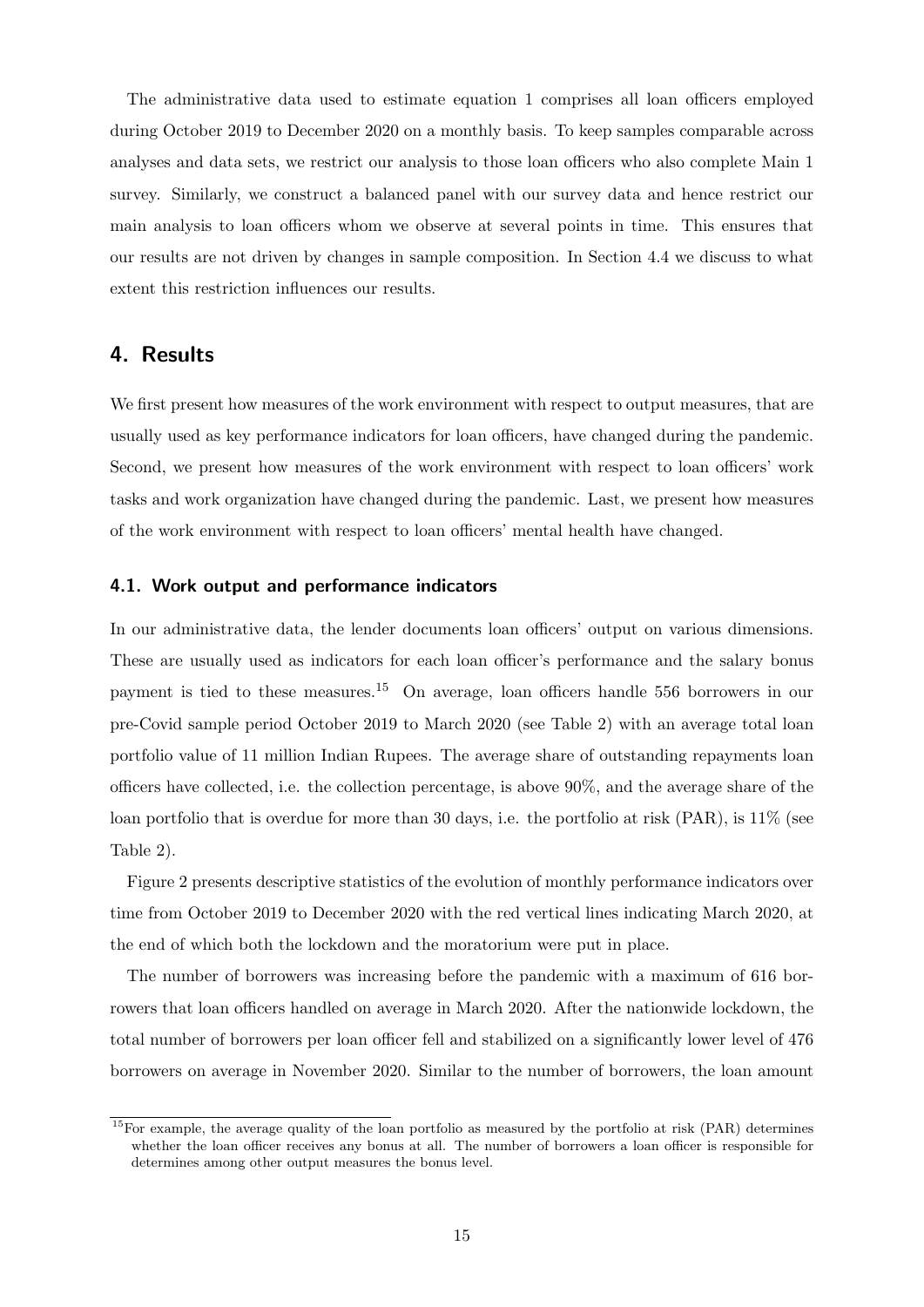<span id="page-16-0"></span>

Figure 2: Administrative Indicators: October 2019 - December 2020

Notes: Administrative indicators: Number of Borrowers represents the total number of borrowers per LO. Loan Amount Outstanding is the accumulated outstanding loan amount (in millions, Indian Rupees) per LO. Collection Percentage is the percentage of the outstanding loan amount that a LO collected within a given month. PAR is the percentage of gross loan portfolio that is overdue by more than 30 days per LO. Turnover Incidence takes a value of 1 in a LO's last working month and 0 for all other months that LO works at the company. The sample covers 592 LOs who participated in our baseline survey.

outstanding peaked in March 2020 with an average portfolio size per loan officer of 12.5 million INR and fell until August 2020 to a level of October 2019 (10 million INR). After the end of the moratorium, it increased again to around 11 million INR. Both the repayment performance of borrowers and the PAR decreased substantially, in particular in the months covered by the debt moratorium for borrowers: the collection percentage fell by around 96% in April to August 2020 compared to the 91.9% collection percentage in March 2020; the PAR gradually increased to a maximum of 24.2% in August 2020, i.e. an increase of 131% compared to March 2020. After the moratorium was removed, the PAR normalized again to its March 2020 level of around 10%. The deterioration of performance did not translate into higher loan officer turnover. In the pre-pandemic period, loan officer turnover was negligible: 3% turnover in January 2020 and 1% in March 2020. Turnover during the lockdown stayed on the same level as in March 2020 and dropped to zero turnover from July to December 2020. Figure [A.1](#page-40-0) presents estimated differences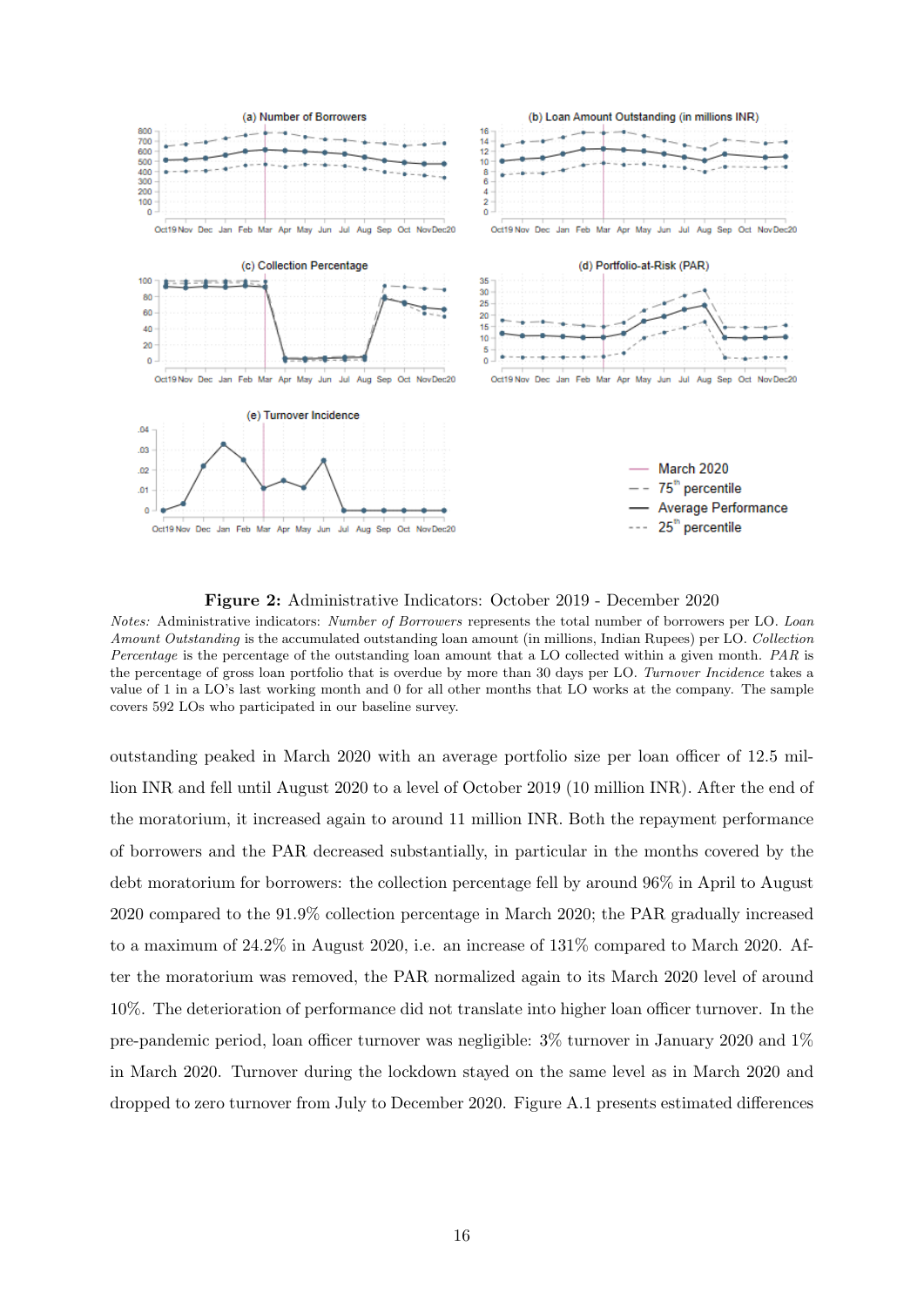of the administrative indicators as compared to March 2020. Results mirror the patterns that we see in the raw data, clearly showing the above discussed changes.

Recalling the duration of the debt moratorium from late March to August 2020, many performance indicators deteriorated during exactly the same time period. In order to better understand the role of the debt moratorium for performance indicators, we aggregate the monthly performance data to distinguish the periods before (October–March), during (April–August) and after the moratorium (September–December) and estimate equation [1.](#page-14-1) Table [2](#page-18-0) shows that, compared to the period October to March, the average number of borrowers was 4% higher during the moratorium (Column 1).<sup>[16](#page-17-0)</sup> In the period after the moratorium, however, the number of borrowers handled per loan officer dropped by an average of 69 borrowers or 12% compared to before the pandemic. The size of the loan portfolio as measured by the loan amount outstanding did not change significantly over the entire period (Table [2,](#page-18-0) Column 2). This might be related to the large drop of 88% in the collection percentage during the moratorium (Table [2,](#page-18-0) Column 3): While no new loans were disbursed during that time, old ones were not repaid due to the moratorium, leaving the size of the portfolio unchanged. The large drop in collection rates during the moratorium was accompanied by a 74% increase in PAR (Table [2,](#page-18-0) Column 4). In the period after the moratorium, the PAR slightly improved by 6% compared to before the pandemic (Column 4), but the collection percentage remained 24% lower (Table [2,](#page-18-0) Column 3).<sup>[17](#page-17-1)</sup>

To summarize, the lockdown and the moratorium adversely impacted loan officers' outcomes with collection rates drastically dropping and PAR rates increasing. This challenging work environment has been even more pronounced after the nationwide lockdown was over but the moratorium was still in place. The drop in collection rates and PAR seems to be an expected, almost mechanical, consequence of the debt moratorium. While these outcome measures were important performance indicators before the pandemic, they did not accurately reflect loan officers' performance during the lockdown and debt moratorium period.

#### 4.2. Work tasks and organization

In this section, we shed light on how loan officers adjusted to the drastic changes in outcome measures that were heavily influenced by external regulations. We examine how loan officers'

<span id="page-17-0"></span><sup>&</sup>lt;sup>16</sup>This is likely due to the increase in borrower numbers in early 2020 and the moratorium protecting existing borrowers. While no active recruitment of new borrowers took place in this period, borrower numbers decreased only slowly during the moratorium; see also Figure [2.](#page-16-0)

<span id="page-17-1"></span><sup>&</sup>lt;sup>17</sup>We investigate to what extent these estimates are sensitive to the definition of the moratorium period by including March in the 'during moratorium' period. Table [A.1](#page-33-0) shows that results remain qualitatively the same. In line with what Figure [2](#page-16-0) would suggest, the estimates for number of borrowers and loan amount outstanding are more sensitive to this alternative definition (they change size and in the case of loan amount outstanding also significance), whereas the estimates for collection percentage, PAR and turnover vary slightly in magnitude.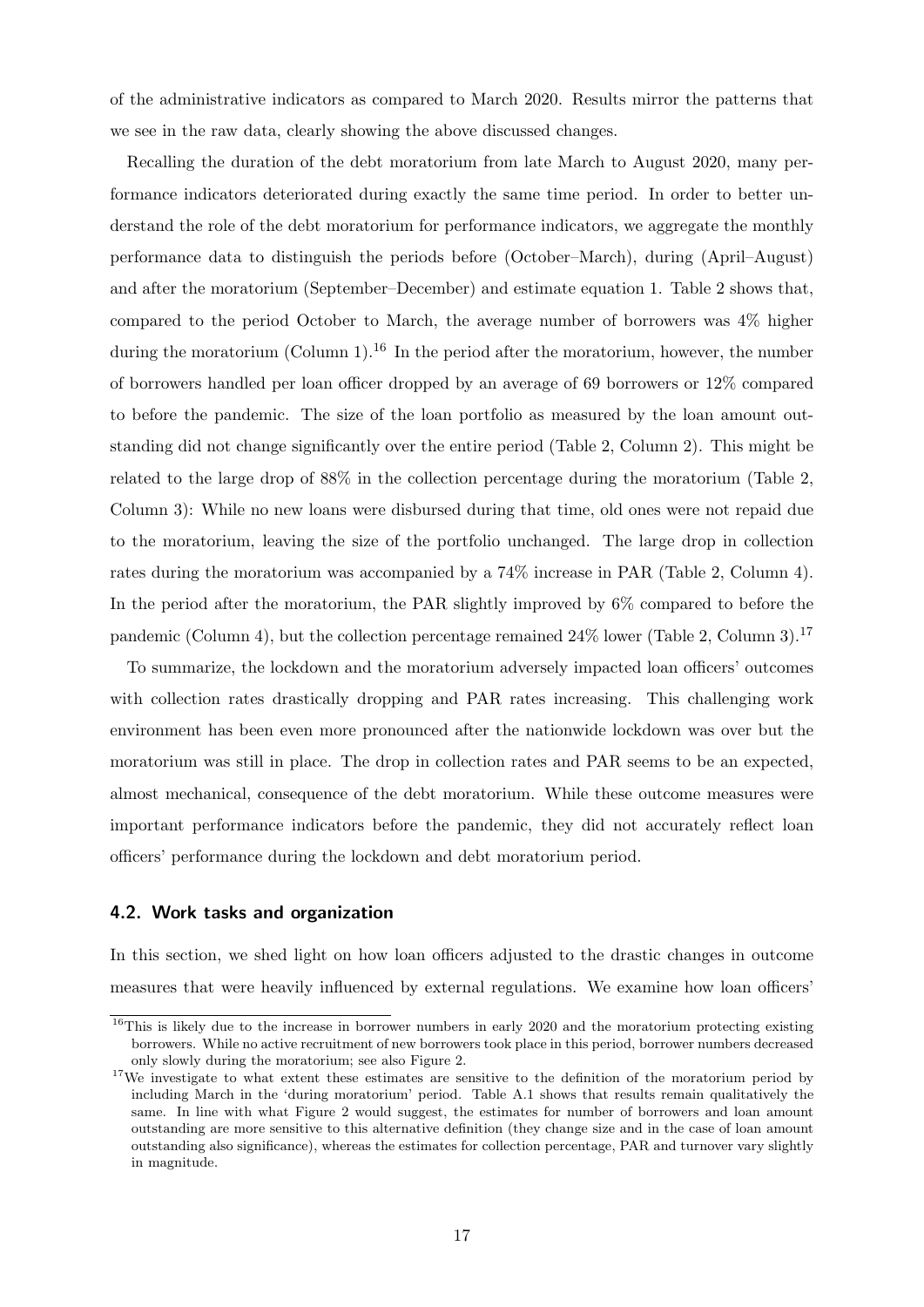<span id="page-18-0"></span>

|                                          |                                      | Performance Indicators                                    |                                               |                          |                              |  |
|------------------------------------------|--------------------------------------|-----------------------------------------------------------|-----------------------------------------------|--------------------------|------------------------------|--|
|                                          | Number of<br><b>Borrowers</b><br>(1) | Loan Amount<br>Outstanding (in mil.)<br>$\left( 2\right)$ | Collection<br>Percentage<br>$\left( 3\right)$ | PAR<br>$\left( 4\right)$ | Turnover<br>Incidence<br>(5) |  |
| During Moratorium<br>$(Apr20-Aug20)$     | $26.0355***$<br>(6.6013)             | 0.1325<br>(0.1299)                                        | $-88.4054***$<br>(0.6153)                     | $8.1097***$<br>(0.2624)  | $-0.0055*$<br>(0.0029)       |  |
| After Moratorium<br>$(Sep20-Dec20)$      | $-69.2191***$<br>(10.3319)           | $-0.1828$<br>(0.1783)                                     | $-22.0537***$<br>(1.3123)                     | $-0.6548*$<br>(0.3433)   | $-0.0158***$<br>(0.0021)     |  |
| Pre-Moratorium (mean)<br>$(Oct19-Mar20)$ | 556.4618                             | 11.2579                                                   | 92.2251                                       | 10.9174                  | 0.0158                       |  |
| Observations                             | 8065                                 | 7395                                                      | 8065                                          | 8065                     | 8079                         |  |
| $N$ (LOs)                                | 592                                  | 592                                                       | 592                                           | 592                      |                              |  |
| $\mathbb{R}^2$                           | 0.0206                               | 0.0005                                                    | 0.7523                                        | 0.0994                   | 0.0040                       |  |
| $p$ -value (During=After)                | 0.0000                               | 0.0508                                                    | 0.0000                                        | 0.0000                   | 0.0000                       |  |

Table 2: Administrative Indicators Before, During and After the Moratorium (October 2019 - December 2020)

Notes: Dependent variables: Number of Borrowers represents the total number of borrowers per LO. Loan Amount Outstanding is the accumulated outstanding loan amount (in millions, Indian Rupees) per LO. Collection Percentage is the percentage of the outstanding loan amount that a LO collected within a given month. PAR is the percentage of gross loan portfolio that is overdue by more than 30 days per LO. Turnover Incidence takes a value of 1 in a LO's last working month and 0 for all other months that LO works at the company. OLS regressions with standard errors clustered at the loan officer level in parentheses.  $*_p$  < 0.1, $*_p$  < 0.05, $***_p$  < 0.01.

tasks and work organization changed with the onset of the Covid pandemic. The nationwide lockdown affected the work environment substantially since travel restrictions made working from the branch office and visiting borrowers more difficult. We first describe loan officers' work tasks in detail and then analyze how these changed in response to the pandemic using our Main surveys 1 and 2 from December 2019 and December 2020. Loan officers' work comprises different tasks in three main categories. The first category is the organization of loan disbursements. This includes verifying and checking loan application documents, collecting additional information on borrowers and their creditworthiness, and informing borrowers about different products. Before the Covid pandemic, all loan officers did engage in at least one of those activities during the last working day – the most common task within this category is the verification of loan applications – and they spent around 40% of their working time on tasks in this category (Table [3,](#page-19-0) Panel A).

The second category is the collection of loan repayments. This includes preparing and conducting the weekly meetings, reminding borrowers of upcoming and outstanding repayments, and providing financial advice broadly speaking. Before the Covid pandemic, 99% have completed at least one of the tasks during their last working day – most commonly, they spent time on preparing meetings – and they spent on average  $45\%$  of their working time on tasks in this category (Table [3,](#page-19-0) Panel B).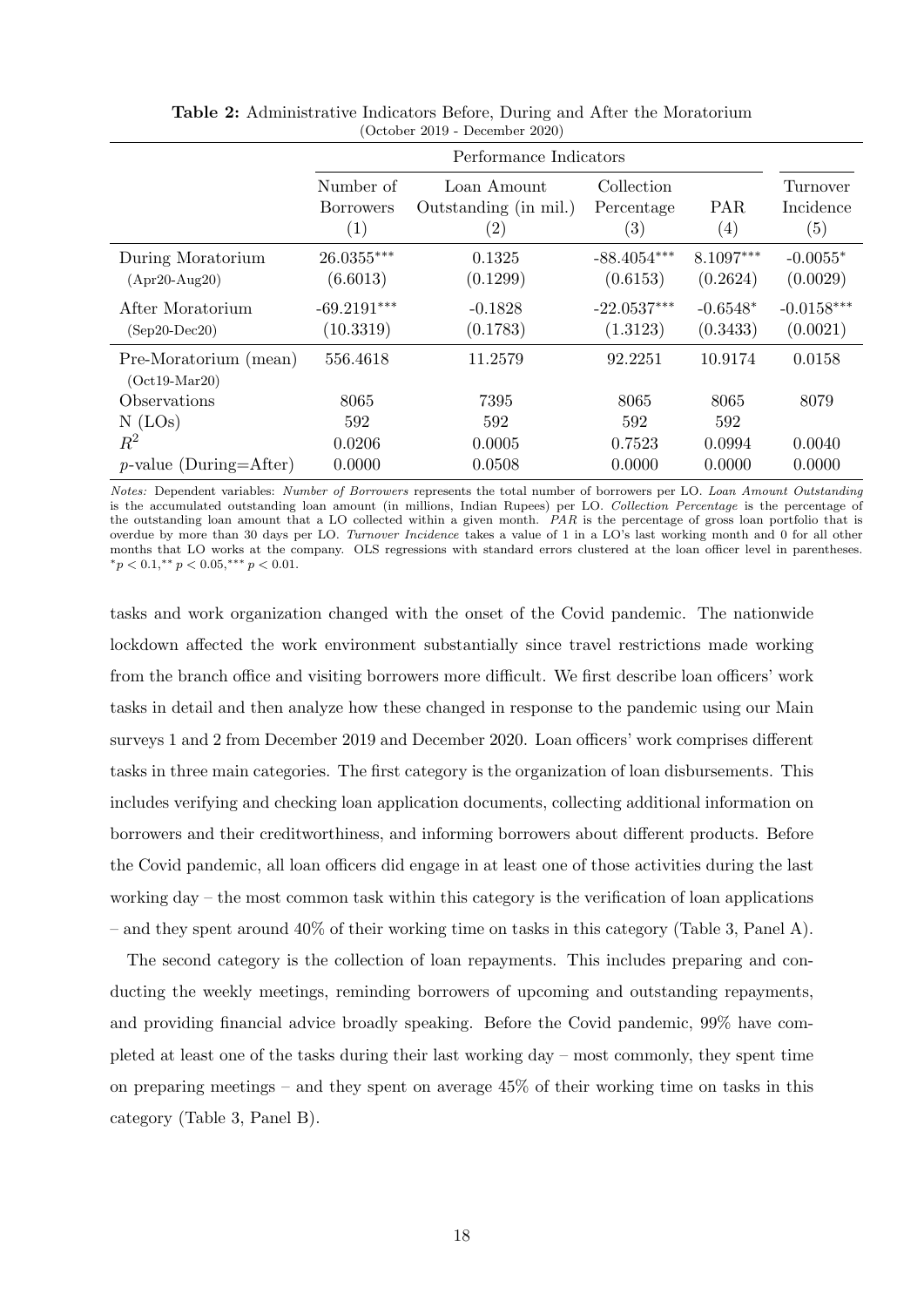The third category is the acquisition of new borrowers which includes identifying potential new borrowers and new villages to expand operations to. Before the pandemic, 97% completed this task during the last working day and they spent on average 16% of their working time on tasks in this category (Table [3,](#page-19-0) Panel C). While loan disbursement and collection are at the heart of loan officers' work, expanding the borrower base is a secondary task. This is not only reflected in the share of their working time loan officers spend on each of the categories, but also in the bonus payment incentive structure: if collection rates do not clear a certain threshold, no bonus is paid for any task. In contrast, the acquisition of borrowers entails a comparatively small piece-rate bonus.

<span id="page-19-0"></span>

|                                    |              | <b>Table 5:</b> WOTK Tasks and Thile Use  |              |                                 |
|------------------------------------|--------------|-------------------------------------------|--------------|---------------------------------|
|                                    |              | Incidence $(0/1)$                         |              | Time Spent (share of total 0-1) |
| Dependent variable                 | Dec19<br>(1) | Dec20<br>(2)                              | Dec19<br>(3) | Dec20<br>(4)                    |
| Panel A: Disbursement              |              |                                           |              |                                 |
| Verify loan applications           | 0.9891       | $-0.0474***$<br>$(0.0157)$ <sup>†††</sup> | 0.1337       | 0.0003<br>(0.0048)              |
| Collect borrowers' information     | 0.9574       | $-0.0388*$<br>(0.0212)                    | 0.1307       | $-0.0035$<br>(0.0049)           |
| Inform borrowers about other loans | 0.9740       | $-0.0446***$<br>$(0.0164)$ <sup>††</sup>  | 0.1392       | $-0.0013$<br>(0.0060)           |
| Panel B: Repayment                 |              |                                           |              |                                 |
| Prepare group meetings             | 0.9819       | $-0.0652***$<br>$(0.0188)$ <sup>†††</sup> | 0.1619       | 0.0028<br>(0.0070)              |
| Remind defaulting borrowers        | 0.9594       | 0.0000<br>(0.0165)                        | 0.1451       | $-0.0020$<br>(0.0059)           |
| Support borrowers                  | 0.9522       | $-0.0478**$<br>$(0.0210)^{\dagger}$       | 0.1382       | 0.0019<br>(0.0059)              |
| Panel C. Acquisition               |              |                                           |              |                                 |
| Identify potential new borrowers   | 0.9670       | 0.0110<br>(0.0142)                        | 0.1644       | 0.0067<br>(0.0077)              |

Table 3: Work Tasks and Time Use

Notes: Data from December 2019 (Main 1) and December 2020 (Main 2). Each row shows the results estimating equation [2](#page-14-0) with the dependent variable indicated. Dependent variables are reported as Incidence  $0/1$  where 1 refers to the LO performing the task, and 0 otherwise, or as Time spent (share of total 0-1) which captures the share of the total working time spent on performing the task. In Columns 1 and 3, Dec19 shows the mean of the dependent variable in Main survey 1, and in Columns 2 and 4, Dec20 shows the estimated coefficient. The number of LOs in these regressions ranges from 258 to 276, depending on the task. OLS regressions with standard errors clustered at the loan officer level in parentheses;  $\gamma^*p < 0.1,$ \*\*  $p < 0.05,$ \*\*\*  $p < 0.01$  indicate significance levels based on un-adjusted p-values;  $\gamma^*p < 0.1,$  $\gamma^*p < 0.05,$  $\gamma^*p < 0.01$ indicate significance levels based on multiple-testing adjusted p-values as in [Aker et al.](#page-28-5) [\(2012\)](#page-28-5).

Table [3](#page-19-0) sets out the results from estimating equation [2](#page-14-0) which compares the tasks and time use before and after the onset of the pandemic. The overall changes in the work environment with severe limitations to interacting with borrowers due to the social distancing, are also reflected in changes in the incidence of performing tasks (Table [3,](#page-19-0) Column 2): fewer loan officers report to verify loan applications  $(-5\%)$ , to collect borrowers' information  $(-4\%)$ , to inform borrowers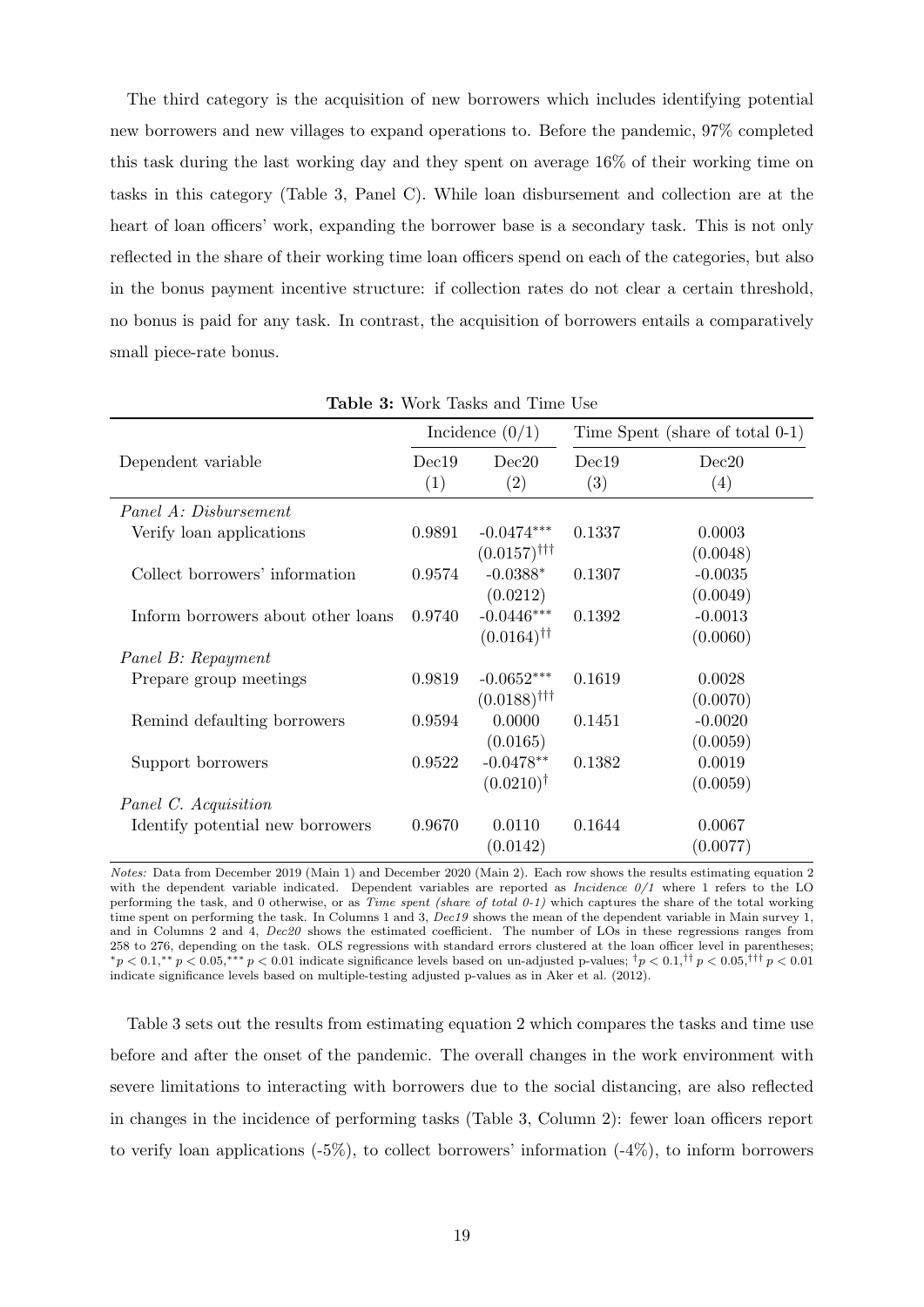about other loans  $(-5\%)$ , to prepare group meetings  $(-7\%)$ , and to support borrowers  $(-5\%)$ . However, we do not see any change in the relative time allocated to any of these tasks (Table [3,](#page-19-0) Column 4).

In addition to the main tasks and the time spent on performing these, the pandemic may have affected loan officer's work style, that is the way they organize their work. We have collected data on several dimensions of a loan officer's work style which we aggregate in four indices (see also Appendix [B\)](#page-42-0):<sup>[18](#page-20-0)</sup> First, a *planning* index captures the extent to which loan officers plan their work day (based on five variables on general planning, the use of checklists and reminders, and the difficulty of planning). Second, an effort index captures the extent to which loan officers exert effort in the three main categories of tasks (disbursement, repayment and acquisition). Third, objective work time measures self-reported working time on a normal day. Last, a subjective work time index comprises four variables on the perceived working time, such as working over-time or reducing work breaks.

Before the onset of the pandemic, the vast majority of participants engaged in planning activities. Ninety-one percent of loan officers planned their everyday working life and they used a variety of tools (see Table [A.2,](#page-34-0) Panel A, Column 1): checklists (88%), reminders (83%), and performance targets (91%). Despite these planning efforts, loan officers found it difficult to stick to their work plan (60%) and to reach their performance targets (54%). Overall, this results in a planning index of 67% in December 2019 (see Table [4,](#page-21-0) Column 1). Effort is measured by an index indicating activities in three main categories: 1) loan disbursement, 2) repayment, and 3) acquisition of new borrowers or new loans. Regarding loan disbursement (see Table [A.2,](#page-34-0) Panel B1, Column 1), loan officers, for example, assessed the housing situation of borrowers who applied for a home improvement loan (92%) or borrowers' background in case of applications for additional loans (69%). To increase loan repayments, loan officers engaged in a variety of activities (see Table [A.2,](#page-34-0) Panel B2, Column 1), such as acquiring information on borrowers' business (95%) and loan usage (93%). To encourage loan repayment, they built up pressure themselves (91%) and via the borrower groups (88%). Loan officers pursued many activities to acquire new borrowers and market different loan products to existing borrowers (see Table [A.2,](#page-34-0) Panel B3, Column 1): for example, they advised individual borrowers on available loan products (96%) and advertised these loan products to all borrowers (86%). Further, they identified potential villages to expand lending operations to (95%). Overall, this results in an effort index of 74% in December 2019 (see Table [4,](#page-21-0) Column 2). Loan officers reported average work days of

<span id="page-20-0"></span><sup>&</sup>lt;sup>18</sup>Individual variables measure normalized agreement on a five-point Likert-scale between zero and one to statements about planning activities, effort, and perceived work time. These variables are aggregated to the indices as unweighted averages of the variables. All indices are positively coded: a higher measure translates to a better index, that is more planning, or higher effort.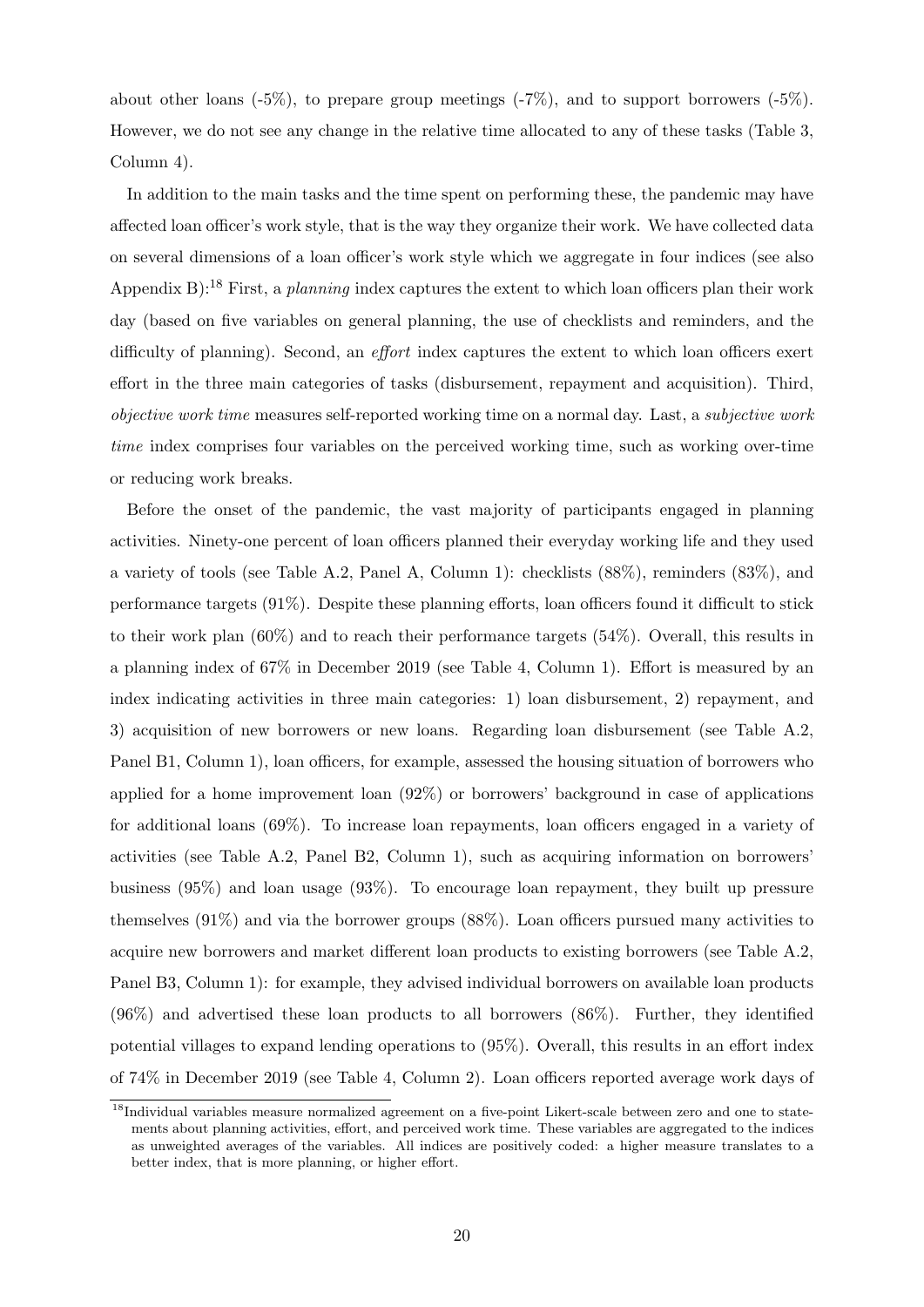10.8 hours. This includes commuting times from the branch to remote villages and reflects the exhausting nature of the job, even in normal times.

Around ten months after the onset of the pandemic we observe substantial shifts in the work style: Overall planning and effort as measured by our indices designed pre-pandemic have decreased by 3.5% and 3.2%, respectively (Table [4,](#page-21-0) Columns 1 and 2), while the indices for objective and subjective work time as a more general measure of effort have not changed significantly.

 $TT<sub>z</sub>$  L<sub>1</sub> $\leq$  4: W<sub>orking</sub> St<sub>ri</sub>les

<span id="page-21-0"></span>

| <b>Lable 4:</b> WOIKING Styles |                   |                   |                     |                      |  |  |
|--------------------------------|-------------------|-------------------|---------------------|----------------------|--|--|
|                                |                   |                   | Objective Work Time |                      |  |  |
|                                | Planning          | Effort            | (in minutes)        | Subjective Work Time |  |  |
|                                | $\left( 1\right)$ | $\left( 2\right)$ | $\left( 3\right)$   | $\left(4\right)$     |  |  |
| Dec20                          | $-0.0236**$       | $-0.0235**$       | $-10.1375$          | $-0.0029$            |  |  |
|                                | (0.0117)          | (0.0114)          | (14.6223)           | (0.0145)             |  |  |
| $Dec19$ (mean)                 | 0.6696            | 0.7429            | 648.3436            | 0.7684               |  |  |
| Observations                   | 554               | 540               | 582                 | 574                  |  |  |
| $N$ (LOs)                      | 277               | 270               | 291                 | 287                  |  |  |
| $\mathbb{R}^2$                 | 0.0058            | 0.0059            | 0.0008              | 0.0001               |  |  |

Notes: Data from December 2019 (Main 1) and December 2020 (Main 2). Dependent variable: Planning is a normalized index capturing how well LOs plan their work (e.g., using reminders and checklists, and following through with their plans). Effort is a normalized index capturing how much effort LO exerts on main work dimensions (enforcing repayments, marketing, and assessing borrowers). Objective Work Time captures the selfreported working time in minutes during a normal day. Subjective Work Time is a normalized index capturing the subjectively perceived working time of LOs (e.g., often working overtime or skipping lunches). All variables feeding into the indices are in Table [A.2](#page-34-0) and in Appendix [B.](#page-42-0) OLS resgressions with standard errors clustered at the loan officer level in parentheses.  ${}^*p < 0.1, {}^{**}p < 0.05, {}^{***}p < 0.01$ .

We investigate the changes in the planning and effort index further and analyze how the individual components that feed into the index have changed across survey rounds. Table [A.2](#page-34-0) displays the results for all individual components. The change in the planning index is primarily driven by a reduction in planning the work day and setting own performance targets (see Table [A.2,](#page-34-0) Panel A, Column 4). The change in the effort index is mostly driven by components related to repayment and borrower acquisition. For tasks related to repayment, we observe reduced effort in information acquisition on borrower's business activities and their loan usage, as well as in reduced effort in encouraging repayment of delinquent borrowers by regular follow-ups to increase pressure and emphasizing dynamic incentives (no access to future loans for delinquent borrowers; see Table [A.2,](#page-34-0) Panel B2, Column 4). For tasks related to acquiring new borrowers and disbursing new loans to existing borrowers, we observe reduced effort in providing information to existing borrowers about other loan products, in identifying new potential areas to expand to, and in advertising the loan products to new borrowers in existing and new areas, also with the help of current borrowers (see Table [A.2,](#page-34-0) Panel B3, Column 4). Most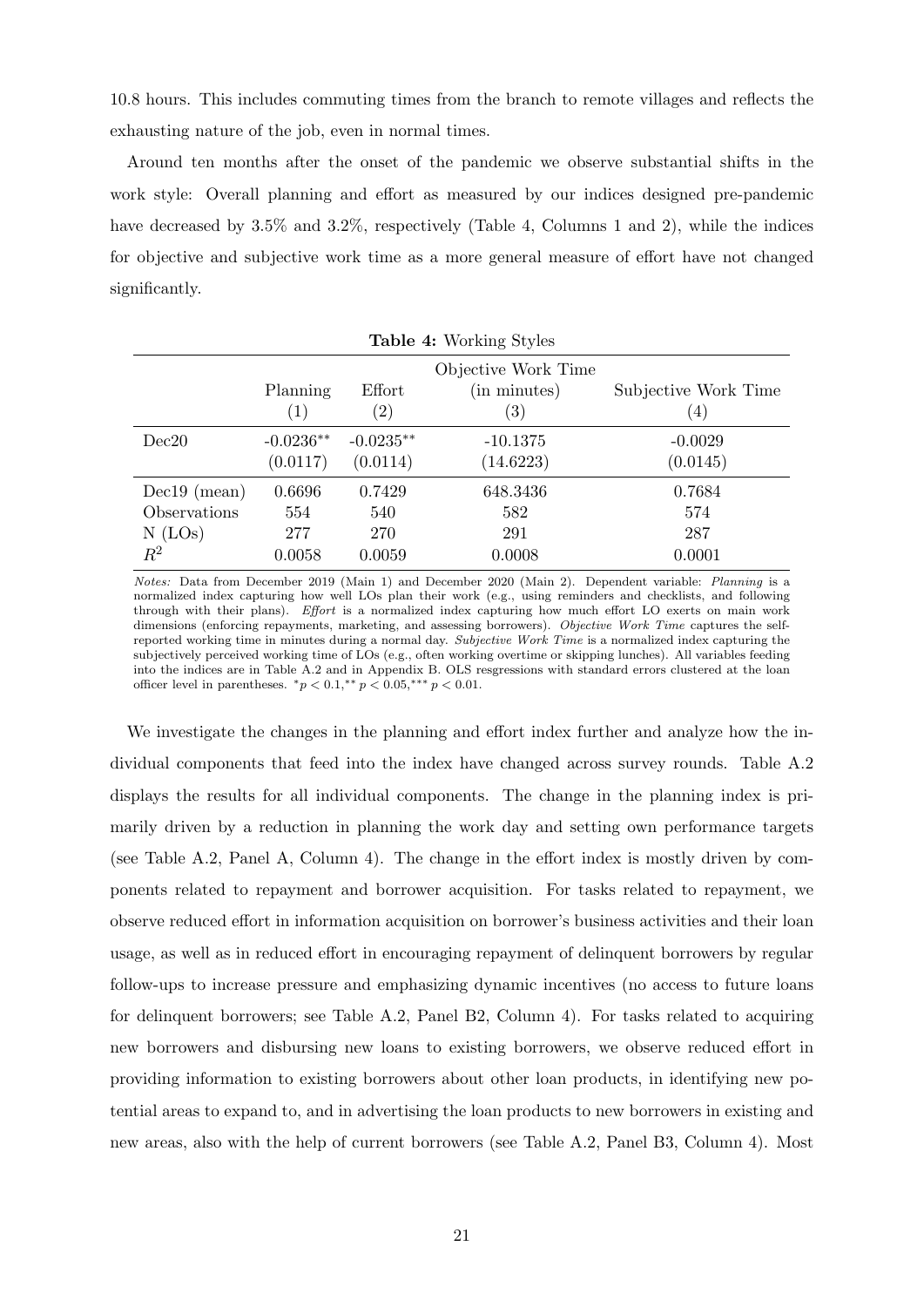notably, however, is the large increase in allowing borrowers who did not repay at the meeting to repay later in the evening (Table [A.2,](#page-34-0) Panel B2, Column 4). This offers an alternative interpretation for the reduced effort in extracting borrower repayments: Loan officers recognize the repayment problems borrowers face in the pandemic and try to support repayment efforts without increased pressure. In December 2020, collection rates were still lower than usual (Figure [2\)](#page-16-0), such that repayment of an installment was more important than the timing. Becoming more lenient regarding the timing of repayment, as also indicated by the other changes related to enforcing repayments, is consistent with a change in the objective function. We therefore caution to interpret our findings as reductions in effort in the sense of loan officer's slacking on their assigned tasks. While our survey measures certainly capture effort before the pandemic, we may not capture all dimensions in which loan officers provide effort during the pandemic due to adjustments in the objective function. This is consistent with the fact that we do not find any reduction in the overall working time and an increase in perceived stress as we will discuss in the next section.

#### 4.3. Mental health

The pandemic has lead to many changes for loan officers: output measures dropped and performance measures previously in place became useless for assessing individual performance; loan officers' work organization deteriorated with lower planning and effort while their work time did not adjust. These severe changes may also affect loan officers' mental health, in particular since the pandemic has lead to high levels of uncertainty in many aspects of life and substantial negative impacts of the pandemic on mental health have been documented for many populations [\(Rajkumar, 2020\)](#page-31-8). Based on our Covid survey 1, that specifically addresses the effects of the pandemic, we analyze the changes in mental health in terms of subjective well-being and perceived stress.

We first document how mental health has changed over the course of six weekly surveys in June and July 2020. Recall that in June and July the moratorium was still in place and the usual performance indicators were low: the number of borrowers continued to decrease, collection percentages remained very low, and the PAR kept increasing (see Figure [2\)](#page-16-0). In the weekly surveys, we measure subjective well-being by the WHO-5 Well-Being Index, which elicits whether respondents have felt cheerful, calm and active, and perceived stress by the Perceived Stress Scale 4 (PSS-4), which elicits whether respondents have felt in control of their life (see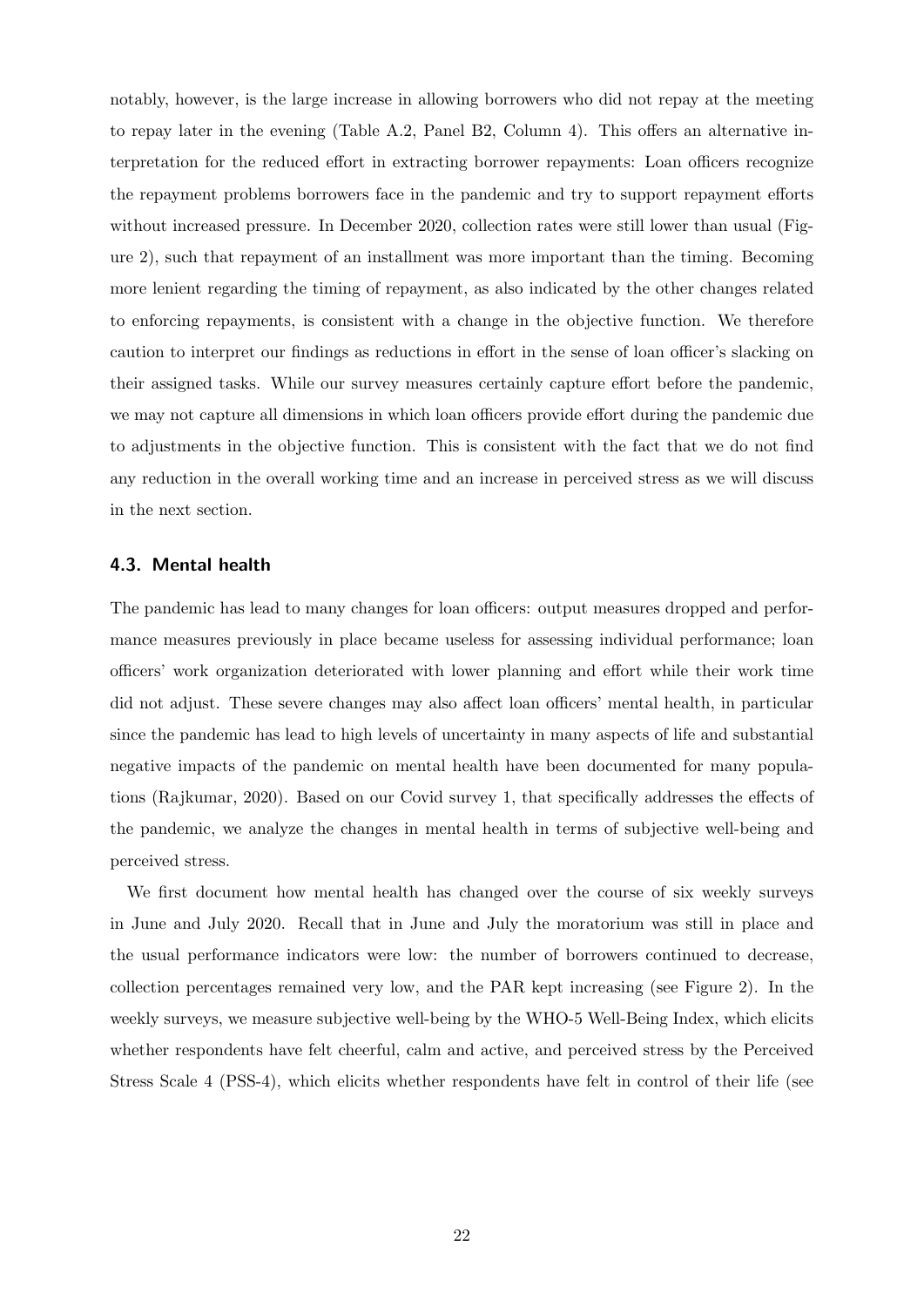<span id="page-23-0"></span>

(a) Subjective Well-Being (b) Perceived Stress

Figure 3: Mental Health in June and July 2020

Notes: Data from June-July 2020 (Covid 1). Mental health measured in the Covid survey 1 in six consecutive weeks from the third week of June to the fourth week of July 2020 as a) Subjective Well-Being elicited through a self-reported questionnaire (WHO-5 Well-Being Index) and normalized to a range from 0 to 1; and b) Perceived Stress elicited through a self-reported questionnaire Perceived Stress Scale 4 (PSS-4) and normalized to a range from 0 to 1. Graphs show OLS estimates of the equation  $y_{it} = \alpha + \beta$  Survey round<sub>t</sub> +  $\epsilon_{it}$ , with standard errors clustered at the loan office level and inverse probability weighting, where weights reflect the ratio of total response rates over the weekly survey participation. The grey shaded areas represent the 95% confidence intervals. The number of loan officers is 459. Significance levels of the slope coefficient  $\beta$  are indicated as  ${}^*p < 0.1, {}^{**}p < 0.05, {}^{***}p < 0.01.$ 

Appendix [B](#page-42-0) for details). Subjective well-being did not change much during these six weeks (Figure [3,](#page-23-0) Panel a), but perceived stress increased significantly over time (Figure 3, Panel b).<sup>[19](#page-23-1)</sup>

We analyze how levels of well-being and perceived stress in June/July 2020 compare to levels in December 2020. In Table [5,](#page-24-0) we compare the average measures of subjective well-being and perceived stress over the six weekly surveys in June and July 2020, as well as the first and the last observation of these measures, to the same measure in the main survey in December 2020. Subjective well-being increased moderately by 5.6% compared to the average measure in June/July, but the effect is only statistically significant at the 5-percent level and not statistically significant for all measures (Table [5,](#page-24-0) Column 1). Perceived stress decreased in December as compared to June/July for all measures by around  $13.2\%$  (Table [5,](#page-24-0) Columns 4 to 6).

Mental health indicators appear to covary with the challenges in the work environment: during the time of deteriorating performance indicators in June and July, we find a significant increase in perceived stress levels. Toward the end of the year, perceived stress has declined and subjective well-being has improved compared to summer 2020.

<span id="page-23-1"></span> $19$ Figure [A.2](#page-41-1) shows the raw data. To provide an intuitive interpretation of the effect size, we classify respondents as experiencing mild, moderate or high levels of stress using the standard cutoff points on the perceived stress scale. In the first week of our surveys, 32% experience mild, 64% moderate and 4% high levels of stress. In the sixth and last week, these percentages change to 26%, 72% and 2%, respectively. The stress levels are in the range of those that [Fenn et al.](#page-30-13) [\(2021\)](#page-30-13) measure in 1073 adults in the third week of April in Kerala. They also use the PSS-4 scale and find 34% with mild, 57% with moderate and 8% with high stress. [Grover et al.](#page-30-14) [\(2020\)](#page-30-14) conduct an online survey of 1685 adults in India also in the third week of April and find 26% with mild, 70% with moderate and 4% with severe stress using the 10-item version of the perceived stress scale.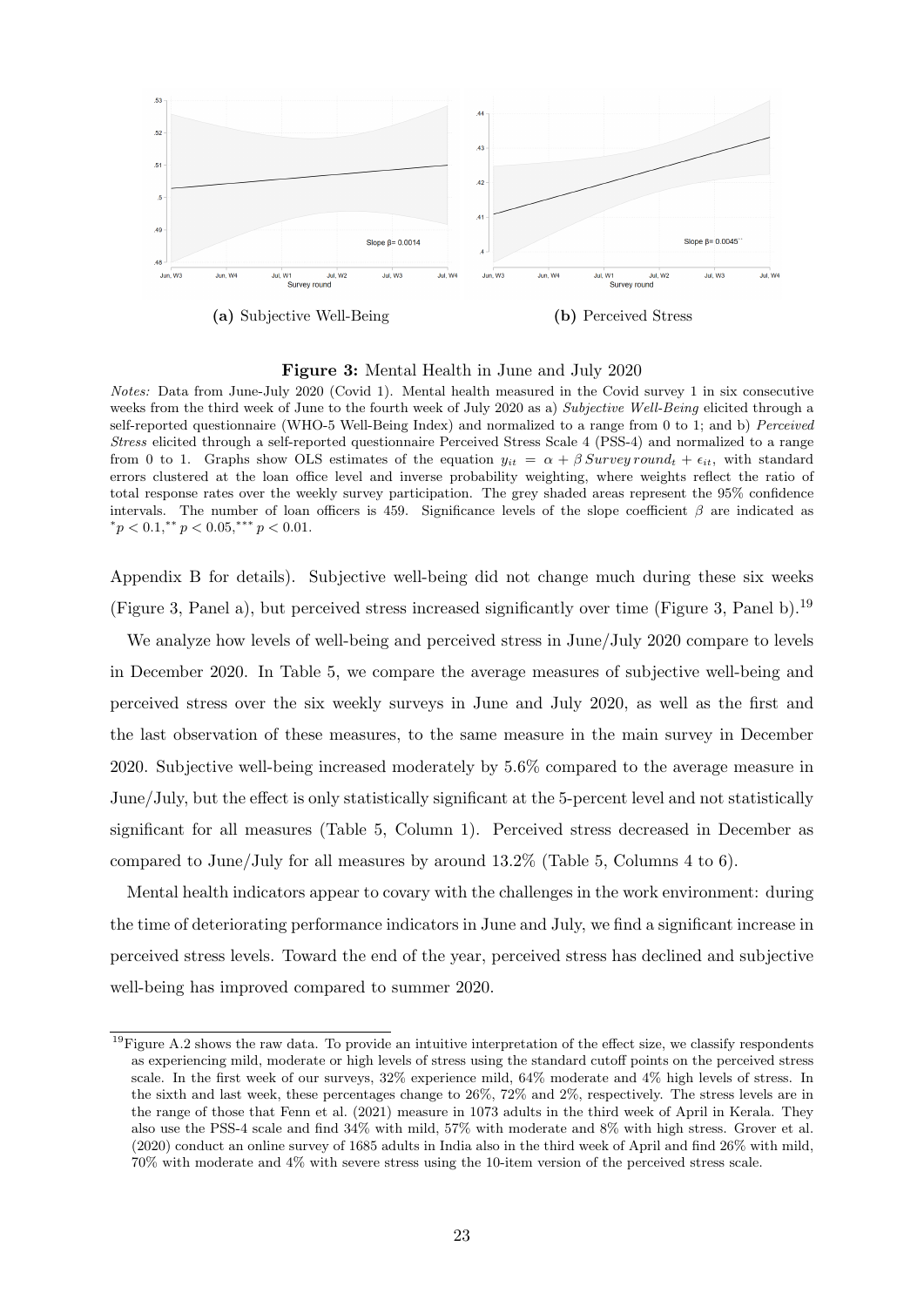<span id="page-24-0"></span>

|                                                          |                                |                                    | radio of hichar froman            |                                |                                |                                |
|----------------------------------------------------------|--------------------------------|------------------------------------|-----------------------------------|--------------------------------|--------------------------------|--------------------------------|
|                                                          | Subjective Well-Being          |                                    |                                   | Perceived Stress               |                                |                                |
| $Jun/Jul20$ based on:                                    | Average<br>$\left( 1\right)$   | First<br>Obs.<br>$\left( 2\right)$ | Last<br>Obs.<br>$\left( 3\right)$ | Average<br>$\left( 4\right)$   | First<br>Obs.<br>(5)           | Last<br>Obs.<br>(6)            |
| Dec20                                                    | $0.0299*$<br>(0.0179)          | 0.0140<br>(0.0200)                 | $0.0338*$<br>(0.0185)             | $-0.0527***$<br>(0.0112)       | $-0.0451***$<br>(0.0139)       | $-0.0521***$<br>(0.0122)       |
| Jun/Jul20 (mean)<br>Observations<br>$N$ (LOs)<br>$\,R^2$ | 0.5104<br>640<br>320<br>0.0034 | 0.5264<br>640<br>320<br>0.0007     | 0.5066<br>640<br>320<br>0.0037    | 0.4240<br>640<br>320<br>0.0301 | 0.4164<br>640<br>320<br>0.0170 | 0.4234<br>640<br>320<br>0.0246 |
| $p$ -value (First=Last)                                  |                                | 0.1496                             |                                   |                                | 0.4754                         |                                |

Table 5: Mental Heath

Notes: Data from June-July 2020 (Covid 1) and December 2020 (Main 2). Dependent variables: Subjective well-being is elicited through a self-reported questionnaire WHO-5 Well-Being Index normalized to a range from 0 to 1. Perceived stress is elicited through a self-reported questionnaire Perceived Stress Scale 4 (PSS-4) normalized to a range from 0 to 1. Average refers to the average across all observations per loan officer in our Covid 1 survey. First Observation refers to the first, Last Observation to the last observation for each loan officer, which are the same in case of only one observation.  $p-value$  (First=Last) from a test of difference between the estimated coefficients. OLS regressions with standard errors clustered at the loan officer level in parentheses.  $^*p < 0.1, ^{**}p < 0.05, ^{***}p < 0.01$ .

We investigate the improvements in mental health further by analyzing changes in the perception of the ease of working, the support they receive from the organization, and job-related anxiety in earlier vs. later stages of the pandemic. Data on the earlier stages of the pandemic are from the Covid 2 survey in which loan officers were asked to recall their experiences during and shortly after lockdown (see Table [A.3,](#page-35-0) Column 1). During the lockdown, 59% of loan officers reported that they had a hard time concentrating on their tasks or that work became more stressful, and only 45% feel properly technically equipped to complete their work. Despite these setbacks during the lockdown, 68% and 71% reported feeling supported by their managers and colleagues, respectively, during the period of March to October. Nonetheless, 62% felt demotivated and 51% feared that the lender might close its business.

We assess how these views have changed in December 2020. First, we compare the ease of working during lockdown (March–May 2020) with the ease of working afterwards (June– December 2020). We find a large drop in the perceived ease of working of around  $14\%$  (Table [6,](#page-25-1) Column 1). This drop is driven by new tasks that loan officers are expected to perform, an increase in the work load, and the work being considered more difficult and stressful—also with respect to interacting with borrowers (see Table [A.3,](#page-35-0) Panel A, Columns 2 and 4). Second, we analyze how supported loan officers felt by their employer in these difficult times. We compare the perceived fairness and support by the organization for March–October 2020 to November– December 2020 and find an increase in the perceived fairness and support by 9% (Table [6,](#page-25-1) Column 2). This increase is driven by new supportive tools that the lender provides, supportive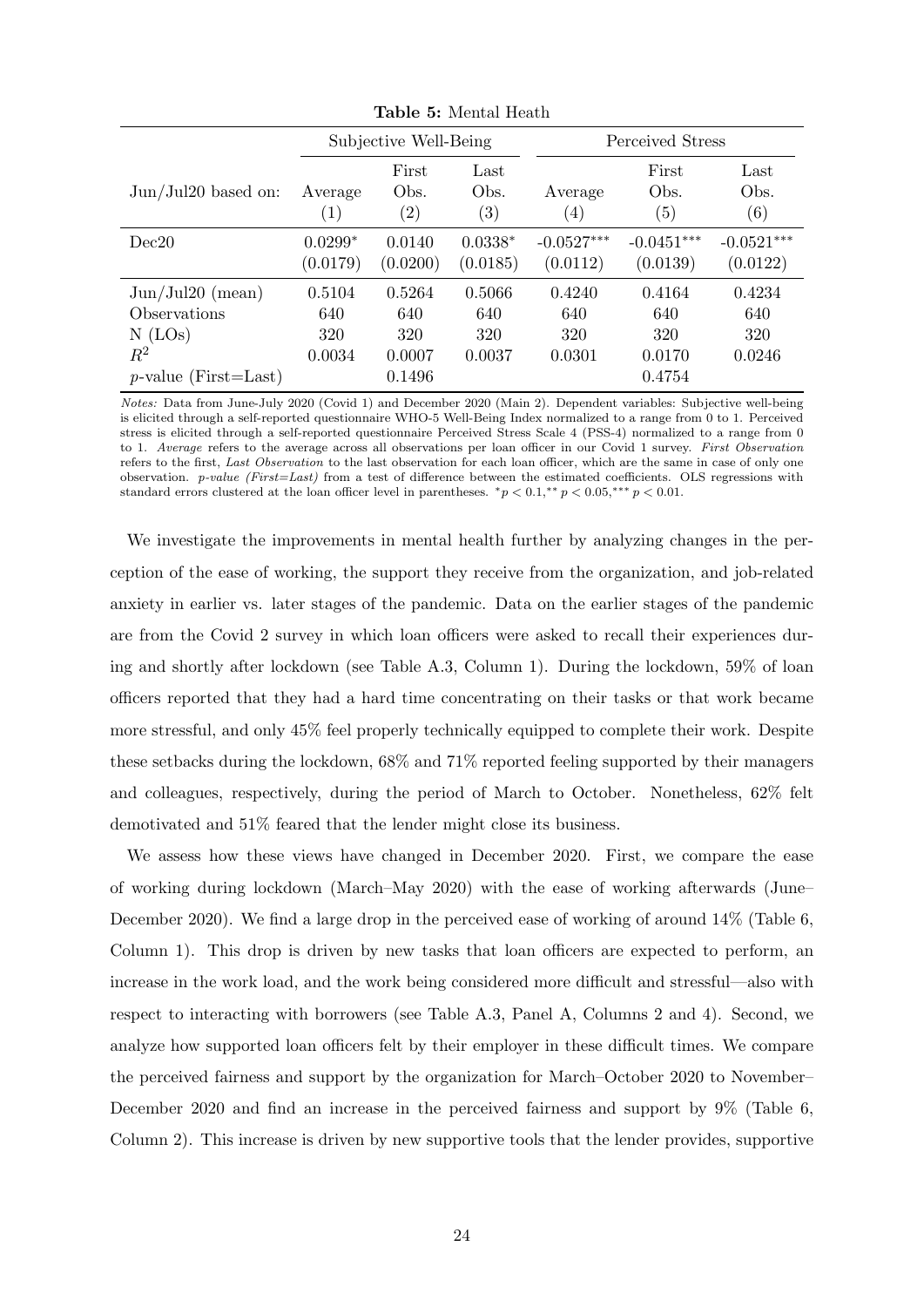<span id="page-25-1"></span>

|                       | Work Ease<br>(1)         | Fairness &<br>Support<br>$\left( 2\right)$ | Job Anxiety $\&$<br>Demotivation<br>(3) |
|-----------------------|--------------------------|--------------------------------------------|-----------------------------------------|
| Later months          | $-0.0664***$<br>(0.0121) | $0.0576***$<br>(0.0180)                    | $-0.0437***$<br>(0.0104)                |
| Earlier months (mean) | 0.4712                   | 0.6441                                     | 0.5080                                  |
| Observations          | 374                      | 414                                        | 414                                     |
| $N$ (LOs)             | 187                      | 207                                        | 207                                     |
| $\,R^2$               | 0.0732                   | 0.0174                                     | 0.0373                                  |

Table 6: Work Perceptions

Notes: Data for earlier months from Covid 2 (October 2020) and for later months from Main 2 (December 2020). Dependent variables: Work Ease is a normalized index (range 0 to 1) where the Covid 2 survey recalls the period during the lockdown (from March to May 2020) and the Main 2 survey recalls the period after the lockdown (from June to December 2020). Fair & Support is a normalized index (range 0 to 1), where the Covid 2 survey recalls the period since the lockdown (from March to October 2020) and the Main 2 survey recalls the period from November to December 2020. Job Anxiety & Demotivation is a normalized index (range 0 to 1), where the Covid 2 survey recalls the period since the lockdown (from March to October 2020) and the Main 2 survey recalls the period from November to December 2020. All indices are positively coded, i.e., a higher score indicates a higher perception. OLS regressions with standard errors clustered at the loan officer level in parentheses.  ${}^*p < 0.1, {}^{**}p < 0.05, {}^{***}p < 0.01$ .

branch manager, and an increase in the perceived fairness of payment rules after the onset of the pandemic (see Table [A.3,](#page-35-0) Panel B, Columns 2 and 4). For example, the share of loan officers considering their branch manager very supportive increases by 18% in later months during the pandemic compared to earlier months, and the share of loan officers considering the new tools to track loan officer effort with respect to borrower contact supportive increases by 14%. Last, we measure job anxiety and demotivation for the same time span and find that job-related anxiety decreased by 9% (Table [6,](#page-25-1) Column 3). The decrease is driven by enhanced meaning of work: loan officers increasingly felt they can support and help their borrowers (the share of loan officers agreeing to this statement increases by 23%). In addition, fears about the lender's economic viability decreased as the share of loan officers fearing that the MFI will close its business decreases by 54% (see Table [A.3,](#page-35-0) Panel C, Columns 2 and 4).

#### <span id="page-25-0"></span>4.4. Robustness

In our main analyses, we restrict our sample to loan officers whom we observe at several points in time. Given that loan officers leave and enter our sample and that some who remain in the sample do not answer all surveys, as outlined in detail in Figure [A.3,](#page-41-0) we also replicate our main analyses including all respondents who participated in a given survey.<sup>[20](#page-25-2)</sup>

<span id="page-25-2"></span><sup>&</sup>lt;sup>20</sup>We analyze both leaving the sample and non-response in Main 2 in December 2020 as compared to Main 1 in December 2019 more formally in Table [A.8,](#page-38-0) predicting both variables with background characteristics (Columns 1 and 2), reported behavior in Main 1 in terms of planning, effort, and work time (Columns 3 and 4), and administrative indicators (Columns 5 and 6). None of the coefficients is large and the only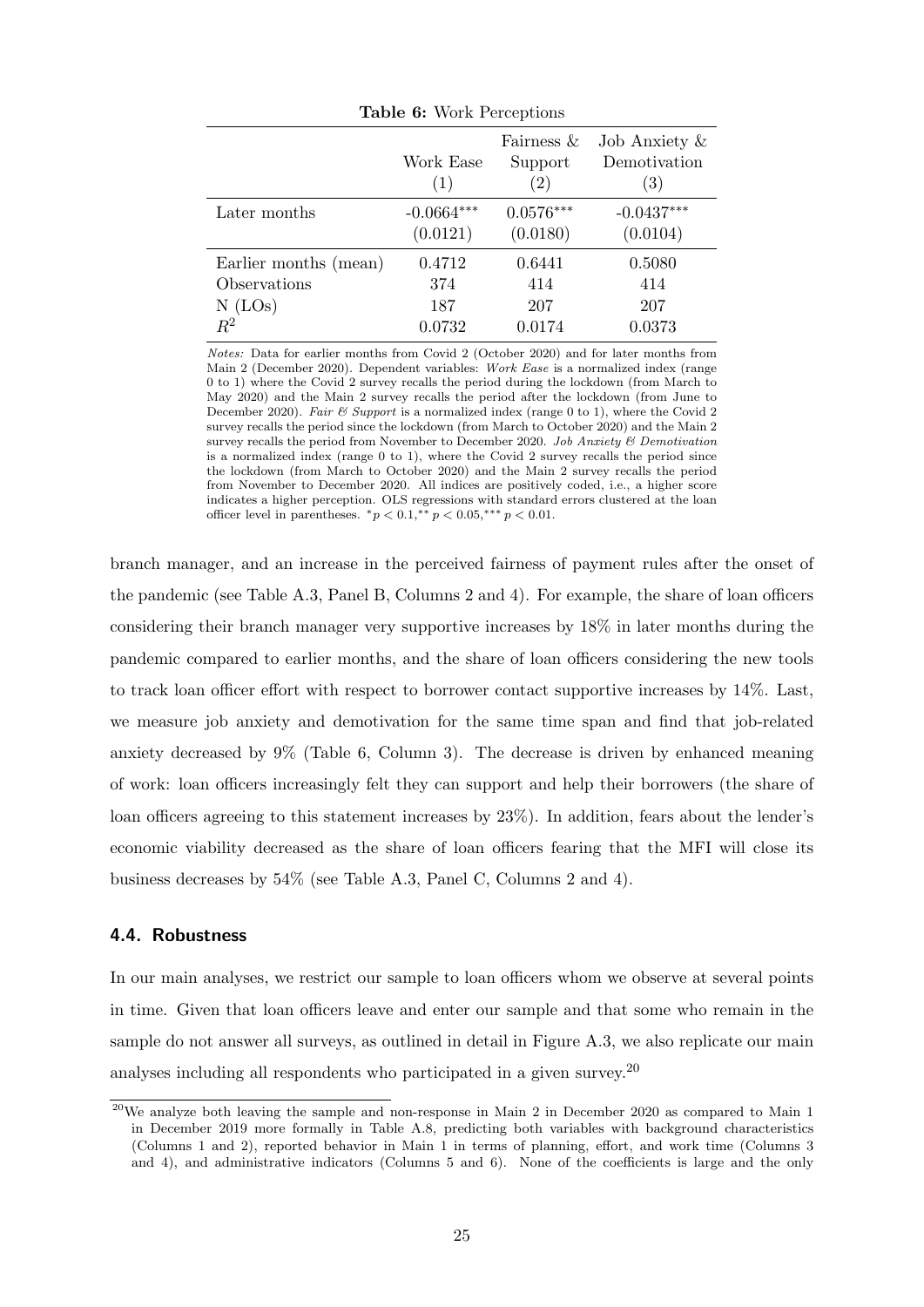Assessing the robustness of our results regarding work tasks and time use, Table [A.4](#page-36-0) replicates Table [3.](#page-19-0) All results are qualitatively the same; we only see a smaller reduction in information provision about other loans and in support of borrowers, rendering the measurement less precise. Our results regarding working styles (as shown in Table [4\)](#page-21-0) are less pronounced when including all observations, but qualitatively the same  $(Table A.5).^{21}$  $(Table A.5).^{21}$  $(Table A.5).^{21}$  $(Table A.5).^{21}$  $(Table A.5).^{21}$  Note that these two analyses are likely to be the most sensitive to this robustness check as the time span between the two surveys that are being compared is the largest (Main 1 in December 2019 vs. Main 2 in December 2020).

To assess the robustness of our mental health results, Table [A.6](#page-37-0) includes all loan officers who responded at least once to the Covid 1 survey in June or to Main 2 in December 2020. It replicates Table [5](#page-24-0) that only includes respondents who answered at both points in time. The coefficients on mental well-being become smaller and are not statistically significant. In contrast, the decrease in perceived stress remains qualitatively and quantitatively similar in our robustness check.

Lastly, Table [A.5](#page-36-1) shows that results regarding work perceptions presented in Table [4](#page-21-0) remain similar when including loan officers who only responded to either Covid 2 in October 2020 or Main 2 in December 2020. The only exception is the coefficient on perceived fairness and support that increases, while the size of the other two coefficients remain the same. Overall, these robustness checks suggest that our main analysis does not introduce bias even though it restricts the sample.

## 5. Conclusion

In this study, we document the regular work tasks and the work organization of loan officers in microfinance and study how these were affected by the Covid pandemic. The typical administrative indicators used to assess loan officers' performance, that are also reflected in the bonus payments, became useless during the pandemic for performance assessment: Being driven by external factors such as the debt moratorium for borrowers, they failed to reflect loan officers' effort properly.

Similar to the administrative performance measures, our planning and effort indices are based on the tasks loan officers faced before the onset of the pandemic. We find that fewer of the initial tasks were completed. However, this does not imply that effort provision was necessarily lower given that new tasks were introduced and hours worked remained the same. It rather

variable that is significantly correlated at the 5% level or above with either leaving the sample or non-response is 'seniority at the company' that predicts leaving the sample. This may be explained by promotions.

<span id="page-26-0"></span><sup>&</sup>lt;sup>21</sup>The main difference is that the coefficient on the planning index is smaller and thus not statistically significant. All other estimates are similar in size and precision.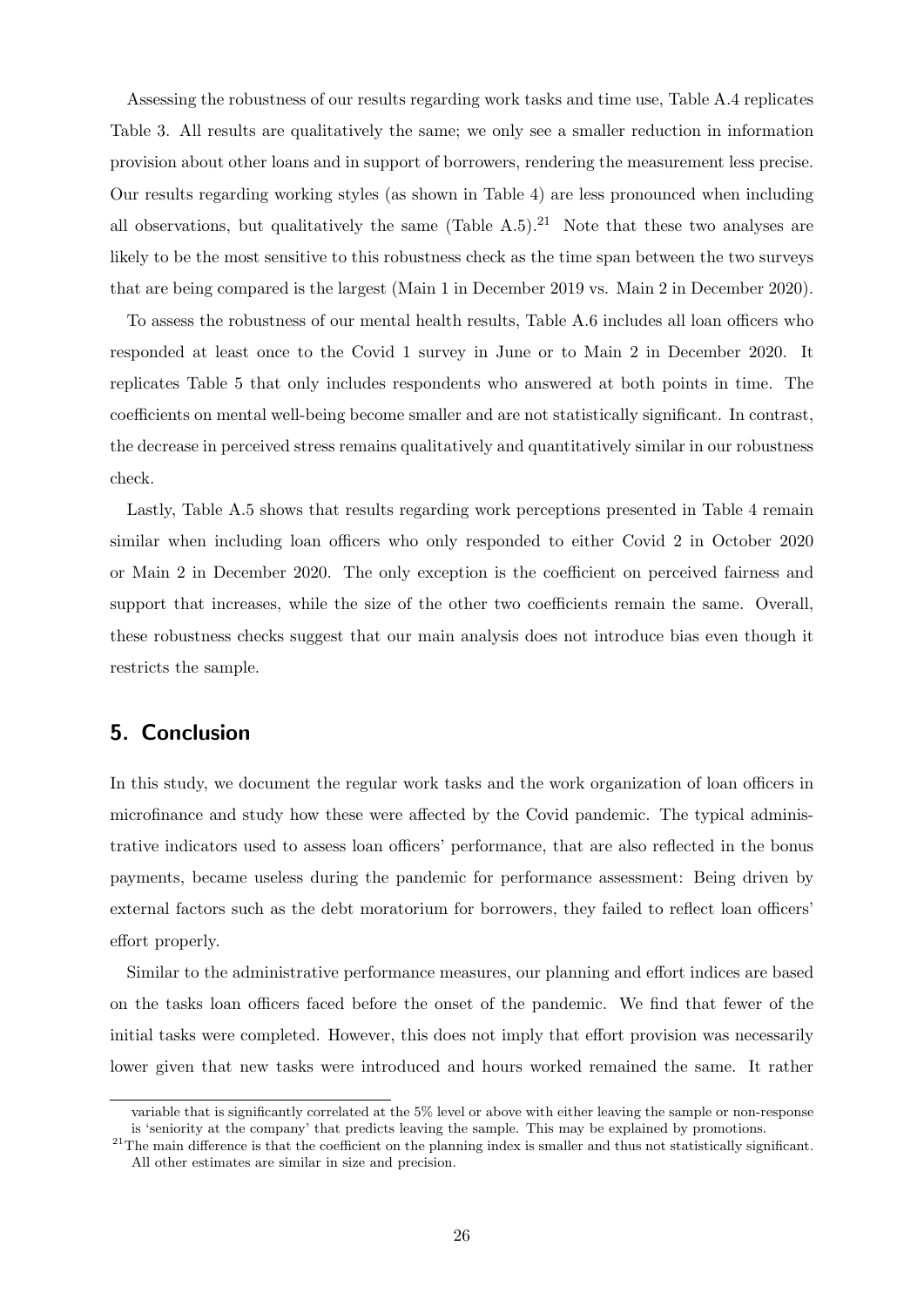appears that loan officers used the limited margins available to adapt to the crisis, for example by becoming more lenient regarding the timing of repayments. Nonetheless, work became more difficult. This has led to increased stress during the debt moratorium. Towards the end of 2020, when external factors hindering work performance such as the moratorium were reduced, measures for perceived stress and subjective well-being improved again.

We see two direct implications of our findings. First, our paper questions the continued use of established performance indicators in times of crises as these may be driven by external factors and no longer reflect the performance appropriately and hence become unsuitable for incentivizing effort and performance. The administrative data suggest that it would have been impossible to reach pre-Covid performance thresholds required for bonus payments. Our partner MFI has recognized this and suspended the usual bonus scheme for the time of the pandemic. This closely relates to the point of [Malik et al.](#page-31-2) [\(2020\)](#page-31-2) that variable incentive structures based on pre-crisis criteria can lead to worries about income and adverse incentives for loan officers such as demanding repayments from clients instead of informing them about the debt moratorium. We do not find support for adverse effects and increased pressure of loan officers towards their borrowers. Instead, we find that loan officers support borrowers by offering more lenient repayment options and by reducing activities to extract repayment. They also feel that they can support their borrowers in times of need which may foster their intrinsic motivation. Even without variable incentives in place, loan officers suffered from the changes to the work environment in terms of increased workload and stress. Beyond the issues related to variable incentives that [Malik et al.](#page-31-2) [\(2020\)](#page-31-2) discuss, we believe that a fair incentive scheme is important to maintain motivation of loan officers. In this regard, the high level of perceived fairness and support both from managing personnel and new tools and its increase from October to December 2020 as well as the simultaneous drop in demotivation that we find are encouraging.

A second implication that our paper highlights is the strong reliance on personal interactions and mobility in providing financial services to the poor, reinforcing the importance of face-toface contact that [Malik et al.](#page-31-2) [\(2020\)](#page-31-2) discuss. While they document that some microfinance leaders are concerned about going digital within a business model that relies on personal, physical interactions of loan officers and clients, we document how and with which consequences loan officers operate under mobility restrictions and when personal interactions are limited. Regarding possible future developments, [Malik et al.](#page-31-2) [\(2020\)](#page-31-2) point out that substantial technological investments by the MFIs and digital knowledge of borrowers will be necessary before a transition to a digital microlending model can take place. In our sample, only around half of the loan officers feel properly equipped technically to complete their work, which underlines this concern.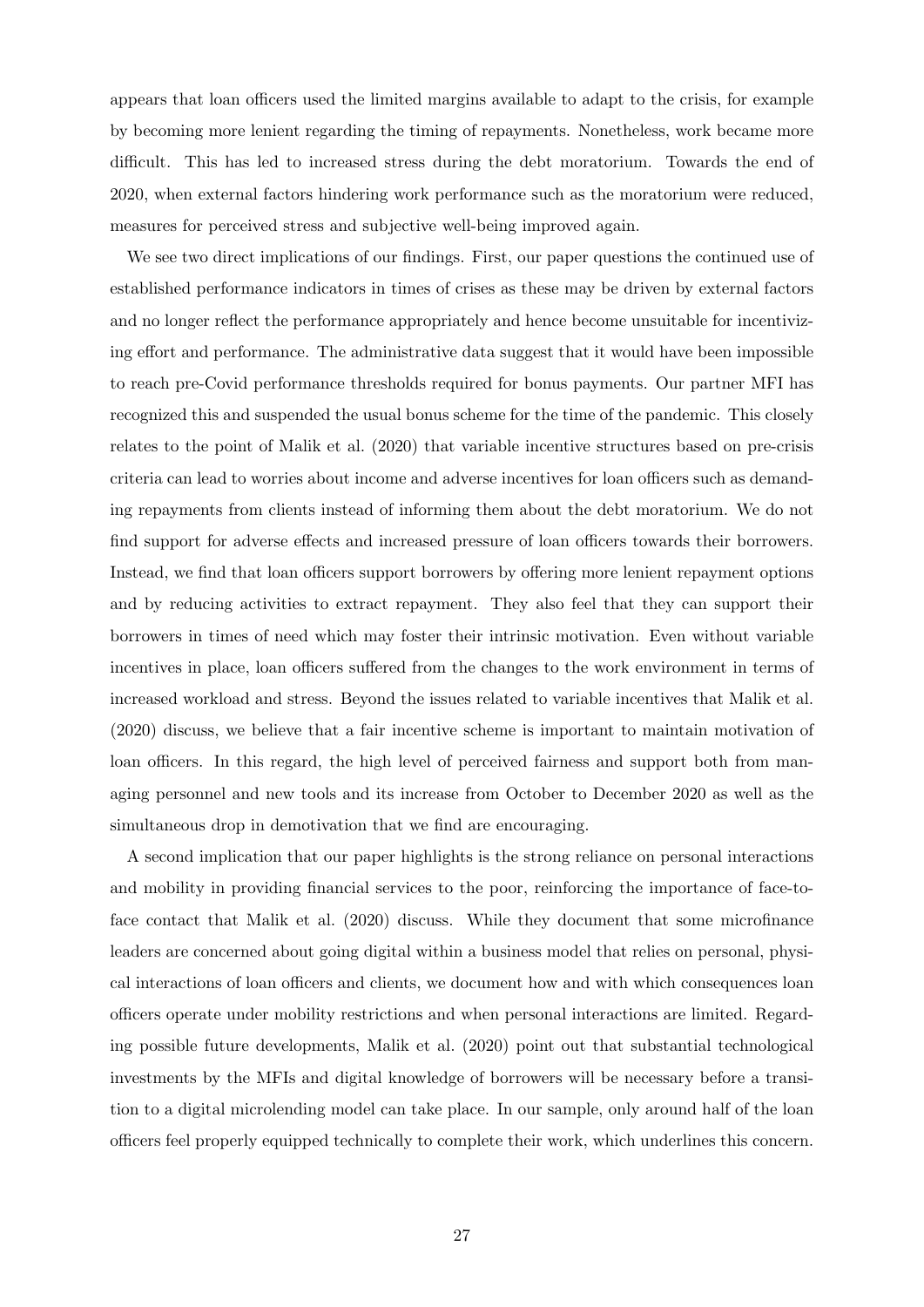In addition to these requirements, and maybe more fundamentally, loan officers have to be able to reach their borrowers remotely if face-to-face interactions are not possible. Several loan officers reported that borrowers were difficult to reach via phone and the majority acknowledged that interactions with borrowers have become more difficult. This difficulty may relate to loan officers concentrating on fewer of their initial tasks while continuing to work their regular hours. Reaching borrowers remotely may not only increase workloads for loan officers but may also exacerbate moral hazard problems if defaulting borrowers decide not to be reachable. Arguably, evading contact with loan officers is easier when the interaction is sought remotely. Relatedly, another aspect of face-to-face meetings that has received limited attention so far is that such regular meetings between borrowers and the lender might contribute to high repayment rates by sustaining a strong repayment norm [\(Czura et al., 2020;](#page-29-3) Giné and Karlan, 2014). Moving to remote transactions could thus severely affect repayment rates if repayment enforcement via contact with the loan officer and prevailing norms is weakened. While our context is special in that it examines classical lending operations during times of crisis, the above will need to be considered and explored more systematically before introducing digital microcredit that relies on remote transactions only.

We see our study as a detailed and quantitative description of the tasks and work organization of loan officers and how these are affected by the pandemic. Future research needs to identify ways to adjust operations, incentives and the work environment to better cope with future large exogenous crises.

### References

- <span id="page-28-0"></span>AFRIDI, F., A. DHILLON, AND S. ROY (2020): "How has Covid-19 crisis affected the urban poor? Findings from a phone survey," Report, Ideas for India.
- <span id="page-28-3"></span>AGIER, I. (2012): "The role of credit officers in the performance of micro loans," Economics of Transition, 20, 271–297.
- <span id="page-28-2"></span>AGIER, I. AND A. SZAFARZ (2013): "Subjectivity in credit allocation to micro-entrepreneurs: Evidence from Brazil," Small Business Economics, 41, 263–275.
- <span id="page-28-4"></span>Ahmad, M. M. (2002): "Who cares? The personal and professional problems of NGO fieldworkers in Bangladesh," Development in Practice, 12, 177–191.
- <span id="page-28-5"></span>AKER, J. C., R. BOUMNIJEL, A. MCCLELLAND, AND N. TIERNEY (2012): "Zap it to me: The impacts of a mobile cash transfer program," Center for Global Development Working Paper No. 268.
- <span id="page-28-1"></span>Altindag, O., B. Erten, and P. Keskin (2021): "Mental Health Costs of Lockdowns: Evidence form Age-specific Curfews in Turkey," American Economic Journal: Applied Economics, (forthcoming).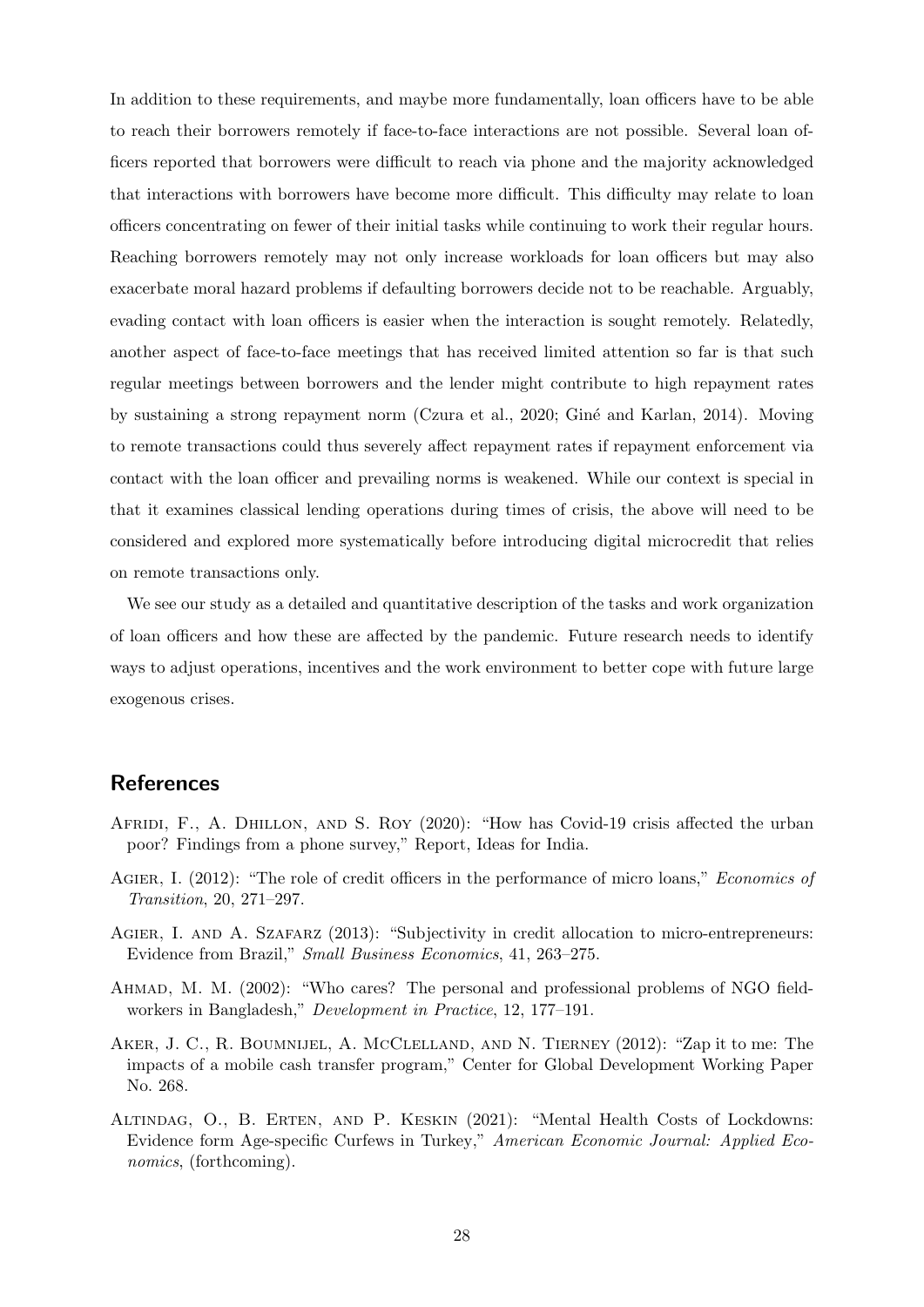- <span id="page-29-4"></span>Andrews, M., B. Areekal, K. Rajesh, J. Krishnan, R. Suryakala, B. Krishnan, C. MURALY, AND P. SANTHOSH (2020): "First confirmed case of COVID-19 infection in India: A case report," The Indian Journal of Medical Research, 151, 490.
- <span id="page-29-6"></span>Aubert, C., A. de Janvry, and E. Sadoulet (2009): "Designing credit agent incentives to prevent mission drift in pro-poor microfinance institutions," Journal of Development Economics, 90, 153–162.
- <span id="page-29-13"></span>AUERBACH, A. M. AND T. THACHIL (2021): "How does Covid-19 affect urban slums? Evidence from settlement leaders in India," World Development, 140, 105304.
- <span id="page-29-9"></span>BECK, T., P. BEHR, AND A. GUETTLER (2013): "Gender and banking: Are women better loan officers?" Review of Finance, 17, 1279–1321.
- <span id="page-29-7"></span>BEHR, P., A. DREXLER, R. GROPP, AND A. GUETTLER (2020): "Financial Incentives and Loan Officer Behavior: Multitasking and Allocation of Effort under an Incomplete Contract," Journal of Financial and Quantitative Analysis, 55, 1243–1267.
- <span id="page-29-1"></span>BESLEY, T. AND S. COATE (1995): "Group lending, repayment incentives and social collateral," Journal of Development Economics, 46, 1–18.
- <span id="page-29-11"></span>BEYER, R. C., S. FRANCO-BEDOYA, AND V. GALDO (2021): "Examining the economic impact of COVID-19 in India through daily electricity consumption and nighttime light intensity," World Development, 140, 105287.
- <span id="page-29-8"></span>Bhowal, S., K. Subramanian, and P. Tantri (2021): "Costs of Job Rotation: Evidence from Mandatory Loan Officer Rotation," Management Science, 67, 2075–2095.
- <span id="page-29-0"></span>BREZA, E. (2014): "Peer effects and loan repayment: Evidence from the Krishna default crisis," Working Paper.
- <span id="page-29-5"></span>Brooks, S. K., R. K. Webster, L. E. Smith, L. Woodland, S. Wessely, N. Greenberg, and G. J. Rubin (2020): "The psychological impact of quarantine and how to reduce it: rapid review of the evidence," The Lancet, 395, 912–920.
- <span id="page-29-10"></span>Canales, R. (2011): "Rule bending, sociological citizenship, and organizational contestation in microfinance," Regulation and Governance, 5, 90–117.
- <span id="page-29-16"></span>Carless, S. A., A. J. Wearing, and L. Mann (2000): "A short measure of transformational leadership," Journal of Business and Psychology, 14, 389–405.
- <span id="page-29-12"></span>Ceballos, F., S. Kannan, and B. Kramer (2020): "Impacts of a national lockdown on smallholder farmers' income and food security: Empirical evidence from two states in India," World Development, 136, 105069.
- <span id="page-29-14"></span>CGAP (2020): "India: Policy, Regulatory, and Supervisory COVID-19 Responses for Microfinance," Report, CGAP Background Document.
- <span id="page-29-15"></span>COHEN, S., T. KAMARCK, AND R. MERMELSTEIN (1983): "Perceived stress scale (PSS)," J Health Soc Beh, 24, 285.
- <span id="page-29-2"></span>Czura, K. (2015): "Pay, peek, punish? Repayment, information acquisition and punishment in a microcredit lab-in-the-field experiment," Journal of Development Economics, 117, 119–133.
- <span id="page-29-3"></span>Czura, K., A. John, and L. Spantig (2020): "Flexible Microcredit: Effects on Loan Repayment and Social Pressure," CESifo Working Paper 8322.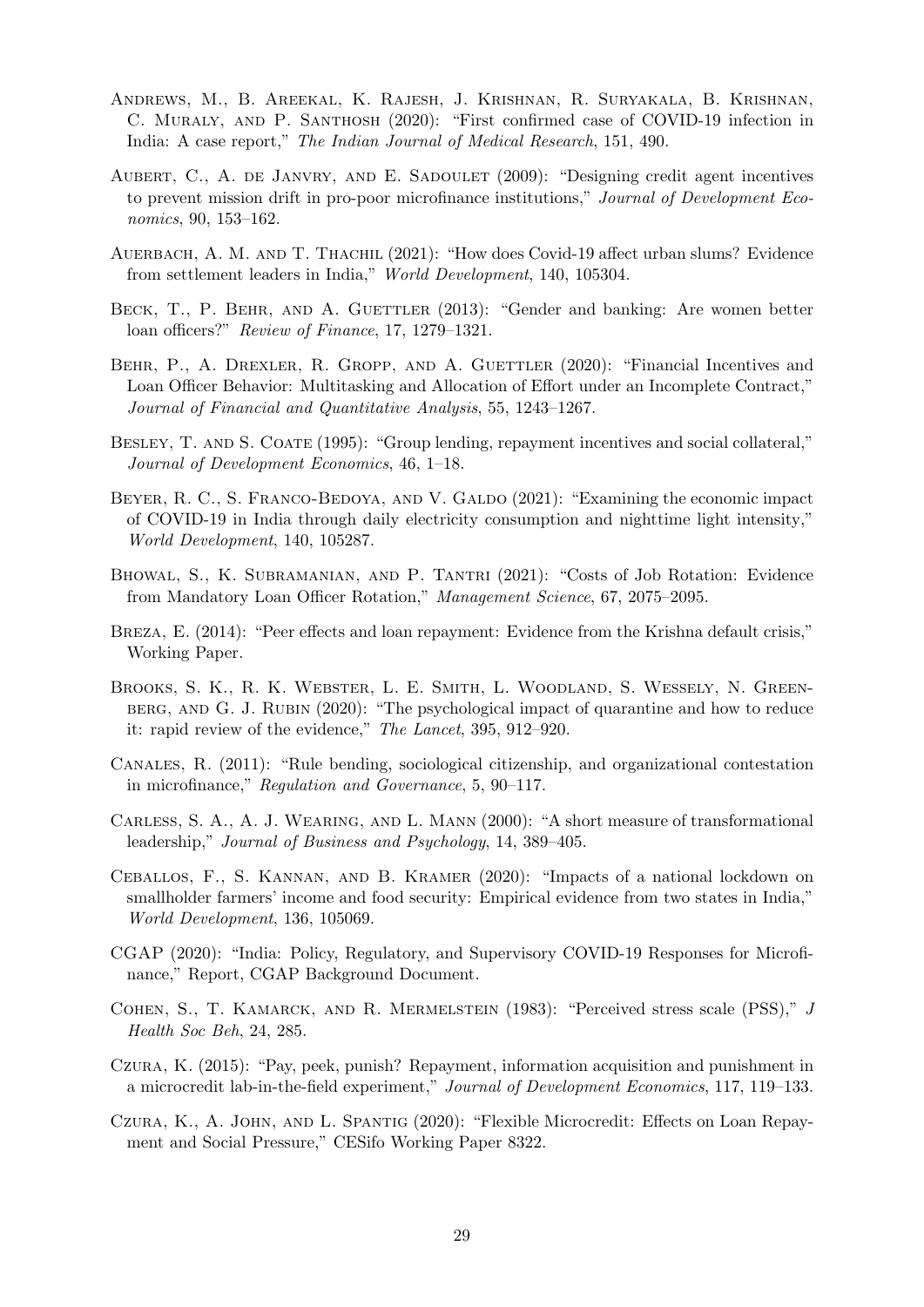- <span id="page-30-7"></span>DINGEL, J. I. AND B. NEIMAN (2020): "How many jobs can be done at home?" *Journal of* Public Economics, 189, 104235.
- <span id="page-30-6"></span>DIXON, R., J. RITCHIE, AND J. SIWALE (2007): "Loan officers and loan 'delinquency' in Microfinance: A Zambian case," Accounting Forum, 31, 47–71.
- <span id="page-30-4"></span>Drexler, A. and A. Schoar (2014): "Do Relationships Matter? Evidence from Loan Officer Turnover," Management Science, 60, 2722–2736.
- <span id="page-30-1"></span>DURIZZO, K., E. ASIEDU, A. VAN DER MERWE, A. VAN NIEKERK, AND I. GÜNTHER  $(2021)$ : "Managing the COVID-19 pandemic in poor urban neighborhoods: The case of Accra and Johannesburg," World Development, 137, 105175.
- <span id="page-30-13"></span>Fenn, N. Chacko, T. Thomas, V. K. Varghese, and S. George (2021): "Stress, sources of stress and coping during the Covid-19 lockdown: A population study from India," Indian Journal of Social Psychiatry, 37, 57.
- <span id="page-30-2"></span>FETZER, T., L. HENSEL, J. HERMLE, AND C. ROTH (2020): "Coronavirus perceptions and economic anxiety," Review of Economics and Statistics, 1–36.
- <span id="page-30-5"></span>Fisman, R., D. Paravisini, and V. Vig (2017): "Cultural proximity and loan outcomes," American Economic Review, 107, 457–492.
- <span id="page-30-3"></span>FUENTES, G. A. (1996): "The use of village agents in rural credit delivery," Journal of Development Studies, 33, 188–209.
- <span id="page-30-9"></span>Garrote Sanchez, D., N. Gomez Parra, C. Ozden, B. Rijkers, M. Viollaz, and H. Winkler (2021): "Who on Earth Can Work from Home?" The World Bank Research Observer, 36, 67–100.
- <span id="page-30-0"></span>GINÉ, X. AND D. S. KARLAN (2014): "Group versus individual liability: Short and long term evidence from Philippine microcredit lending groups," Journal of Development Economics, 107, 65–83.
- <span id="page-30-8"></span>GOTTLIEB, C., J. GROBOVŠEK, M. POSCHKE, AND F. SALTIEL (2021): "Working from home in developing countries," European Economic Review, 133, 103679.
- <span id="page-30-14"></span>Grover, S., S. Sahoo, A. Mehra, A. Avasthi, A. Tripathi, A. Subramanyan, A. Pattojoshi, G. P. Rao, G. Saha, K. K. Mishra, K. Chakraborty, N. P. Rao, M. Vaishnav, O. P. Singh, P. K. Dalal, R. K. Chadda, R. Gupta, S. Gautam, S. Sarkar, T. S. Sathyanarayana Rao, V. Kumar, and Y. C. Janardran Reddy (2020): "Psychological impact of Covid-19 lockdown: An online survey from India," Indian Journal of Psychiatry, 62, 354–362.
- <span id="page-30-12"></span>Hale, T., N. Angrist, R. Goldszmidt, B. Kira, A. Petherick, T. Phillips, S. Webster, E. Cameron-Blake, L. Hallas, S. Majumdar, et al. (2021): "A global panel database of pandemic policies (Oxford COVID-19 Government Response Tracker)," Nature Human Behaviour, 5, 529–538.
- <span id="page-30-10"></span>Hamouche, S. (2020): "COVID-19 and employees' mental health: stressors, moderators and agenda for organizational actions," Emerald Open Research, 2.
- <span id="page-30-11"></span>Hasan, S. M., A. Rehman, and W. Zhang (2021): "Who can work and study from home in Pakistan: Evidence from a 2018–19 nationwide household survey," World Development, 138, 105197.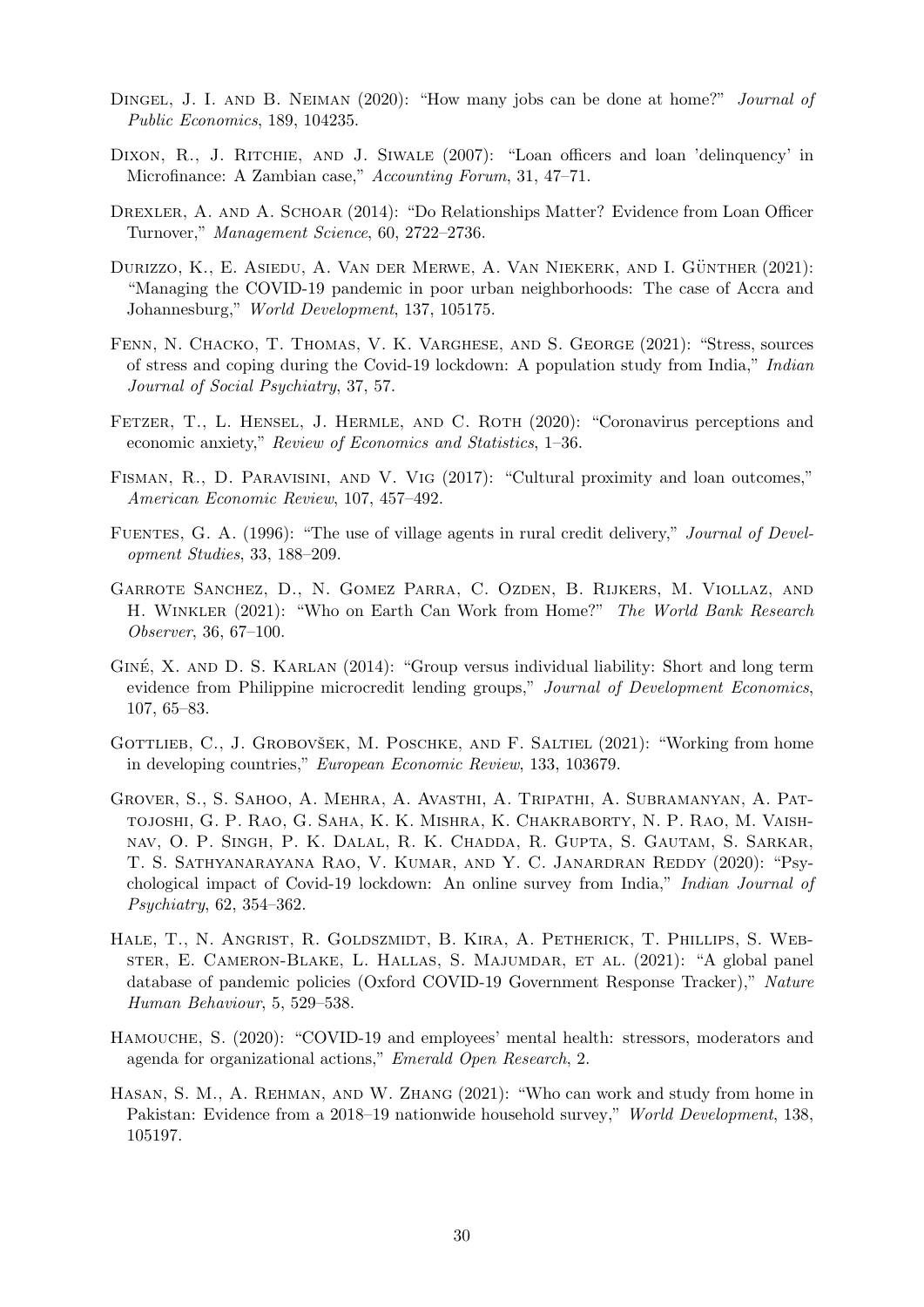- <span id="page-31-9"></span>HERTZBERG, A., J. M. LIBERTI, AND D. PARAVISINI (2010): "Information and incentives inside the firm: Evidence from loan officer rotation," Journal of Finance, 65, 795–828.
- <span id="page-31-0"></span>Kesar, S., R. Abraham, R. Lahoti, P. Nath, and A. Basole (2021): "Pandemic, informality, and vulnerability: impact of COVID-19 on livelihoods in India," Canadian Journal of Development Studies, 1–20.
- <span id="page-31-13"></span>Khamis, M., D. Prinz, D. Newhouse, A. Palacios-Lopez, U. Pape, and M. Weber (2021): "The Early Labor Market Impacts of COVID-19 in Developing Countries," World Bank Working Paper.
- <span id="page-31-10"></span>LABIE, M., P. G. MÉON, R. MERSLAND, AND A. SZAFARZ  $(2015)$ : "Discrimination by microcredit officers: Theory and evidence on disability in Uganda," Quarterly Review of Economics and Finance, 58, 44–55.
- <span id="page-31-5"></span>Lee, K., H. Sahai, P. Baylis, and M. Greenstone (2020): "Job loss and behavioral change: The unprecedented effects of the India lockdown in Delhi," Becker Friedman Institute Working Paper 2020-65.
- <span id="page-31-12"></span>MAÎTROT, M. (2018): "Understanding Social Performance: A 'Practice Drift' at the Frontline of Microfinance Institutions in Bangladesh," Development and Change, 50, 623–654.
- <span id="page-31-2"></span>MALIK, K., M. MEKI, J. MORDUCH, T. OGDEN, S. QUINN, AND F. SAID (2020): "COVID-19 and the Future of Microfinance: Evidence and Insights from Pakistan," Oxford Review of Economic Policy, 36, S138–S168.
- <span id="page-31-6"></span>Mujeri, M. K., F. Nargis, N. Akhter, and F. Muneer (2020): "Covid-19 and MFIs in Bangladesh: Innovations in Resilience Building," Working Paper.
- <span id="page-31-16"></span>OECD/INFE (2011): "Measuring financial literacy: Questionnaire and guidance notes for conducting an internationally comparable survey of financial literacy," Technical Report.
- <span id="page-31-1"></span>Ogden, T. and G. Bull (2020): "COVID-19: How Does Microfinance Weather the Current Storm," CGAP Report.
- <span id="page-31-3"></span>PANDEY, G. D. AND S. K. OJHA (2020): "COVID-19 Effects on Microfinance Institutional Activities with Reference to Nepal," International Journal on Recent Trends in Business and Tourism, 4, 4–8.
- <span id="page-31-7"></span>Peprah, J. A. (2021): "Disruptions and the protracted effects of the COVID-19 lockdown in the non-bank financial institution sector in Ghana," Enterprise Development & Microfinance, 32, 78–92.
- <span id="page-31-8"></span>Rajkumar, R. P. (2020): "COVID-19 and mental health: A review of the existing literature," Asian Journal of Psychiatry, 52, 102066.
- <span id="page-31-4"></span>RHYNE, E. AND E. DUFLOS (2020): "Debt Relief in the Pandemic: Lessons from India, Peru, and Uganda," Report, CGAP Covid-19 Briefing.
- <span id="page-31-15"></span>Richter, D., M. Metzing, M. Weinhardt, and J. Schupp (2013): "SOEP scales manual," Technical Report, SOEP Survey Papers.
- <span id="page-31-14"></span>SaDhan (2020): "A Study on Impact of Unfolding COVID 19 on MFIs and Clients," Report.
- <span id="page-31-11"></span>SAGAMBA, M., O. SHCHETININ, AND N. YUSUPOV (2013): "Do Microloan Officers Want to Lend to the Less Advantaged? Evidence from a Choice Experiment," World Development, 42, 182–198.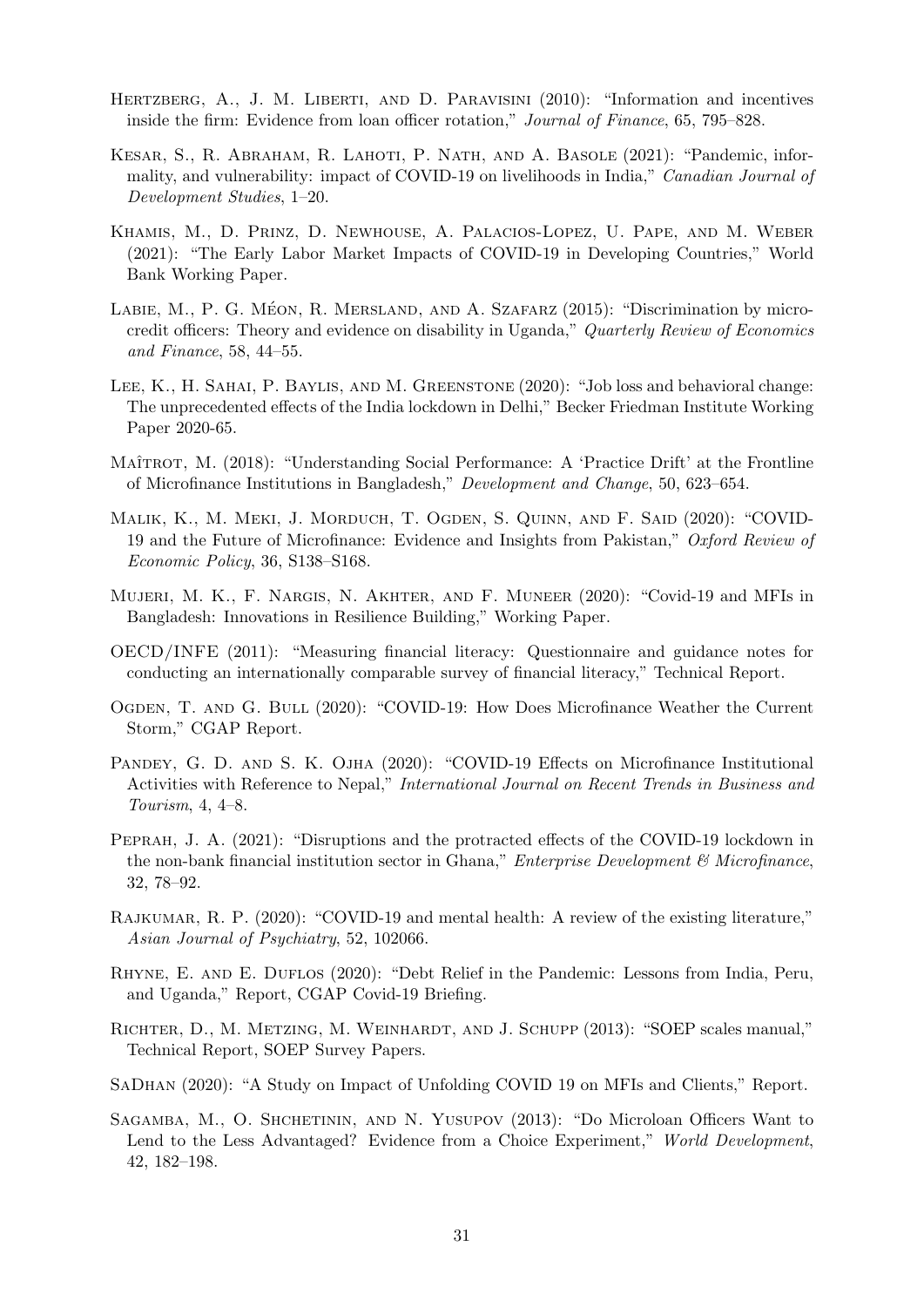- <span id="page-32-1"></span>Sibley, C. G., L. M. Greaves, N. Satherley, M. S. Wilson, N. C. Overall, C. H. Lee, P. Milojev, J. Bulbulia, D. Osborne, T. L. Milfont, et al. (2020): "Effects of the COVID-19 pandemic and nationwide lockdown on trust, attitudes toward government, and well-being." American Psychologist, 618–630, 102066.
- <span id="page-32-4"></span>Siwale, J. N. and J. Ritchie (2012): "Disclosing the loan officer's role in microfinance development," International Small Business Journal, 30, 432–450.
- <span id="page-32-5"></span>Topp, C. W., S. D. Østergaard, S. Søndergaard, and P. Bech (2015): "The WHO-5 Well-Being Index: A systematic review of the literature," Psychotherapy and Psychosomatics, 84, 167–176.
- <span id="page-32-3"></span>van den Berg, M., R. Lensink, and R. Servin (2015): "Loan Officers' Gender and Microfinance Repayment Rates," The Journal of Development Studies, 51, 1241–1254.
- <span id="page-32-2"></span>WARNING, M. AND E. SADOULET (1998): "The performance of village intermediaries in rural credit delivery under changing penalty regimes: Evidence from Senegal," Journal of Development Studies, 35, 115–138.
- <span id="page-32-0"></span>Zheng, C. and J. Zhang (2021): "The impact of COVID-19 on the efficiency of microfinance institutions," International Review of Economics & Finance, 71, 407–423.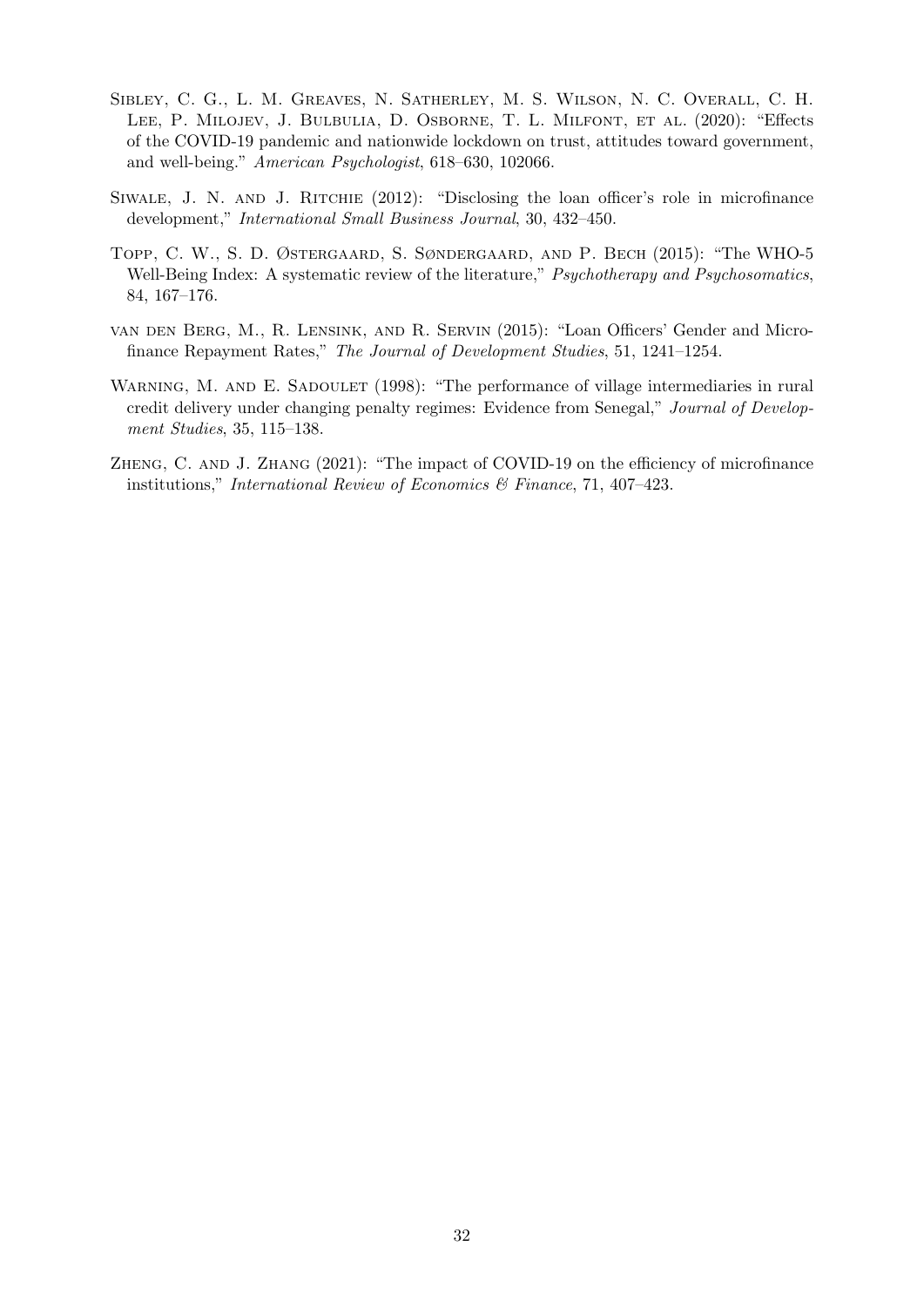## Appendix

## A. Additional Tables and Figures

| Moratorium<br>$(October 2019 - December 2020)$ |                                                    |                                                           |                                 |                          |                              |  |
|------------------------------------------------|----------------------------------------------------|-----------------------------------------------------------|---------------------------------|--------------------------|------------------------------|--|
|                                                |                                                    | Performance Indicators                                    |                                 |                          |                              |  |
|                                                | Number of<br><b>Borrowers</b><br>$\left( 1\right)$ | Loan Amount<br>Outstanding (in mil.)<br>$\left( 2\right)$ | Collection<br>Percentage<br>(3) | PAR<br>$\left( 4\right)$ | Turnover<br>Incidence<br>(5) |  |
| During Moratorium<br>$(Mar20-Aug20)$           | 43.0290***<br>(6.4223)                             | $0.5592***$<br>(0.1287)                                   | $-73.2978***$<br>(0.6522)       | $6.5090***$<br>(0.2462)  | $-0.0062**$<br>(0.0030)      |  |
| After Moratorium<br>$(Sep20-Dec20)$            | $-57.9963***$<br>(10.5195)                         | 0.0518<br>(0.1818)                                        | $-22.1181***$<br>(1.3407)       | $-0.7612**$<br>(0.3513)  | $-0.0167***$<br>(0.0024)     |  |
| Pre-Moratorium (mean)<br>$(Oct19-Feb20)$       | 545.2390                                           | 11.0234                                                   | 92.2894                         | 11.0238                  | 0.0167                       |  |
| Observations                                   | 8065                                               | 7395                                                      | 8065                            | 8065                     | 8079                         |  |
| $N$ (LOs)                                      | 592                                                | 592                                                       | 592                             | 592                      |                              |  |
| $\,R^2$                                        | 0.0240                                             | 0.0029                                                    | 0.5332                          | 0.0724                   | 0.0042                       |  |
| $p$ -value (During=After)                      | 0.0000                                             | 0.0016                                                    | 0.0000                          | 0.0000                   | 0.0000                       |  |

## <span id="page-33-0"></span>Table A.1: Robustness Check: Administrative Indicators Before, During and After the Moratorium

Notes: Robustness check for Table [2](#page-18-0) including March 2020 in the period ii) Covid pandemic with debt moratorium. Dependent variables: Number of Borrowers represents the total number of borrowers per LO. Loan Amount Outstanding is the accumulated outstanding loan amount (in millions, Indian Rupees) per LO. Collection Percentage is the percentage of the outstanding loan amount that a LO collected within a given month. PAR is the percentage of gross loan portfolio that is overdue by more than 30 days per LO. Turnover Incidence takes a value of 1 in a LO's last working month and 0 for all other months that LO works at the company. OLS regressions with standard errors clustered at the loan officer level in parentheses.  $\frac{*p}{0.1,*} \times 0.05, \frac{**p}{0.01}$ .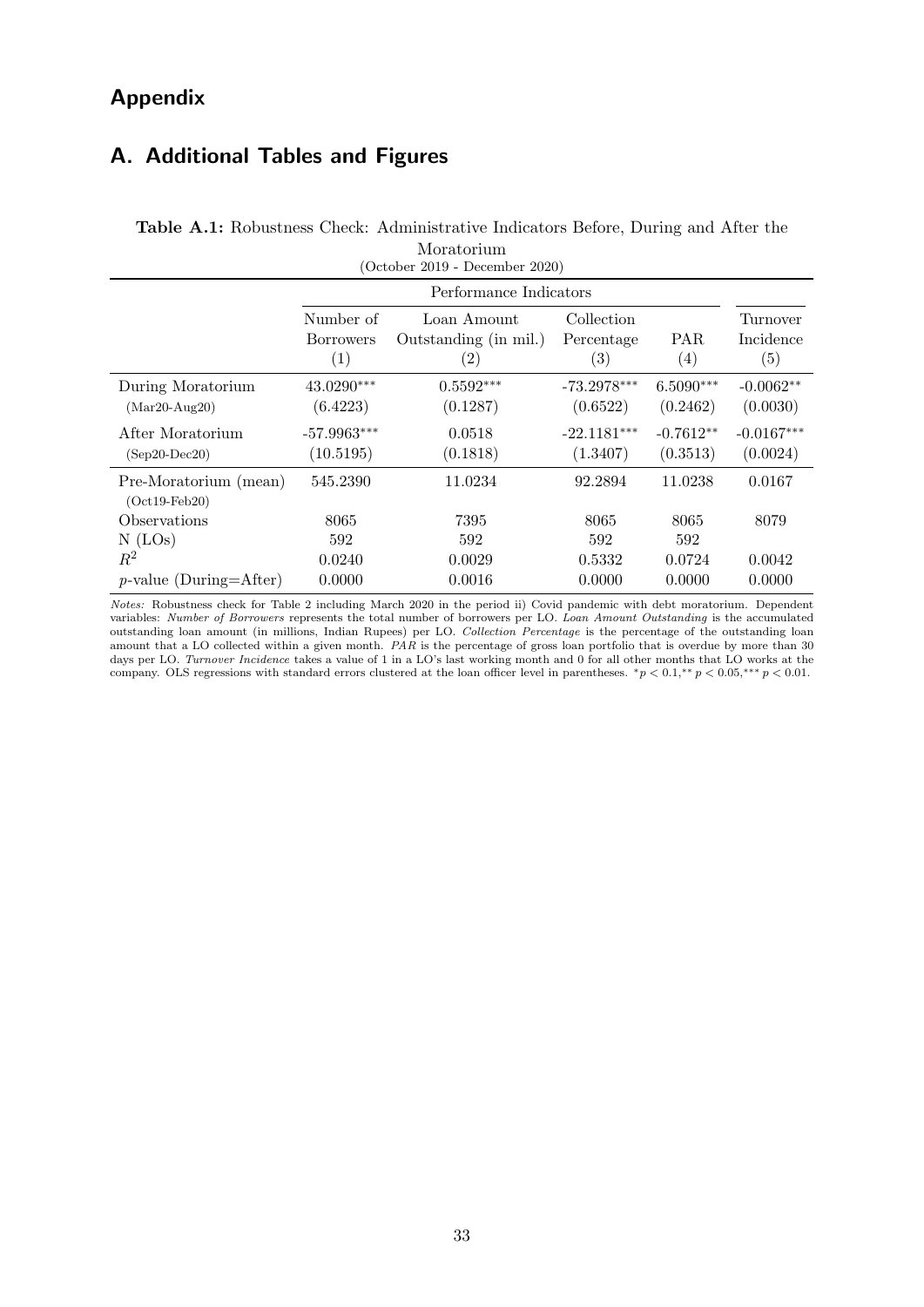<span id="page-34-0"></span>

|                                                                  | Incidence $(0/1)$ |                                                    | Normalized Score (0-1) |                                             |
|------------------------------------------------------------------|-------------------|----------------------------------------------------|------------------------|---------------------------------------------|
| Dependent variable                                               | Dec19             | Dec20                                              | Dec19                  | Dec20                                       |
|                                                                  | (1)               | (2)                                                | (3)                    | (4)                                         |
| Coefficient Panel A: Planning                                    |                   |                                                    |                        |                                             |
| I plan my everyday work life                                     | 0.9081            | $-0.0772***$<br>$(0.0279)$ <sup>††</sup>           | 0.8254                 | $-0.0726***$<br>$(0.0235)$ <sup>†††</sup>   |
| I use checklists to organize my work                             | 0.8750            | $-0.0404$                                          | 0.7877                 | $-0.0202$                                   |
| I use reminders to manage my work                                | 0.8321            | (0.0277)<br>$-0.0382$<br>(0.0296)                  | 0.7777                 | (0.0218)<br>$-0.0458**$<br>(0.0218)         |
| I aim to achieve specific performance levels                     | 0.9135            | $-0.0865***$<br>$(0.0274)$ <sup>†††</sup>          | 0.8148                 | $-0.0677***$<br>$(0.0209)$ <sup>†††</sup>   |
| It is difficult to stick to my work plan                         | 0.5970            | $-0.0896**$<br>$(0.0374)$ <sup>††</sup>            | 0.5951                 | $-0.0476*$<br>(0.0280)                      |
| It is difficult to reach the targeted performance                | 0.5448            | 0.0261<br>(0.0397)                                 | 0.5690                 | $-0.0047$<br>(0.0285)                       |
| Coefficient Panel B: Effort                                      |                   |                                                    |                        |                                             |
| <b>B1.</b> Disbursement                                          |                   |                                                    |                        |                                             |
| I assess borrowers' housing situation for home improvement loans | 0.9198            | $-0.0420*$<br>(0.0250)                             | 0.8359                 | $-0.0420**$<br>$(0.0201)^{\dagger}$         |
| I only assess borrowers' background if switch from JL to IL      | 0.7290            | 0.0382<br>(0.0328)                                 | 0.7118                 | 0.0134<br>(0.0243)                          |
| I only assess borrowers' background if request additional loans  | 0.6932            | $0.0758**$<br>$(0.0341)^{\dagger}$                 | 0.6989                 | 0.0275<br>(0.0233)                          |
| I identify eligible JL borrowers to switch to IL                 | 0.8598            | 0.0152<br>(0.0252)                                 | 0.7917                 | $-0.0057$<br>(0.0193)                       |
| I actively approach eligible JL borrowers to switch to IL        | 0.6212            | 0.0379<br>(0.0343)                                 | 0.6506                 | 0.0085<br>(0.0235)                          |
| B2. Repayment                                                    |                   |                                                    |                        |                                             |
| I actively gain information on borrowers' business activities    | 0.9476            | $-0.0787***$<br>$(0.0242)^{\dagger\dagger\dagger}$ | 0.8736                 | $-0.0833***$<br>$(0.0206)$ <sup>†††</sup>   |
| I actively gain information on borrowers' loan usage             | 0.9321            | $-0.0453*$<br>(0.0244)                             | 0.8472                 | $-0.0462**$<br>$(0.0198)^{\dagger}$         |
| I encourage loan repayments by building up pressure              | 0.9125            | $-0.0456*$<br>(0.0240)                             | 0.8432                 | $-0.0532***$<br>$(0.0186)$ <sup>††</sup>    |
| I caution that no further loans for defaulting borrowers         | 0.9057            | $-0.0528**$<br>$(0.0218)^{\dagger}$                | 0.8415                 | $-0.0491***$<br>$(0.0175)^{\dagger\dagger}$ |
| I ask group leaders to remind defaulting borrowers               | 0.4566            | 0.0264<br>(0.0384)                                 | 0.5047                 | 0.0274<br>(0.0273)                          |
| I ask other group borrowers to remind defaulting borrowers       | 0.8788            | $-0.0152$<br>(0.0284)                              | 0.8002                 | $-0.0142$<br>(0.0212)                       |
| I allow other group borrowers to repay for a defaulting borrower | 0.8981            | $-0.0038$<br>(0.0242)                              | 0.8198                 | $-0.0170$<br>(0.0197)                       |
| I allow defaulters to repay in the evening                       | 0.5132            | $0.2113***$<br>$(0.0363)$ <sup>†††</sup>           | 0.5406                 | $0.1519***$<br>$(0.0271)$ <sup>†††</sup>    |
| B3. Acquisition                                                  |                   |                                                    |                        |                                             |
| I regularly inform borrowers about available loan products       | 0.9551            | $-0.0487**$<br>$(0.0200)^{\dagger\dagger}$         | 0.8642                 | $-0.0543***$<br>$(0.0181)$ <sup>†††</sup>   |
| I provide the best information on available loan products        | 0.9339            | $-0.0506**$<br>$(0.0235)^{\dagger}$                | 0.8414                 | $-0.0545***$<br>$(0.0198)$ <sup>††</sup>    |
| I advertise utilities that the company sells                     | 0.8702            | $-0.0420$<br>(0.0261)                              | 0.7863                 | $-0.0248$<br>(0.0192)                       |
| I advertise other loan products to all borrowers                 | 0.8594            | $-0.0547*$<br>(0.0307)                             | 0.7900                 | $-0.0352$<br>(0.0227)                       |
| I identify interested borrowers for other loan products          | 0.8727            | $-0.0637**$<br>$(0.0291)$ <sup>†</sup>             | 0.7903                 | $-0.0337$<br>(0.0219)                       |
| I advertise other loan products to interested borrowers          | 0.8165            | $-0.0037$<br>(0.0316)                              | 0.7640                 | $-0.0215$<br>(0.0226)                       |
| I identify potential villages to expand                          | 0.9538            | $-0.0192$<br>(0.0192)                              | 0.8769                 | $-0.0442**$<br>$(0.0175)^{\dagger\dagger}$  |
| I market the company in new and existing areas                   | 0.9621            | $-0.0379**$<br>(0.0185)                            | 0.8674                 | $-0.0511***$<br>$(0.0163)$ <sup>†††</sup>   |
| I ask borrowers to encourage others to join                      | 0.9624            | $-0.0376**$<br>(0.0183)                            | 0.8731                 | $-0.0442**$<br>$(0.0175)^{\dagger\dagger}$  |

Table A.2: Planning and Effort Components

*Notes:* Data from December [2](#page-14-0)019 (Main 1) and December 2020 (Main 2). Each row shows the results estimating equation 2 with the dependent variable indicated. Dependent variables are reported as *Incidence 0/1* where 1 ref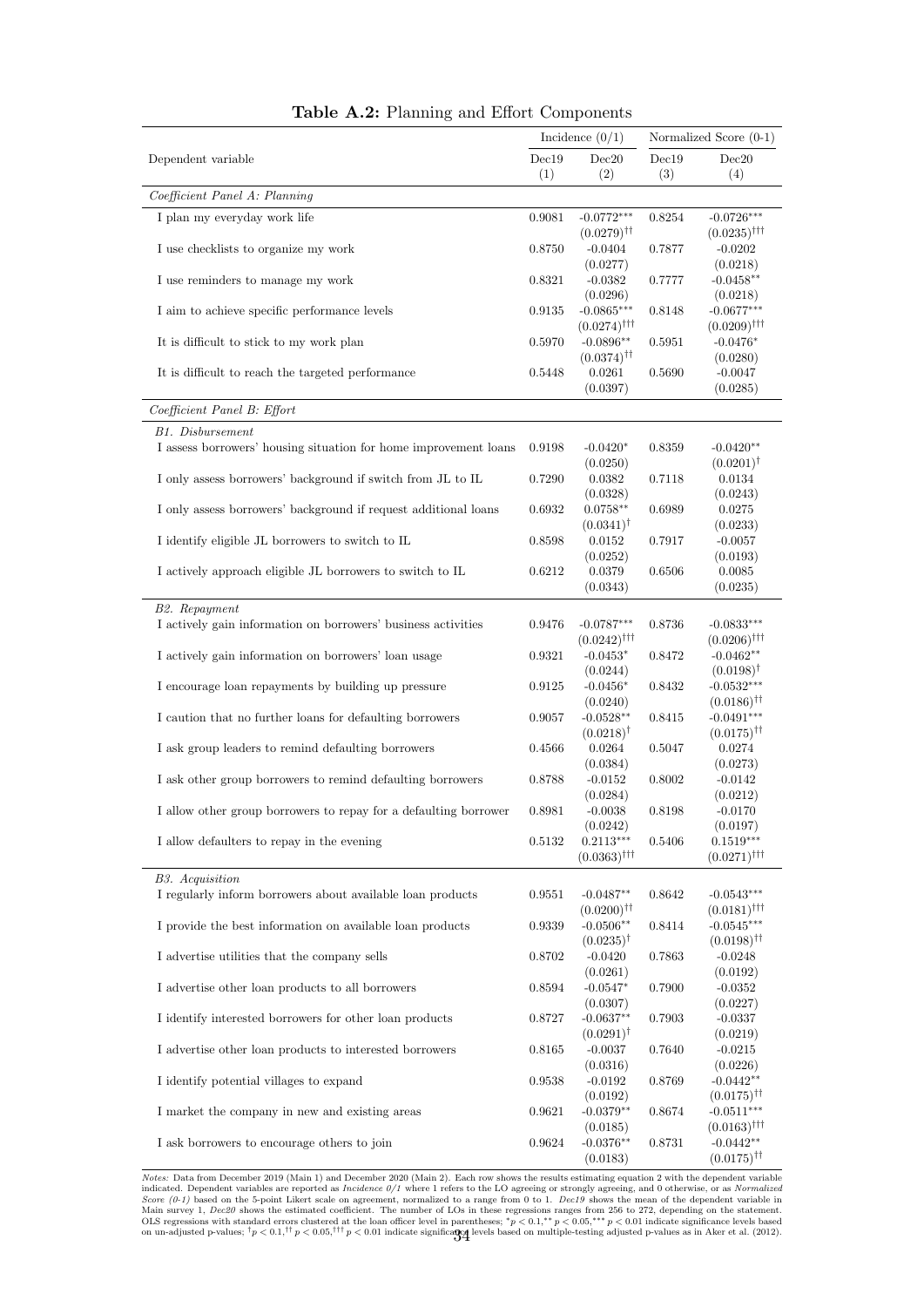<span id="page-35-0"></span>

|                                                      | Incidence $(0/1)$     |                                          | Normalized Score (0-1)     |                                          |  |
|------------------------------------------------------|-----------------------|------------------------------------------|----------------------------|------------------------------------------|--|
| Dependent variable                                   | Earlier Months<br>(1) | Later Months<br>(2)                      | Earlier Months $\,$<br>(3) | Later Months<br>(4)                      |  |
| Panel A: Work Ease                                   |                       |                                          |                            |                                          |  |
| I have had a lot of new tasks                        | 0.5622                | $0.2811***$                              | 0.5716                     | $0.1797***$                              |  |
|                                                      |                       | $(0.0418)$ <sup>†††</sup>                |                            | $(0.0310)$ <sup>†††</sup>                |  |
| I have had less workload                             | 0.5435                | $-0.1467***$                             | 0.5571                     | $-0.0679**$                              |  |
|                                                      |                       | $(0.0521)$ <sup>††</sup>                 |                            | (0.0336)                                 |  |
| My work has been easier                              | 0.5249                | $-0.2044***$                             | 0.5718                     | $-0.1492***$                             |  |
|                                                      |                       | $(0.0501)$ <sup>†††</sup>                |                            | $(0.0322)$ <sup>†††</sup>                |  |
| I have had a hard time concentrating on work         | 0.5866                | $-0.0838$                                | 0.6075                     | $-0.0601*$                               |  |
|                                                      | 0.6348                | (0.0531)<br>$0.1292***$                  | 0.6236                     | (0.0334)<br>$0.0787**$                   |  |
| My work has been more stressful                      |                       | $(0.0472)^{\dagger\dagger}$              |                            | $(0.0311)$ <sup>††</sup>                 |  |
| The interaction with clients has become easier       | 0.5519                | $-0.1421***$                             | 0.5765                     | $-0.0792**$                              |  |
|                                                      |                       | $(0.0533)^{\dagger\dagger}$              |                            | $(0.0330)^{\dagger}$                     |  |
| I lack proper equipment to work                      | 0.5444                | 0.0056                                   | 0.6000                     | $-0.0236$                                |  |
|                                                      |                       | (0.0496)                                 |                            | (0.0323)                                 |  |
| Panel B: Fair & Support                              |                       |                                          |                            |                                          |  |
| New tools have been supportive                       | 0.6716                | $0.0931**$                               | 0.6556                     | $0.0441*$                                |  |
|                                                      |                       | $(0.0403)^{\dagger}$                     |                            | (0.0254)                                 |  |
| My manager has been very supportive                  | 0.6798                | $0.1232***$                              | 0.6429                     | $0.0813***$                              |  |
|                                                      |                       | $(0.0389)$ <sup>†††</sup>                |                            | $(0.0244)$ <sup>†††</sup>                |  |
| Other LOs from my branch have been supportive        | 0.7094                | $0.0690*$                                | 0.6613                     | $0.0480*$                                |  |
|                                                      |                       | (0.0399)                                 |                            | (0.0257)                                 |  |
| My performance assessment has been fair              | 0.7259                | 0.0406                                   | 0.6802                     | 0.0190                                   |  |
|                                                      |                       | (0.0419)                                 |                            | (0.0271)                                 |  |
| It is fair to get full salary if work                | 0.6281                | $0.1910***$<br>$(0.0418)$ <sup>†††</sup> | 0.6281                     | $0.1043***$<br>$(0.0260)$ <sup>†††</sup> |  |
| It is fair to get lower salary if not work           | 0.6480                | $\,0.0255\,$                             | 0.6403                     | $\,0.0051\,$                             |  |
|                                                      |                       | (0.0461)                                 |                            | (0.0279)                                 |  |
| It is fair to receive salary quicker if come to work | 0.6256                | $0.1724***$                              | 0.6342                     | $0.0764***$                              |  |
|                                                      |                       | $(0.0399)$ <sup>†††</sup>                |                            | $(0.0257)$ <sup>†††</sup>                |  |
| Panel C: Job Anxiety                                 |                       |                                          |                            |                                          |  |
| Borrowers lack proper equipment                      | 0.6305                | 0.0640                                   | 0.6367                     | $\,0.0296\,$                             |  |
|                                                      |                       | (0.0437)                                 |                            | (0.0264)                                 |  |
| I can help support borrowers                         | 0.6782                | $0.1584***$                              | 0.6510                     | $0.0780***$                              |  |
|                                                      |                       | $(0.0381)$ <sup>†††</sup>                |                            | $(0.0256)$ <sup>†††</sup>                |  |
| I feel demotivated during this period                | 0.6237                | $-0.0928*$                               | 0.6095                     | $-0.0387$                                |  |
|                                                      |                       | (0.0492)                                 |                            | (0.0303)                                 |  |
| I fear that the company might close its business     | 0.5099                | $-0.2772***$                             | 0.5347                     | $-0.1844***$                             |  |
|                                                      |                       | $(0.0446)$ <sup>†††</sup>                |                            | $(0.0304)$ <sup>†††</sup>                |  |
| After the crisis, there will be more jobs            | 0.5928                | $-0.1186**$                              | 0.5954                     | $-0.0606*$                               |  |
|                                                      |                       | $(0.0523)^{\dagger}$                     |                            | (0.0313)                                 |  |

|  |  | Table A.3: Work Perceptions Components |  |
|--|--|----------------------------------------|--|
|--|--|----------------------------------------|--|

Notes: Data for earlier months from Covid 2 (October 2020) and for later months from Main 2 (December 2020). Each row shows the results estimating equation [2](#page-14-0) with the dependent variable indicated. Dependent variables are reported as Incidence  $0/1$  where 1 refers to the LO agreeing or strongly agreeing, and 0 otherwise, or as *Normalized Score* (0-1) based on the 5-point Likert scale on agreement, normalized to a range from 0 to 1. *Earlier Months* shows the mean of the dependent variable in Main survey 1, *Later Months* B: Fair & Support the Covid 2 survey recalls the period since the lockdown (from March to October 2020) and the Main 2 survey recalls the period from<br>November to December 2020. For Panel C: Job Anxiety & Demotivation the C 2020) and the Main 2 survey recalls the period from November to December 2020. The number of distinct LOs in these regressions ranges from 178 to 204, depending on the statement. OLS regressions with standard errors clust in [Aker et al.](#page-28-5) [\(2012\)](#page-28-5).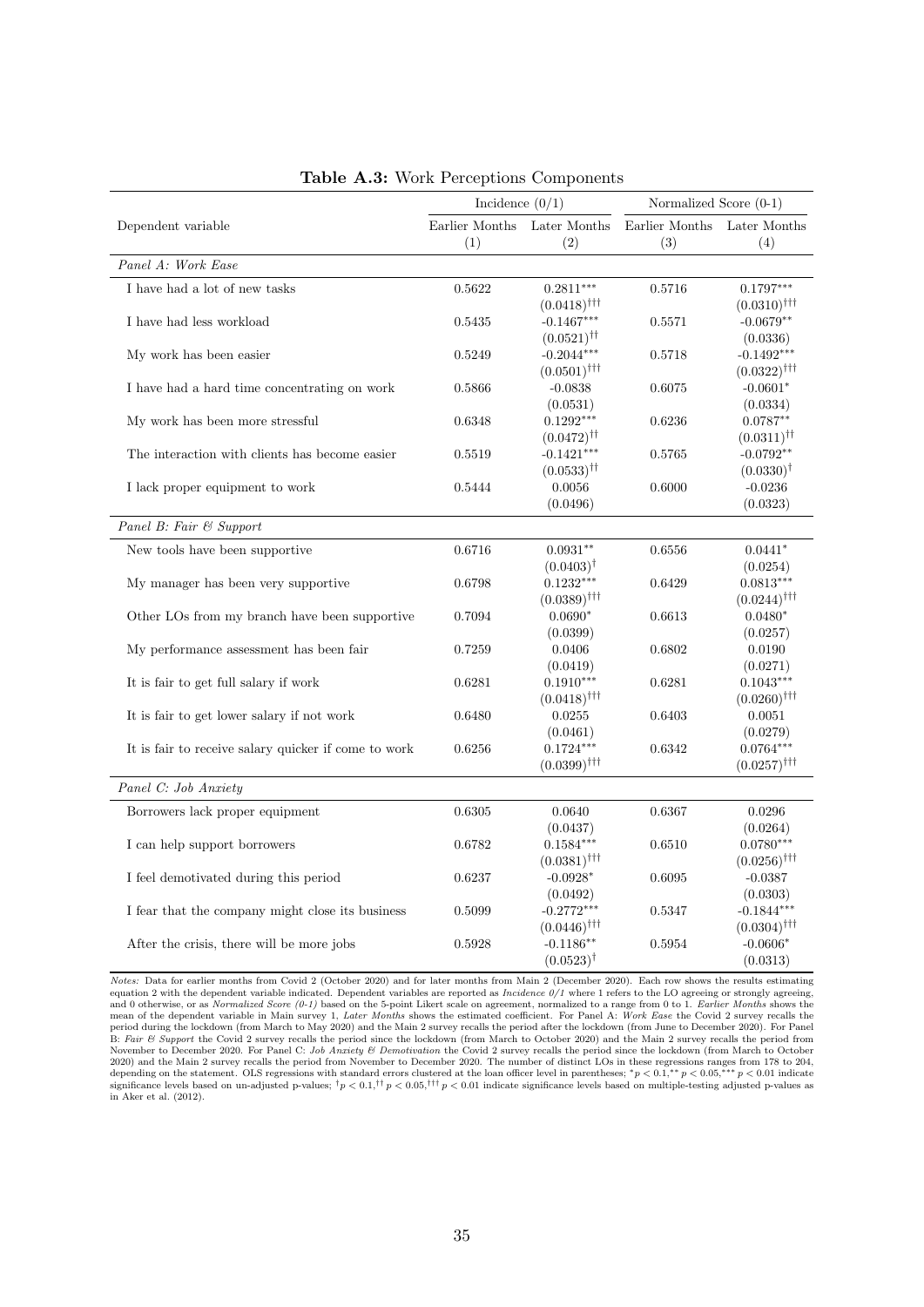<span id="page-36-0"></span>

|                                    |              | Incidence $(0/1)$                         | Time Spent (share of total 0-1) |                       |  |
|------------------------------------|--------------|-------------------------------------------|---------------------------------|-----------------------|--|
| Dependent variable                 | Dec19<br>(1) | Dec20<br>(2)                              | Dec19<br>(3)                    | Dec20<br>(4)          |  |
| Panel A: Disbursement              |              |                                           |                                 |                       |  |
| Verify loan applications           | 0.9845       | $-0.0440***$<br>$(0.0125)$ <sup>†††</sup> | 0.1366                          | $-0.0024$<br>(0.0035) |  |
| Collect borrowers' information     | 0.9544       | $-0.0291*$<br>(0.0156)                    | 0.1335                          | $-0.0026$<br>(0.0039) |  |
| Inform borrowers about other loans | 0.9615       | $-0.0174$<br>(0.0129)                     | 0.1405                          | 0.0002<br>(0.0048)    |  |
| Panel B: Repayment                 |              |                                           |                                 |                       |  |
| Prepare group meetings             | 0.9725       | $-0.0513***$<br>$(0.0148)$ <sup>†††</sup> | 0.1590                          | 0.0041<br>(0.0055)    |  |
| Remind defaulting borrowers        | 0.9672       | $-0.0180$<br>(0.0127)                     | 0.1449                          | $-0.0016$<br>(0.0040) |  |
| Support borrowers                  | 0.9412       | $-0.0268*$<br>(0.0162)                    | 0.1374                          | 0.0031<br>(0.0040)    |  |
| Panel C. Acquisition               |              |                                           |                                 |                       |  |
| Identify potential new borrowers   | 0.9689       | 0.0057<br>(0.0105)                        | 0.1582                          | 0.0070<br>(0.0052)    |  |

Table A.4: Robustness Check: Work Tasks and Time Use Unrestricted Sample

Notes: Data from December 2019 (Main 1) and December 2020 (Main 2). Robustness check of Table [3](#page-19-0) with the unrestricted sample. Each row shows the results estimating equation [2](#page-14-0) with the dependent variable indicated. Dependent variables are reported as Incidence 0/1 where 1 refers to the LO performing the task, and 0 otherwise, or as Time spent (share of total 0-1) which captures the share of the total working time spent on performing the task. Dec19 shows the mean of the dependent variable in Main survey 1, Dec20 shows the estimated coefficient. The number of LOs in these regressions ranges from 727 to 743, depending on the task. OLS regressions with standard errors clustered at the loan officer level in parentheses;  $\gamma^* p < 0.1,$ <sup>\*\*</sup> $p < 0.05,$ <sup>\*\*\*</sup> $p < 0.01$  indicate significance levels based on un-adjusted p-values;  $\gamma^* p < 0.1,$ <sup>††</sup> $p < 0.05,$ <sup>†††</sup> $p < 0.01$ indicate significance levels based on multiple-testing adjusted p-values as in [Aker et al.](#page-28-5) [\(2012\)](#page-28-5).

<span id="page-36-1"></span>

| Unrestricted Sample |                   |                   |                     |                      |  |
|---------------------|-------------------|-------------------|---------------------|----------------------|--|
|                     |                   |                   | Objective Work Time |                      |  |
|                     | Planning          | Effort            | (in minutes)        | Subjective Work Time |  |
|                     | $\left( 1\right)$ | $\left( 2\right)$ | $\left( 3\right)$   | $\left(4\right)$     |  |
| Dec20               | $-0.0122$         | $-0.0241**$       | $-10.0323$          | $-0.0066$            |  |
|                     | (0.0096)          | (0.0094)          | (11.9318)           | (0.0119)             |  |
| $Dec19$ (mean)      | 0.6578            | 0.7420            | 650.9147            | 0.7707               |  |
| Observations        | 1016              | 1008              | 1028                | 1051                 |  |
| $N$ (LOs)           | 582               | 583               | 586                 | 586                  |  |
| $\,R^2$             | 0.0014            | 0.0060            | 0.0007              | 0.0003               |  |

| Table A.5: Robustness Check: Working Styles |                     |  |  |
|---------------------------------------------|---------------------|--|--|
|                                             | Unrestricted Sample |  |  |

Notes: Data from December 2019 (Main 1) and December 2020 (Main 2). Robustness check of Table [4](#page-21-0) with the unrestricted sample. Dependent variable: Planning is a normalized index capturing how well LOs plan their work (e.g., using reminders and checklists, and following through with their plans). Effort is a normalized index capturing how much effort LO exerts on main work dimensions (enforcing repayments, marketing, and assessing borrowers). Objective Work Time captures the self-reported working time in minutes during a normal day. Subjective Work Time is a normalized index capturing the subjectively perceived working time of LOs (e.g., often working overtime or skipping lunches). OLS regressions with standard errors clustered at the loan officer level in parentheses.  $*_p$  < 0.1,\*\*  $p$  < 0.05,\*\*\*  $p$  < 0.01.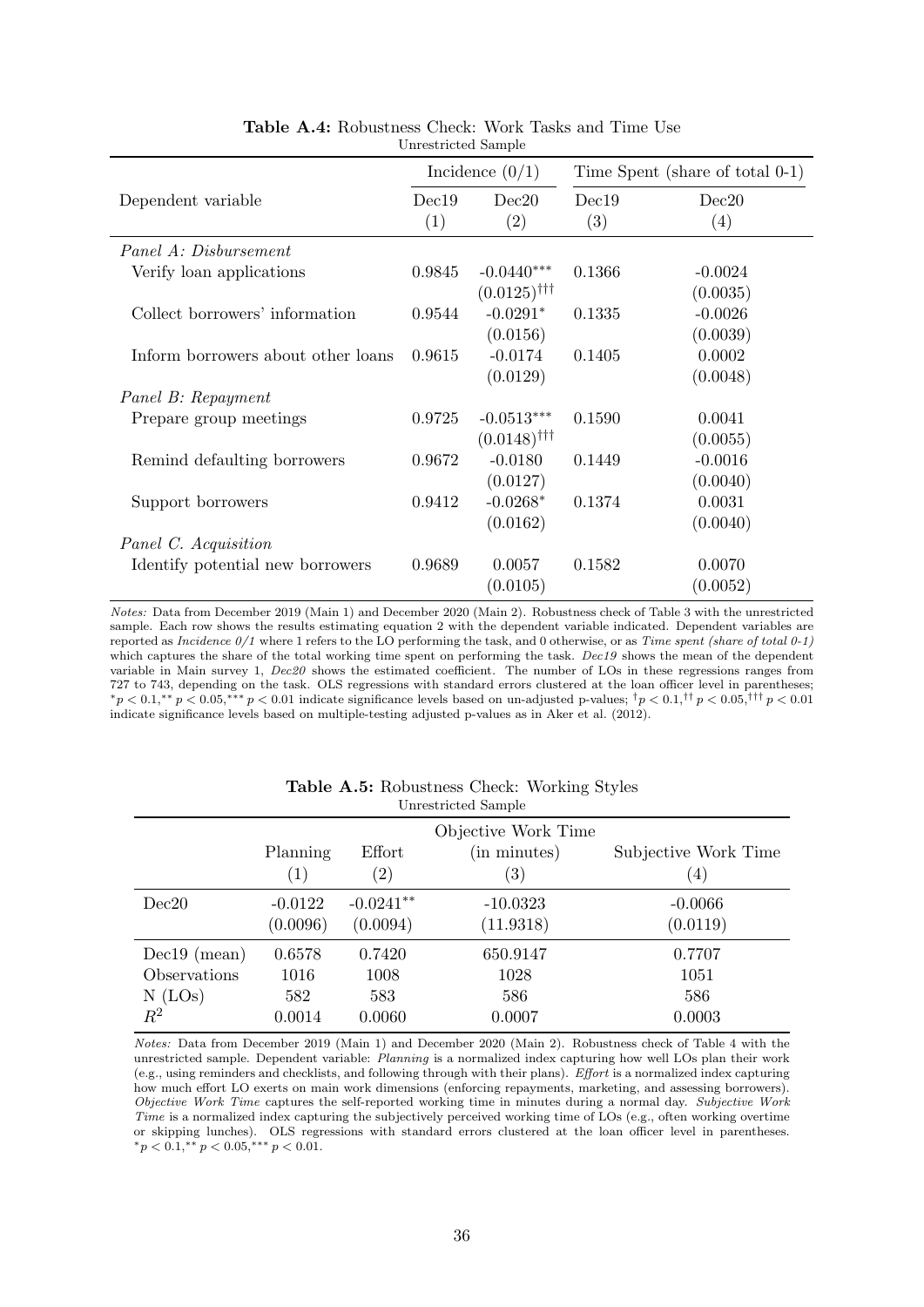<span id="page-37-0"></span>

|                                                                                            | Subjective Well-Being           |                                           |                                 | Perceived Stress                |                                           |                                 |
|--------------------------------------------------------------------------------------------|---------------------------------|-------------------------------------------|---------------------------------|---------------------------------|-------------------------------------------|---------------------------------|
| $Jun/Jul20$ based on:                                                                      | Average<br>(1)                  | First<br>Obs.<br>$\left( 2\right)$        | Last<br>Obs.<br>(3)             | Average<br>$\left( 4\right)$    | First<br>Obs.<br>(5)                      | Last<br>Obs.<br>(6)             |
| Dec20                                                                                      | 0.0197<br>(0.0156)              | 0.0118<br>(0.0169)                        | 0.0195<br>(0.0163)              | $-0.0718***$<br>(0.0097)        | $-0.0696***$<br>(0.0113)                  | $-0.0654***$<br>(0.0104)        |
| Jun/Jul20 (mean)<br>Observations<br>$N$ (LOs)<br>$\mathbb{R}^2$<br>$p$ -value (First=Last) | 0.5040<br>1043<br>723<br>0.0014 | 0.5119<br>1043<br>723<br>0.0004<br>0.4655 | 0.5042<br>1043<br>723<br>0.0012 | 0.4280<br>1043<br>723<br>0.0489 | 0.4258<br>1043<br>723<br>0.0364<br>0.5764 | 0.4216<br>1043<br>723<br>0.0350 |

#### Table A.6: Robustness Check: Mental Heath Unrestricted Sample

Notes: Data from June-July 2020 (Covid 1) and December 2020 (Main 2). Robustness check of Table [5](#page-24-0) with the unrestricted sample. Dependent variables: Subjective well-being is elicited through a self-reported questionnaire WHO-5 Well-Being Index normalized to a range from 0 to 1. Perceived stress is elicited through a self-reported questionnaire Perceived Stress Scale 4 (PSS-4) normalized to a range from 0 to 1. Average refers to the average across all observations per loan officer in our Covid 1 survey. First Observation refers to the first, Last Observation to the last observation for each loan officer, which are the same in case of only one observation. p-value (First=Last) from a test of difference between the estimated coefficients. OLS regressions with standard errors clustered at the loan officer level in parentheses.  $*_p$  < 0.1, $*_p$  < 0.05, $**_p$  < 0.01.

|                      | Work Ease<br>(1) | Fairness $&$<br>Support<br>$\left( 2\right)$ | Job Anxiety $\&$<br>Demotivation<br>(3) |
|----------------------|------------------|----------------------------------------------|-----------------------------------------|
| Later months         | $-0.0491***$     | $0.0971***$                                  | $-0.0474***$                            |
|                      | (0.0086)         | (0.0151)                                     | (0.0082)                                |
| Ealier months (mean) | 0.4702           | 0.6275                                       | 0.5107                                  |
| Observations         | 706              | 744                                          | 745                                     |
| $N$ (LOs)            | 347              | 362                                          | 361                                     |
| $R^2$                | 0.0395           | 0.0466                                       | 0.0404                                  |

#### Table A.7: Robustness Check: Work Perceptions Unrestricted Sample

Notes: Data for earlier months from Covid 2 (October 2020) and for later months from Main 2 (December 2020). Robustness check of Table [6](#page-25-1) with the unrestricted sample. Dependent variables: Work Ease is a normalized index (range 0 to 1) where the Covid 2 survey recalls the period during the lockdown (from March to May 2020) and the Main 2 survey recalls the period after the lockdown (from June to December 2020). Fair  $\mathcal B$ Support is a normalized index (range 0 to 1), where the Covid 2 survey recalls the period since the lockdown (from March to October 2020) and the Main 2 survey recalls the period from November to December 2020. Job Anxiety & Demotivation is a normalized index (range 0 to 1), where the Covid 2 survey recalls the period since the lockdown (from March to October 2020) and the Main 2 survey recalls the period from November to December 2020. All indices are positively coded, i.e., a higher score indicates a higher perception. OLS regressions with standard errors clustered at the loan officer level in parentheses.  ${}^*p < 0.1, {}^{**}p < 0.05, {}^{***}p < 0.01$ .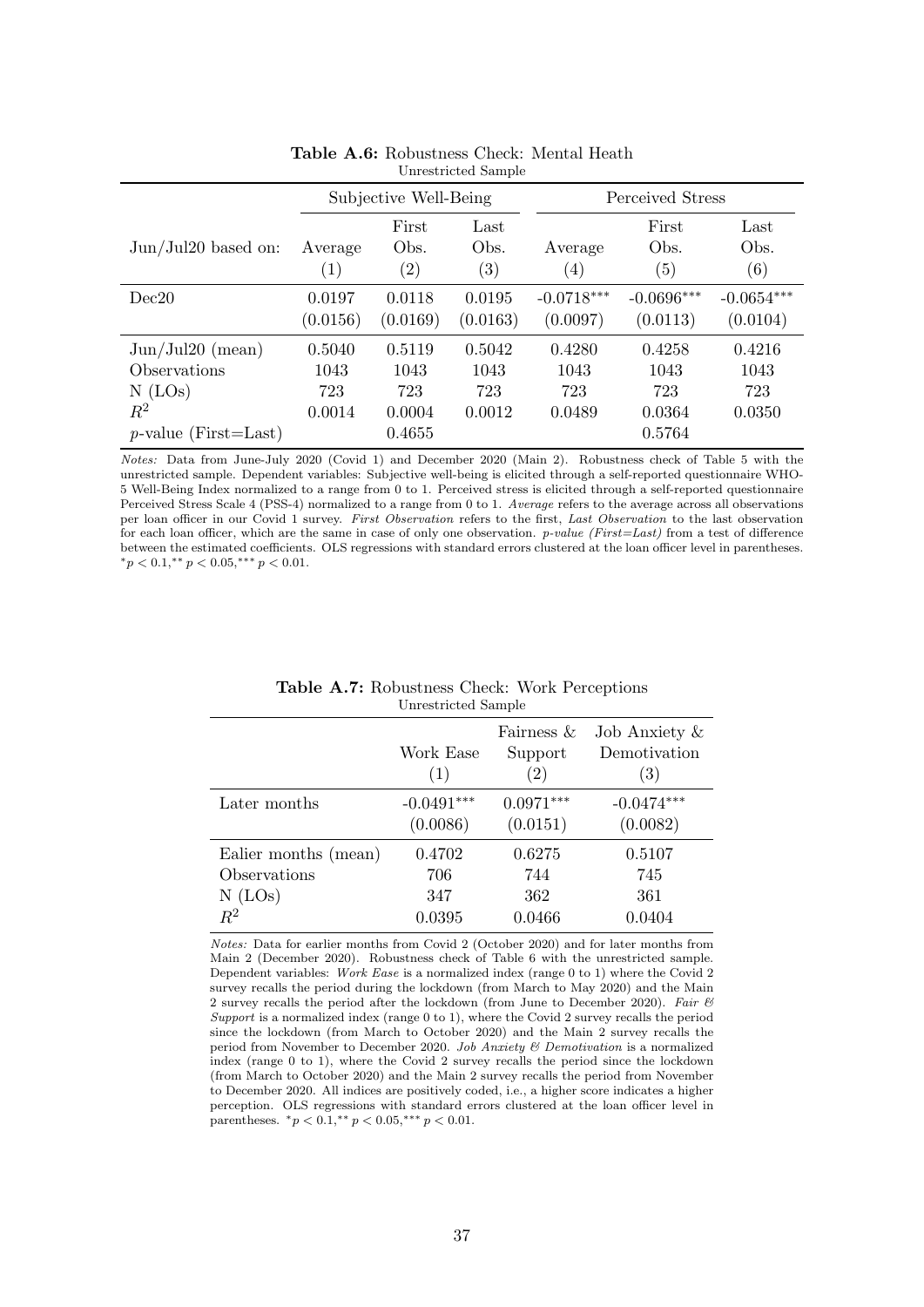<span id="page-38-0"></span>

|                         | Left<br>Sample<br>(1)   | Non<br>Response<br>(2) | Left<br>Sample<br>(3)   | Non<br>Response<br>(4) | Left<br>Sample<br>(5)   | <b>Non</b><br>Response<br>(6) |
|-------------------------|-------------------------|------------------------|-------------------------|------------------------|-------------------------|-------------------------------|
| Age                     | $-0.0010$<br>(0.0049)   | 0.0016<br>(0.0039)     |                         |                        |                         |                               |
| Married                 | $-0.0069$<br>(0.0408)   | 0.0141<br>(0.0340)     |                         |                        |                         |                               |
| College Degree          | $-0.1004*$<br>(0.0581)  | 0.0189<br>(0.0432)     |                         |                        |                         |                               |
| Seniority at company    | $0.0016***$<br>(0.0006) | 0.0001<br>(0.0005)     |                         |                        |                         |                               |
| Seniority at branch     | $-0.0017*$<br>(0.0009)  | $-0.0004$<br>(0.0008)  |                         |                        |                         |                               |
| Planning                |                         |                        | $-0.0587*$<br>(0.0302)  | 0.0177<br>(0.0258)     |                         |                               |
| Effort                  |                         |                        | 0.0151<br>(0.0457)      | $-0.0546$<br>(0.0402)  |                         |                               |
| Objective Work Time     |                         |                        | 0.0000<br>(0.0001)      | $-0.0000$<br>(0.0001)  |                         |                               |
| Subjective Work Time    |                         |                        | $-0.0277$<br>(0.0336)   | 0.0436<br>(0.0283)     |                         |                               |
| Number of Borrowers     |                         |                        |                         |                        | $-0.0000$<br>(0.0003)   | $0.0005*$<br>(0.0002)         |
| Loan Amount Outstanding |                         |                        |                         |                        | $-0.0118$<br>(0.0138)   | $-0.0114$<br>(0.0110)         |
| Collection Percentage   |                         |                        |                         |                        | $-0.0011$<br>(0.0011)   | $-0.0016*$<br>(0.0008)        |
| PAR                     |                         |                        |                         |                        | $-0.0030*$<br>(0.0018)  | $-0.0013$<br>(0.0012)         |
| Constant                | $0.4087***$<br>(0.1258) | 0.1120<br>(0.1019)     | $0.5691***$<br>(0.1748) | 0.1746<br>(0.1245)     | $0.5771***$<br>(0.0790) | $0.2084***$<br>(0.0645)       |
| N(LOs)                  | 596                     | 596                    | 583                     | 583                    | 590                     | 590                           |

Table A.8: Attrition and Non-Response

Notes: Dependent variables: Left Sample equals 1 if a LO responded in our Main 1 survey (December 2019), but left before our Main 2 survey (December 2020). Non-Response equals 1 if a LO did not respond to our Main 2 survey despite receiving the Main 2 survey. Column (1) and (2) look at whether LO characteristics (at Main 1 survey) such as age, marital status, education, seniority at the company and seniority at the branch predict LO's attrition at Main 2 survey. Column (3) and (4) look at whether LO working styles (at Main 1 survey) such as planning, effort, objective work time, and subjective work time predict LO's attrition at Main 2 survey. Column (5) and (6) look at whether LO performance (average performance October-November 2019) predicts LO's attrition at Main 2 survey. OLS regression with robust standard errors  ${}^*p$  < 0.1,<sup>\*\*</sup>  $p$  < 0.05,\*\*\*  $p$  < 0.01.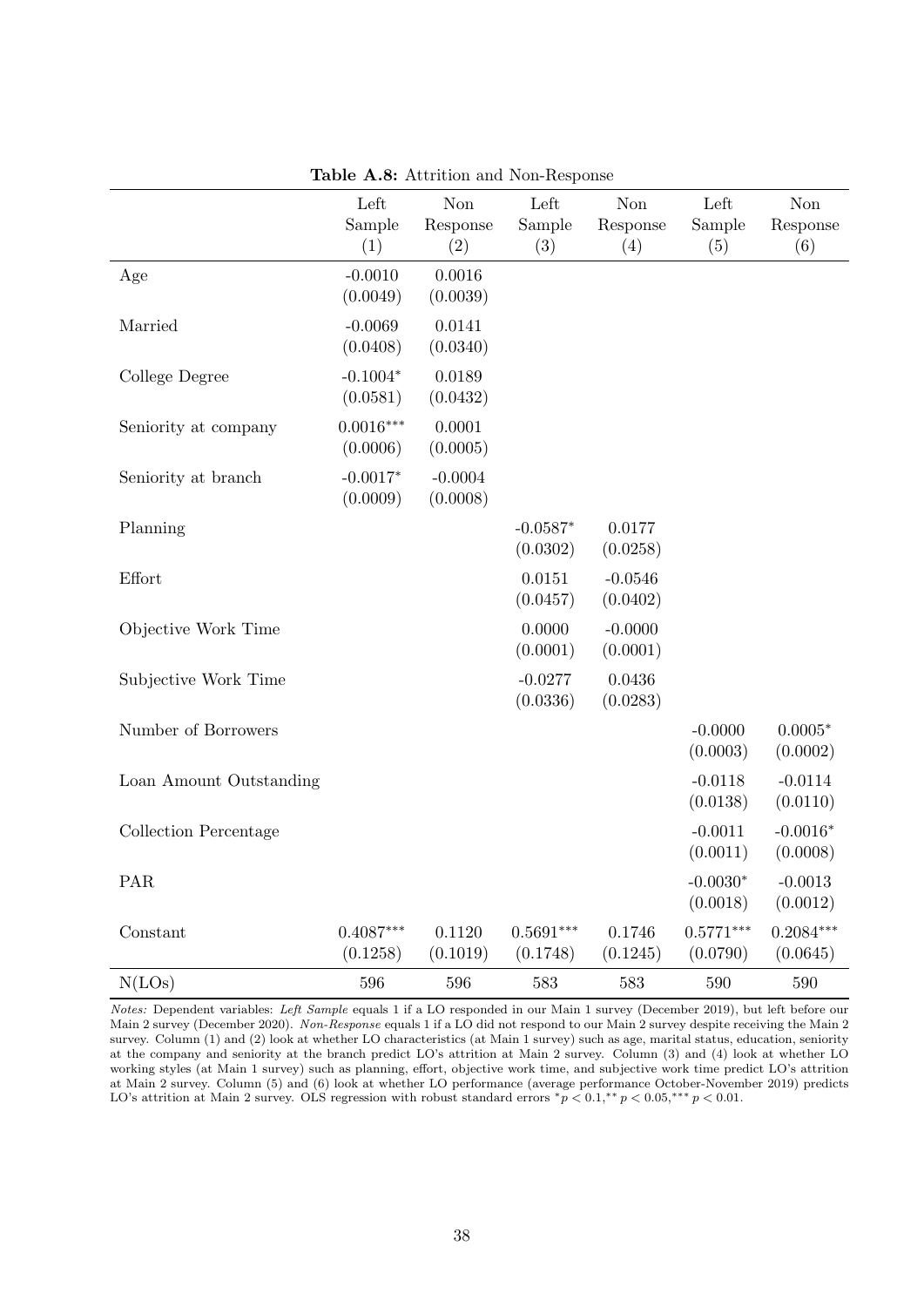|                                                                                                                                                                        |     | Table A.9: Overview of Response Rates per Questionnaire                       |     |                 |       |
|------------------------------------------------------------------------------------------------------------------------------------------------------------------------|-----|-------------------------------------------------------------------------------|-----|-----------------|-------|
|                                                                                                                                                                        |     | Main 1 (Dec 2019) Covid 1 (Jun-Jul 2020) Covid 2 (Oct 2020) Main 2 (Dec 2020) |     |                 | Panel |
| Task and Time Use Questionnaire                                                                                                                                        | 583 |                                                                               |     | 302             | 276   |
| Planning Questionnaire                                                                                                                                                 | 583 |                                                                               |     | $\mathfrak{so}$ | 277   |
| Effort Questionnaire                                                                                                                                                   | 583 |                                                                               |     | 304             | 270   |
| Subjective Work Time Questionnaire                                                                                                                                     | 592 |                                                                               |     | 306             | 287   |
| Objective Work Time Questionnaire                                                                                                                                      | 591 |                                                                               |     | 308             | 302   |
| Subjective Well-Being Questionnaire                                                                                                                                    |     | 534                                                                           |     | 320             | 320   |
| Perceived Stress Questionnaire                                                                                                                                         |     | 534                                                                           |     | 320             | 320   |
| Work Ease Questionnaire                                                                                                                                                |     |                                                                               | 289 | 211             | 187   |
| Fair & Support Questionnaire                                                                                                                                           |     |                                                                               | 327 | 235             | 207   |
| Job Anxiety Questionnaire                                                                                                                                              |     |                                                                               | 327 | 235             | 207   |
| Notes: The table shows an overview of participation in each questionnaire in our surveys. Column Panel shows the number of subjects participating in both two surveys. |     |                                                                               |     |                 |       |

| しきょく こうしょう<br>I<br>(         |
|------------------------------|
|                              |
|                              |
| Í<br>)<br>1<br>1<br>)<br>ĺ   |
| ;<br>1<br>i<br>(             |
| $\vdots$                     |
| ADIC T<br>$\frac{1}{6}$<br>ĺ |

39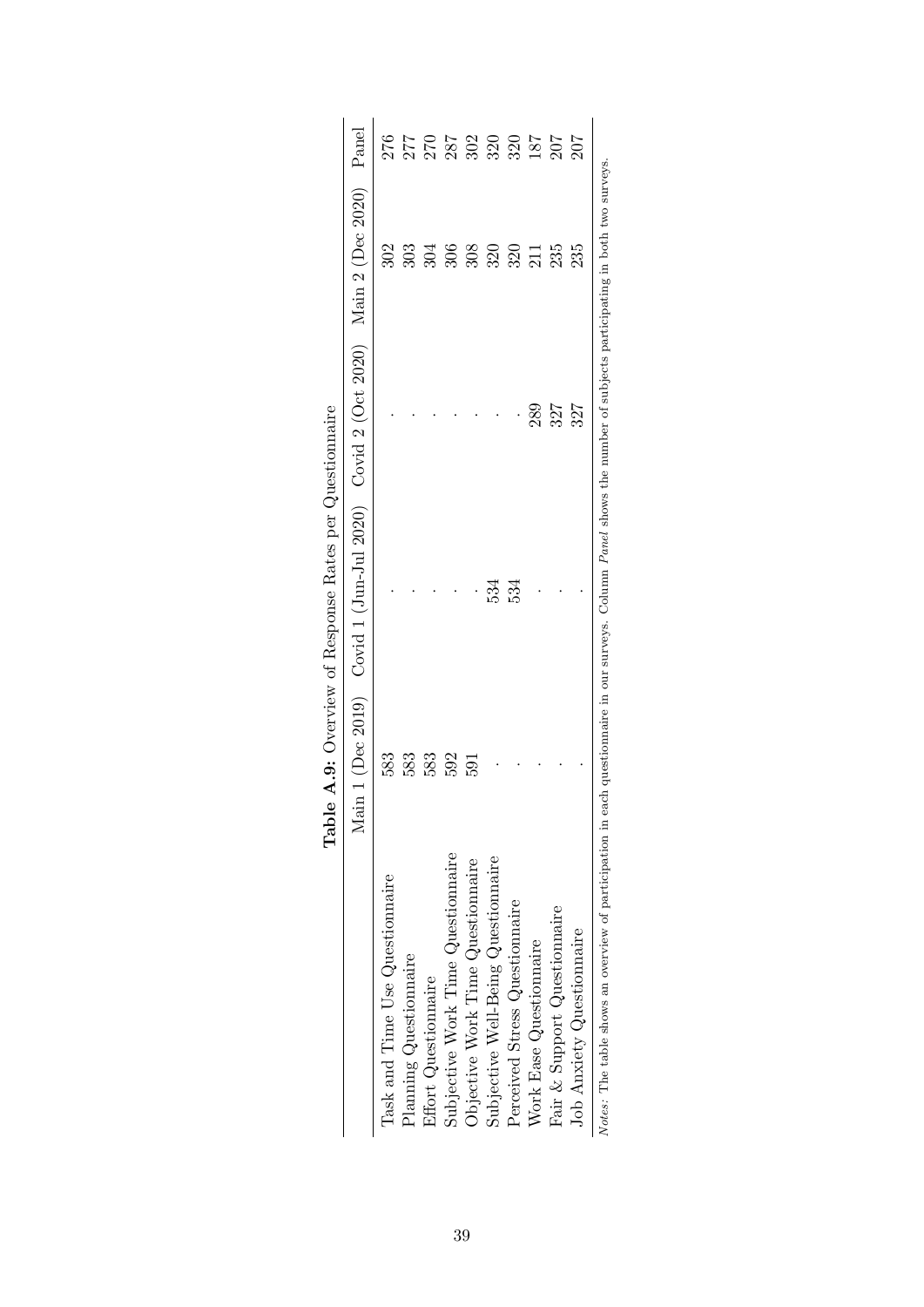<span id="page-40-0"></span>

#### Figure A.1: Administrative Indicators: Estimated Changes to March 2020 (October 2019 - December 2020)

*Notes:* Figures (a)–(e) show the monthly difference in the performance indicators (number of borrowers, loan amount outstanding, collection percentage, PAR, and turnover incidence) from October 2019 to December 2020, estimated by  $y_{im} = \alpha + \sum_{t=-5}^{t=9} \beta_t \mathbb{1} \{ month_{m+t} \} + \epsilon_{im}$  where  $y_{im}$  is the outcome for respondent i in month m;  $\beta_t$ measures the difference of the monthly outcome measure in month  $m+t$ , which includes the months from October 2019 to December 2020, relative to the event month  $m = 0$  of March 2020 when the nationwide lockdown started; and  $\epsilon_{im}$  refers to standard errors clustered at the loan officer level. The indicator Number of Borrowers represents the total number of borrowers that LOs handle. The variable Loan Amount Outstanding is the accumulated outstanding loan (in millions, Indian Rupees) that has yet to be repaid. The variable Collection Percentage is the percentage of the outstanding loan amount that a LO is able to collect within a given month. The variable PAR is the percentage of gross loan portfolio that is overdue by more than 30 days. The variable Turnover Incidence takes a value of 1 if it is LO's last working month and 0 for all other months that LO works at the company. The circle shows the estimation coefficient from the OLS regressions, and the bar shows the 95% confidence interval. The sample covers LOs who participated in our baseline survey, with the number of distinct LOs being 592.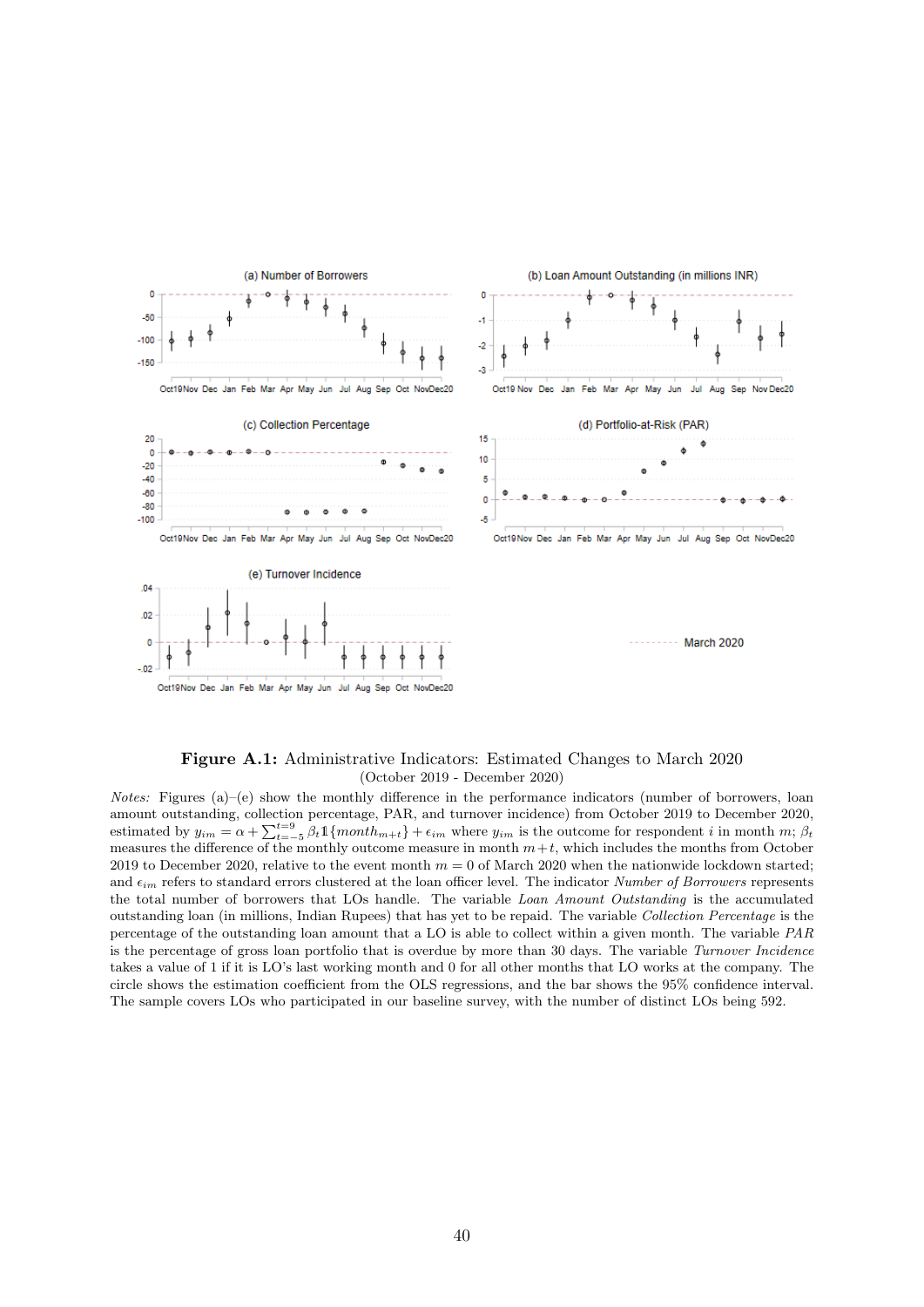<span id="page-41-1"></span>

Figure A.2: Development of Mental Health in June and July 2020

Notes: Data from June-July 2020 (Covid 1). Mental health measured in the Covid survey 1 in six consecutive weeks from the third week of June to the fourth week of July 2020 as a) Subjective Well-Being elicited through a self-reported questionnaire WHO-5 Well-Being Index and normalized to a range from 0 to 1; and b) Perceived Stress elicited through a self-reported questionnaire Perceived Stress Scale 4 (PSS-4) and normalized to a range from 0 to 1. Graphs show the weighted normalized measures where the sample weights reflect the ratio of total response rates over the weekly survey participation. Vertical lines show the 95% confidence interval for each survey round. The number of loan officers is 459.

<span id="page-41-0"></span>

Figure A.3: Sample Dynamics and Response Rates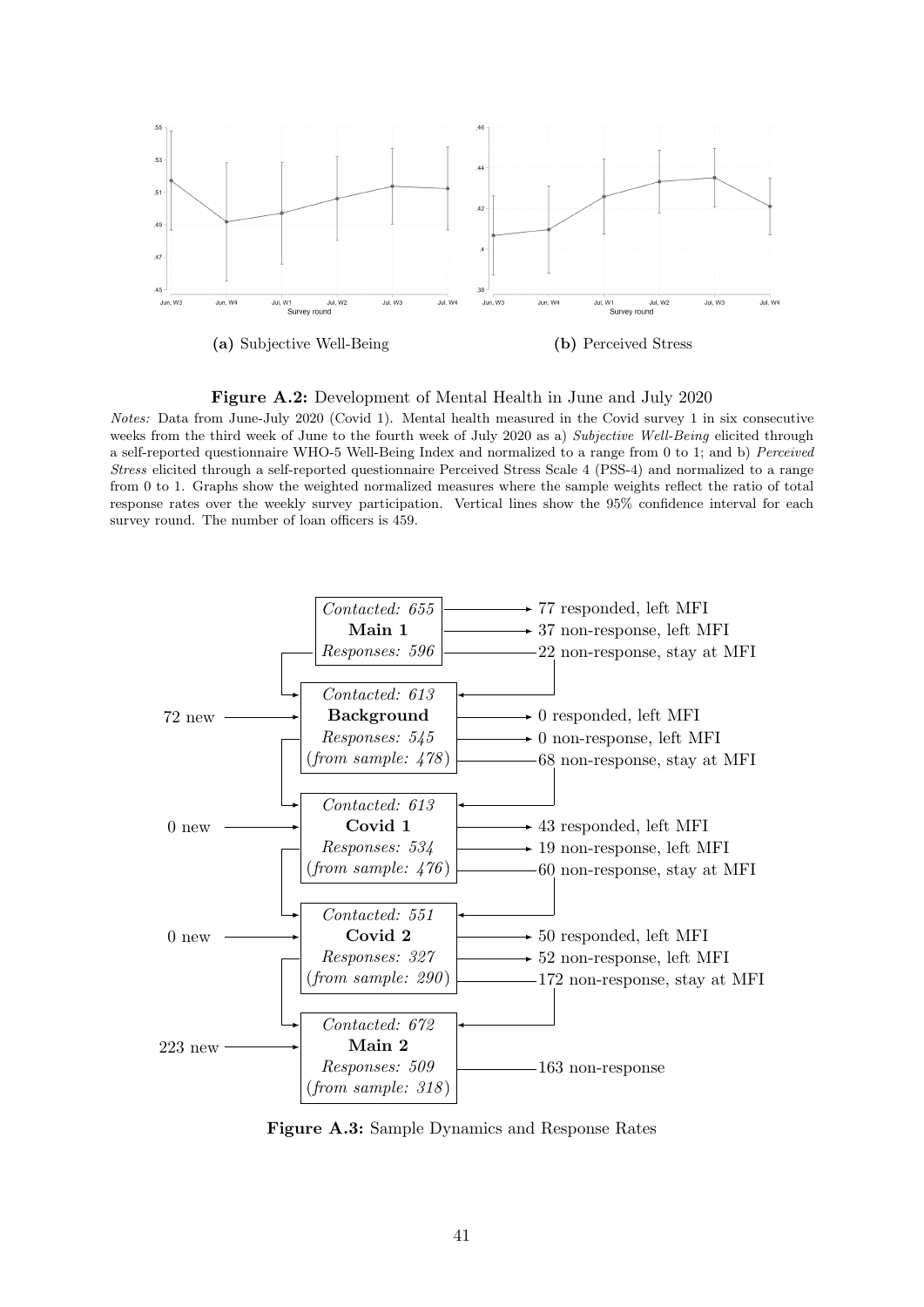## <span id="page-42-0"></span>B. Description of Variables and their Sources

Planning Measured at the Main 1 survey in December 2019 and at the Main 2 survey in December 2020. The planning index captures the extent LOs plan their work and consists of 5 items.

The wording is as follows:

Would you agree or disagree to the following statements?

- 1. I plan my everyday work life
- 2. I use checklists to organize my everyday work load
- 3. I use reminders to manage my everyday work load
- 4. It is difficult to stick to my work plan
- 5. It is difficult for me to follow-through to reach the specific performance level I aimed at

Responses are measured on a five-point scale (Strongly agree [1], Agree [2], Neutral [3], Disagree [4], Strongly disagree [5]). Item 4 and 5 are recoded in inverse order before adding up.

Effort Measured at the Main 1 survey in December 2019 and at the Main 2 survey in December 2020. The effort index captures the extent LOs exert effort in three main work dimensions (disbursement, repayment, and acquisition) and consists in total of 23 items.

The wording is as follows:

Would you agree or disagree to the following statements?

#### Disbursement

- 1. I inquire about borrower's housing situation to see whether they may be interested in a home improvement or sanitation loan
- 2. I only assess borrower eligibility and do all necessary background checks, once a borrower requests to switch from JL to IL
- 3. I only assess borrower eligibility and do all necessary background checks, once a borrower requests an additional loan product
- 4. I go through the list of joint liability borrowers and mark who would be a good candidate for an upgrade to an individual loan
- 5. I actively approach aligible JL borrowers to switch to IL loans

#### Repayment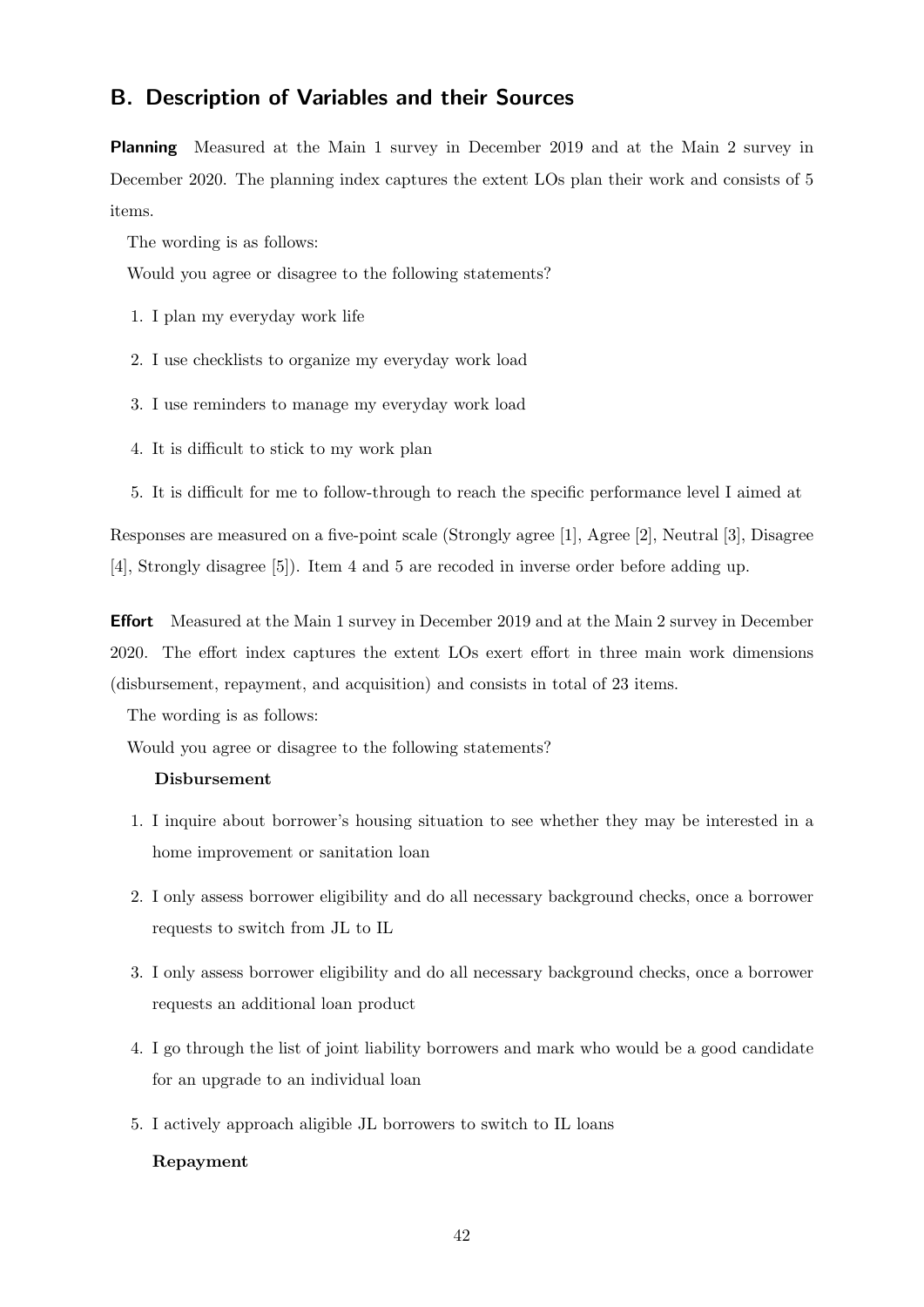- 6. I actively try to gain information about members' business activities
- 7. I actively try to gain information about members' loan usage/ on how a borrrower has used the loan amount
- 8. I encourage loan repayments by closely following over-due borrowers in their everyday life to build up pressure
- 9. I encourage loan repayments loan repayments by cautioning that no further loans will be available for borrower if repayment is not made
- 10. I ask group leaders for help in reminding defaulting members about repayment
- 11. I ask other members for help in reminding defaulting members about repayment
- 12. When a reason for non-repayment is genuine, I allow other group members to contribute and submit a repayment for a defaulting borrower
- 13. I allow defaulters to repay their installment from the meeting directly at the branch in the evening

#### Acquisition

- 14. I regularly provide your borrowers information about loan products available
- 15. I think about different ways how to best provide information on different loan products to all borrowers
- 16. I advertise utilities that MFI sells
- 17. I advertise other loan products, like home improvement loans or sanitation loans to all borrowers
- 18. I advertise other loan products, like home improvement loans or sanitation loans to all borrowers
- 19. I identify borrowers who may be good candidates for other loan products available aside from the standard loan, like home improvement loans, sanitation loans, or utility products
- 20. I only advertise other loan products, like home improvement loans or sanitation loans to borrowers who may be good candidates for these
- 21. I identify potential villages to expand services to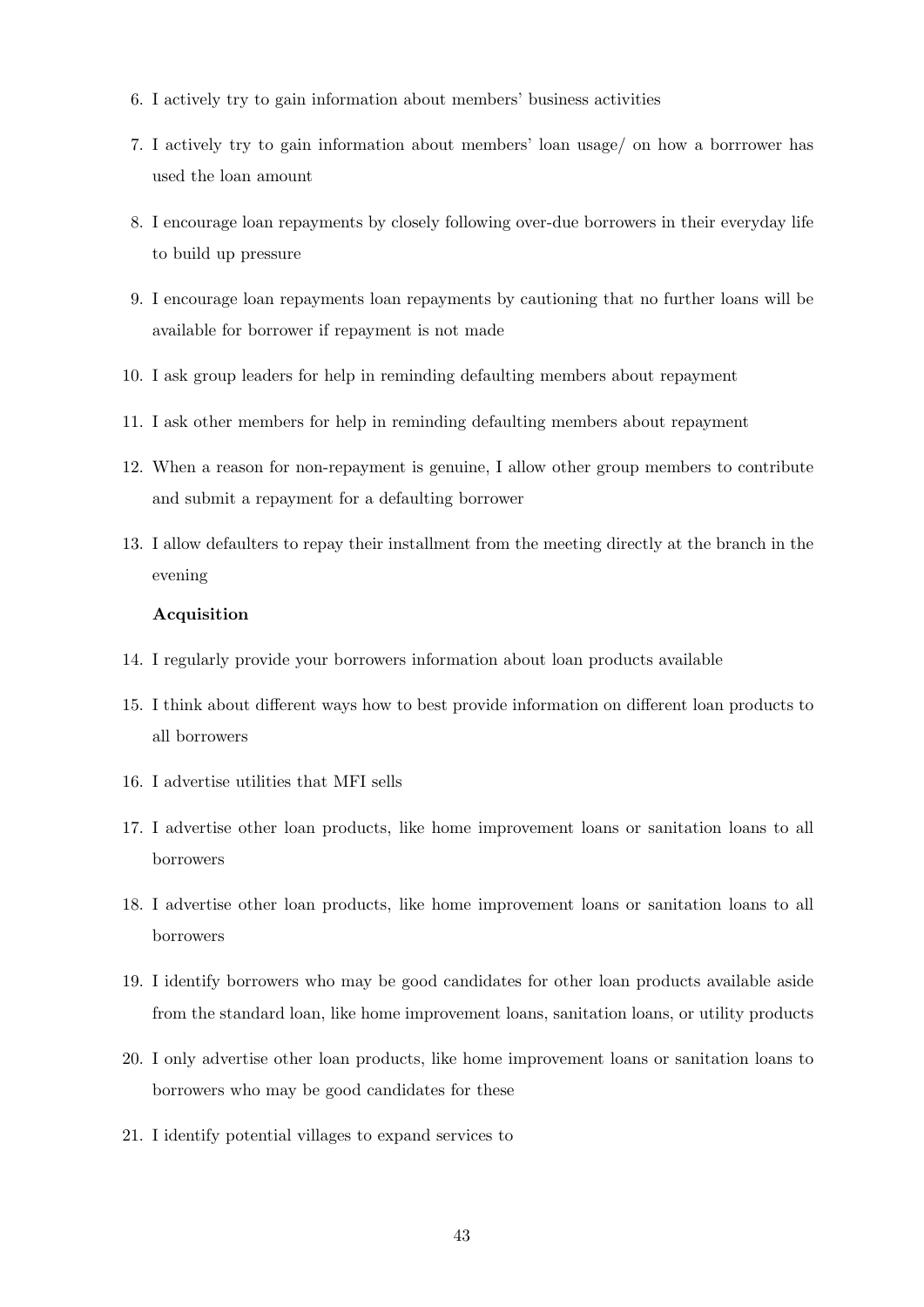- 22. I market MFI in new and existing areas
- 23. I ask borrowers to encourage others to join MFI

Responses are measured on a five-point scale (Strongly agree [1], Agree [2], Neutral [3], Disagree [4], Strongly disagree [5]). Item 20 and 21 are recoded in inverse order before adding up.

Objective Work Time Measured at the Main 1 survey in December 2019 and at the Main 2 survey in December 2020. The objective work time captures LO's working duration without a lunch break (in minutes) during a normal day. We elicit when LO starts and finishes their normal work day, and how much time LO has for a lunch break.

**Subjective Work Time** Measured at the Main 1 survey in December 2019 and at the Main 2 survey in December 2020. The subjective work time index captures how LOs perceive their working time and consists of 4 items.

The wording is as follows:

Would you agree or disagree to the following statements?

- 1. To improve my performance, I often work-after hours
- 2. I often skip lunch breaks to get my work load done
- 3. I try to work while I am traveling back and forth from borrowers
- 4. I often work after regular working hours for LOs to get my workload done

Responses are measured on a five-point scale (Strongly agree [1], Agree [2], Neutral [3], Disagree [4], Strongly disagree [5]).

**Subjective Well-Being** Measured weekly for six weeks in June and July 2020 and once in December 2020. The WHO-5 index is a self-reported measure of current subjective well-being, first introduced in 1998 as part of the DEPCARE project on well-being measures in primary health care. It has been found to have adequate validity in screening for depression and in measuring well-being [\(Topp et al., 2015\)](#page-32-5). The index consists of five statements, which respondents rate according to the 0-5 scale. The total score thus ranges from 0 to 25, with 0 representing the worst possible well-being and 25 representing the best possible well-being. The normalized score is obtained by dividing the total score by 25. The wording is as follows:

Over the last two weeks,

a. I have felt cheerful and in good spirits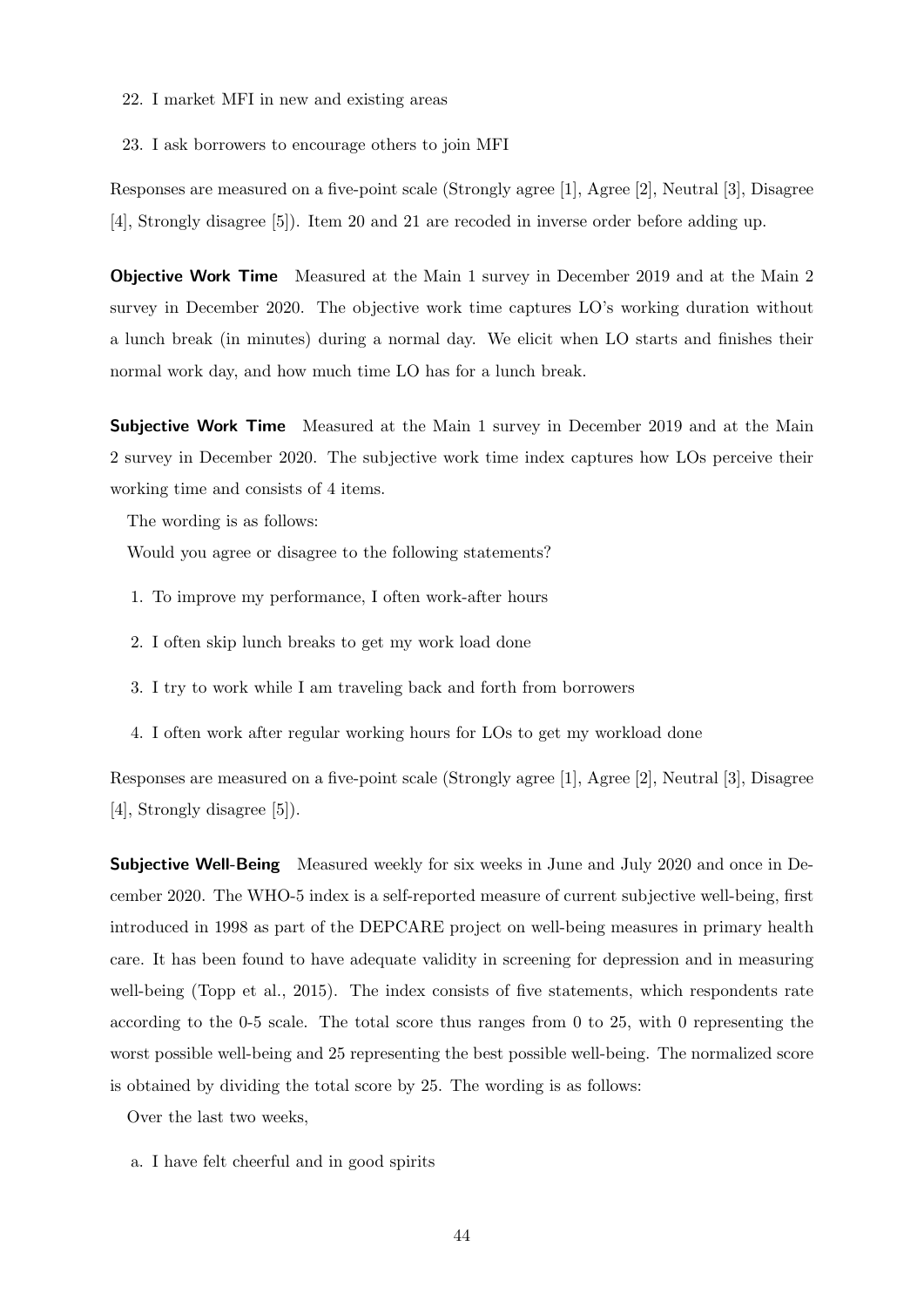- b. I have felt calm and relaxed
- c. I have felt active and vigorous
- d. I woke up feeling fresh and rested
- e. My daily life has been filled with things that interest me

Responses are measured on a five-point scale (at no time [0], some of the time [1], less than half of the time  $[2]$ , more than half of the time  $[3]$ , most of the time  $[4]$ , all of the time  $[5]$ ).

**Perceived Stress** Measured weekly for six weeks in June and July 2020 and once in December 2020. The Perceived Stress Scale (PSS), developed by [Cohen et al.](#page-29-15) [\(1983\)](#page-29-15), is a self-reported measure. The short version, PSS-4, is a simple psychological instrument to measure the degree to which one perceives current events in the last week as stressful. Four items are designed to detect how unpredictable, uncontrollable, and overloaded respondents find the situations in their lives. The total score ranges from 0 to 16, with the higher score indicating the more perceived stress. The normalized score is obtained by dividing the total score by 16. The wording is as follows:

In the last week, how often have you felt

- ... that you were unable to control the important things in your life?
- ... confident about your ability to handle your personal problems?
- ... that things were going your way?
- ... difficulties were piling up so high that you could not overcome them?

Responses are measured on a five-point scale (never [0], almost never [1], sometimes [2], fairly often [3], very often [4]).

Work Ease Measured once in October 2020 and once at the endline survey in December 2020. The work ease index captures how easy LOs work during Covid. The work ease index in our October 2020 survey asks how easy LOs work during the lockdown, i.e., between March and May. The work ease index in our December 2020 surveys asks how easy LOs work after the lockdown is lifted, i.e., between June and December 2020.

The wording is as follows:

On a scale of 1-5, with 1 being completely disagree and 5 being completely agree, please state your level of agreement with the following statements.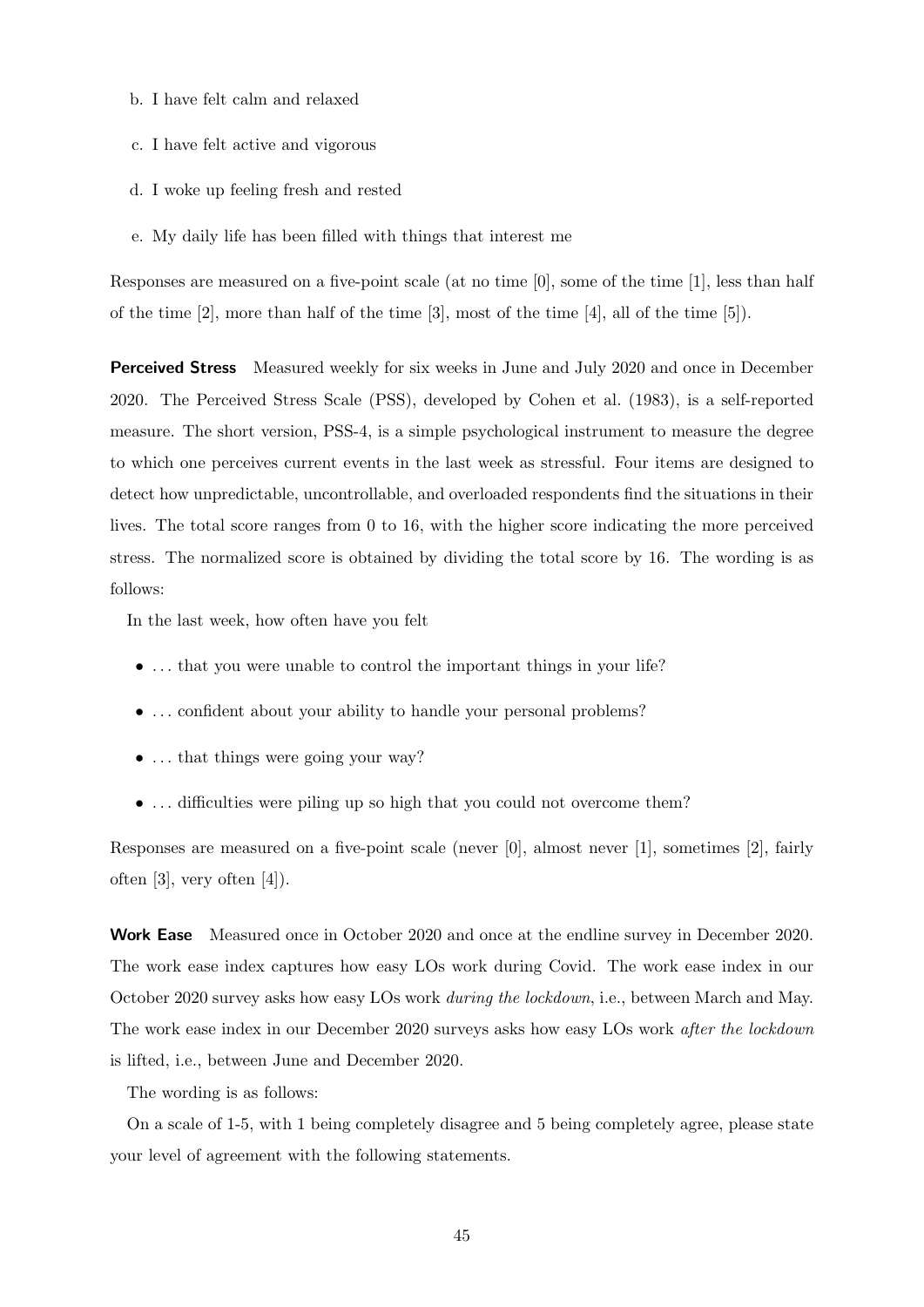- 1. I had a lot of new tasks for my work
- 2. As compared to before, I had less workload
- 3. As compared to before, my work was easier
- 4. I had a hard time concentrating on work
- 5. As compared to before, my work was more stressful
- 6. The interaction with borrowers has become easier
- 7. I faced technological difficulties completing my work as I lacked prop-er equipment (like smartphones/laptops/printers etc)

Responses are measured on a five-point scale (Strongly agree [1], Agree [2], Neutral [3], Disagree [4], Strongly disagree [5]). Item 1, 4, 5, and 7 are recoded in inverse order before adding up.

**Fair & Support** Measured once in October 2020 and once at the endline survey in December 2020. The fair & support index captures the extent LOs perceive they are treated fairly and receive support. The fair & support index in our October 2020 survey asks for LOs' perception since the lockdown, i.e., between March and October 2020. The fair & support index in our December 2020 surveys asks for LOs' perception in the last two months, i.e., between November and December 2020.

The wording is as follows:

On a scale of 1-5, with 1 being completely disagree and 5 being completely agree, please state your level of agreement with the following statements.

- 1. In these difficult times, the new tools/processes that MFI implemented are very supportive.
- 2. My manager is very supportive
- 3. Other LOs from my branch are very supportive
- 4. My performance assessment is fair during this period
- 5. It is fair that BROs will get paid 100% of their salary if they work
- 6. It is fair that BROs will get paid lower salaries if they do not work
- 7. It is fair that BROs might receive their salary payments quicker if they come to the branch

Responses are measured on a five-point scale (Strongly agree [1], Agree [2], Neutral [3], Disagree [4], Strongly disagree [5]).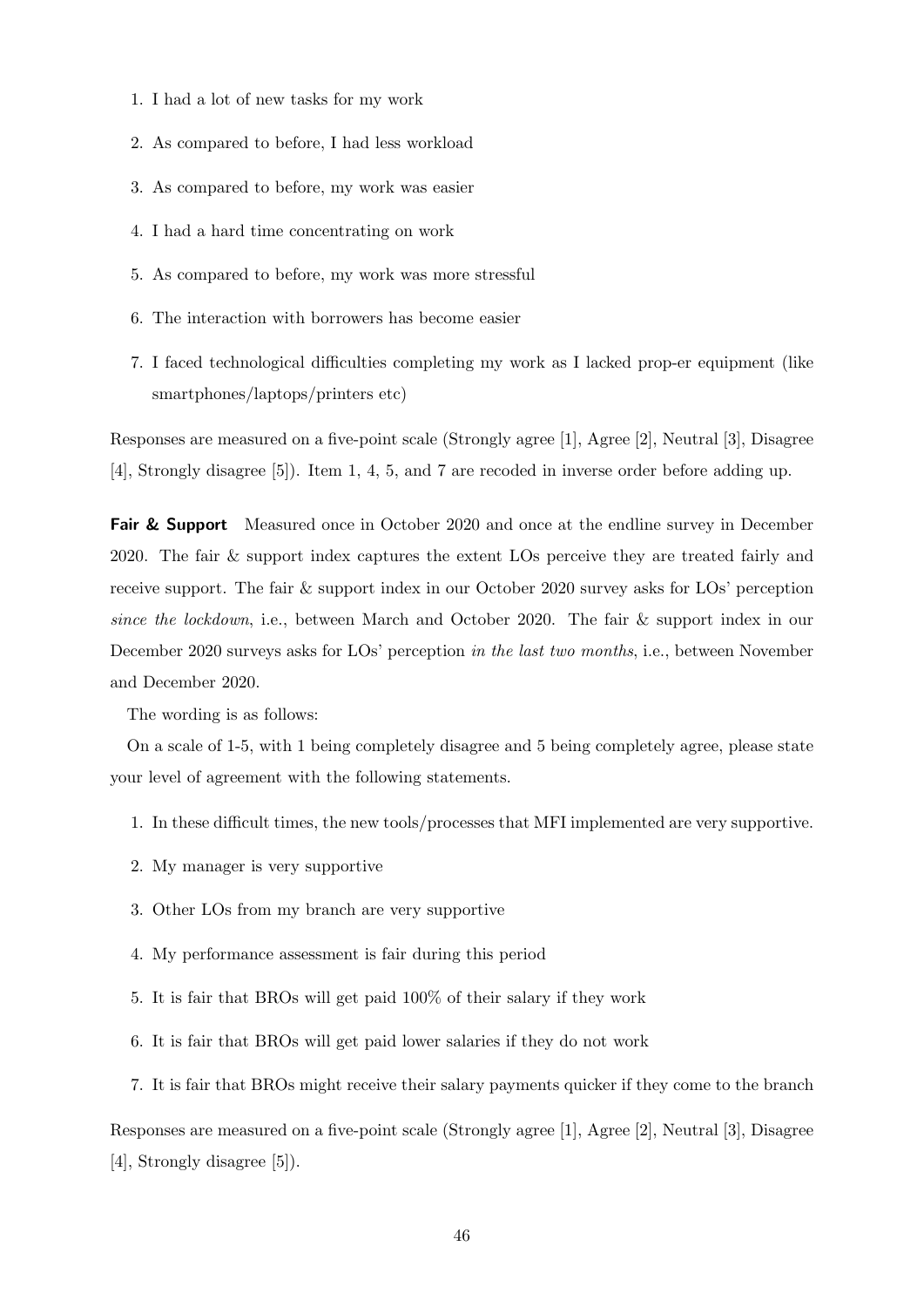**Job Anxiety** Measured once in October 2020 and once at the endline survey in December 2020. The job anxiety index captures the extent LOs feel anxious about the job prospect. The job anxiety index in our October 2020 survey asks for LOs' perception since the lockdown, i.e., between March and October 2020. The job anxiety index in our December 2020 surveys asks for LOs' perception in the last two months, i.e., between November and December 2020.

The wording is as follows:

On a scale of 1-5, with 1 being completely disagree and 5 being completely agree, please state your level of agreement with the following statements.

- 1. I face technological difficulties completing my work, because borrowers lack proper equipment (like mobile phones)
- 2. I can help support borrowers in these difficult times
- 3. I feel demotivated during this period
- 4. I fear that Sonata might close its business
- 5. After the crisis, there will be more jobs than before for BROs

Responses are measured on a five-point scale (Strongly agree [1], Agree [2], Neutral [3], Disagree [4], Strongly disagree [5]). Item 2 and 5 are recoded in inverse order before adding up.

Locus of Control Measured once at the baseline survey in December 2019. The Locus of Control questionnaire is a self-reported instrument developed by [Richter et al.](#page-31-15) [\(2013\)](#page-31-15) and frequently used in the German Socio-Economic Panel (SOEP). The instrument measures LOs' locus of control and consists of 10 items, each item based on a four-point Likert scale ranging from 1 "Strongly agree" to 4 "Strongly disagree". The total score thus ranges from 10 to 40, with a higher score indicating more internal locus of control. The wording is as follows:

The following statements apply to different attitudes towards life and the future. To what degree to you personally agree with the following statements?

- 1. How my life takes course depends on me
- 2. Compared to other people, I have not achieved what I deserve
- 3. What a person achieves in life is a question of fate or luck
- 4. If a person is socially or politically active, he/she can have an effect on social conditions
- 5. I often experience that others have a controlling influence over my life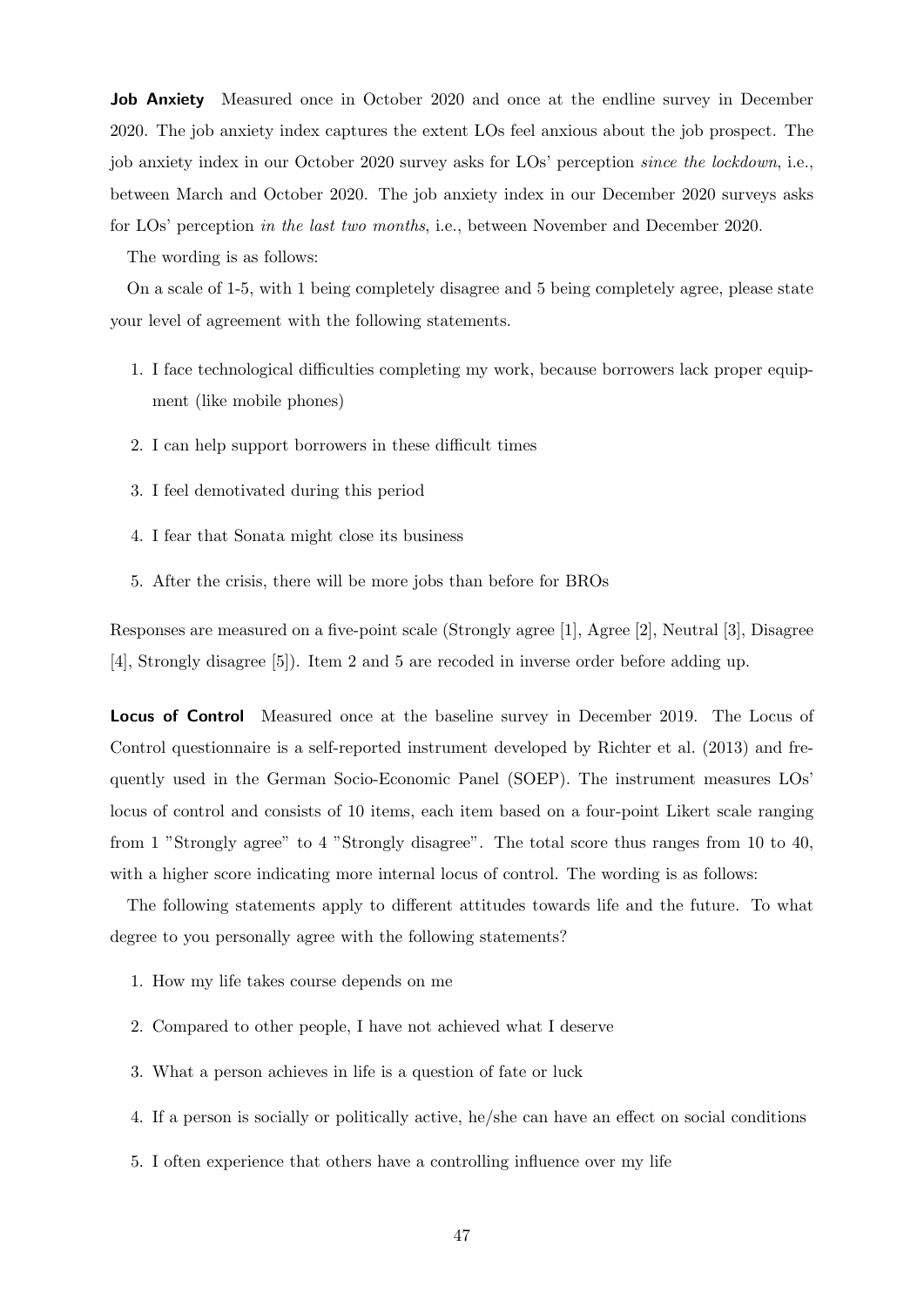- 6. One has to work hard in order to succeed
- 7. When I encounter difficulties in my life, I often doubt my own abilities
- 8. The opportunities that I have in life are determined by the social conditions
- 9. Innate abilities are more important than any efforts one can make
- 10. I have little control over the things that happen in my life

Responses are measured on a four-point scale (Strongly agree [1], Agree [2], Disagree [3], Strongly disagree [4]). Item 1, 4, 6, and 9 are recoded in inverse order before adding up.

Financial Literacy Measured once in May 2020. The Financial Literacy index is based on the OECD Financial Literacy questionnaire [\(OECD/INFE, 2011\)](#page-31-16), which consists of 6 items and is adjusted to the Indian context. The instrument measures LOs' financial literacy, each correct item counts as one point. The total score thus ranges from 0 to 6, with a higher score indicating higher financial literacy. The wording is as follows:

- 1. Imagine that five brothers are given a gift of 10,000 Rs. If the brothers have to divide the money equally, how much does each one get?
- 2. Now, imagine that the five brothers have to wait for one year to get the 10,000 Rs and inflation amounts to 10%. In one year's time will they be able to buy:
	- More than they could today
	- The same amount
	- Less than they could today
- 3. You lend 2,500 Rs to a friend one evening and he gives you 2,500 Rs back the next day. How much interest has he paid on this loan?
- 4. Suppose you put 1,000 Rs into a savings account with a guaranteed interest rate of 2% per year and no fees. You don't make any further payments into this account and you don't withdraw any money. How much would be in the account at the end of the first year, after the interest payment is made?
- 5. And how much would be in the account at the end of five years [there are no fees]? Would it be:
	- more than 1100 Rs